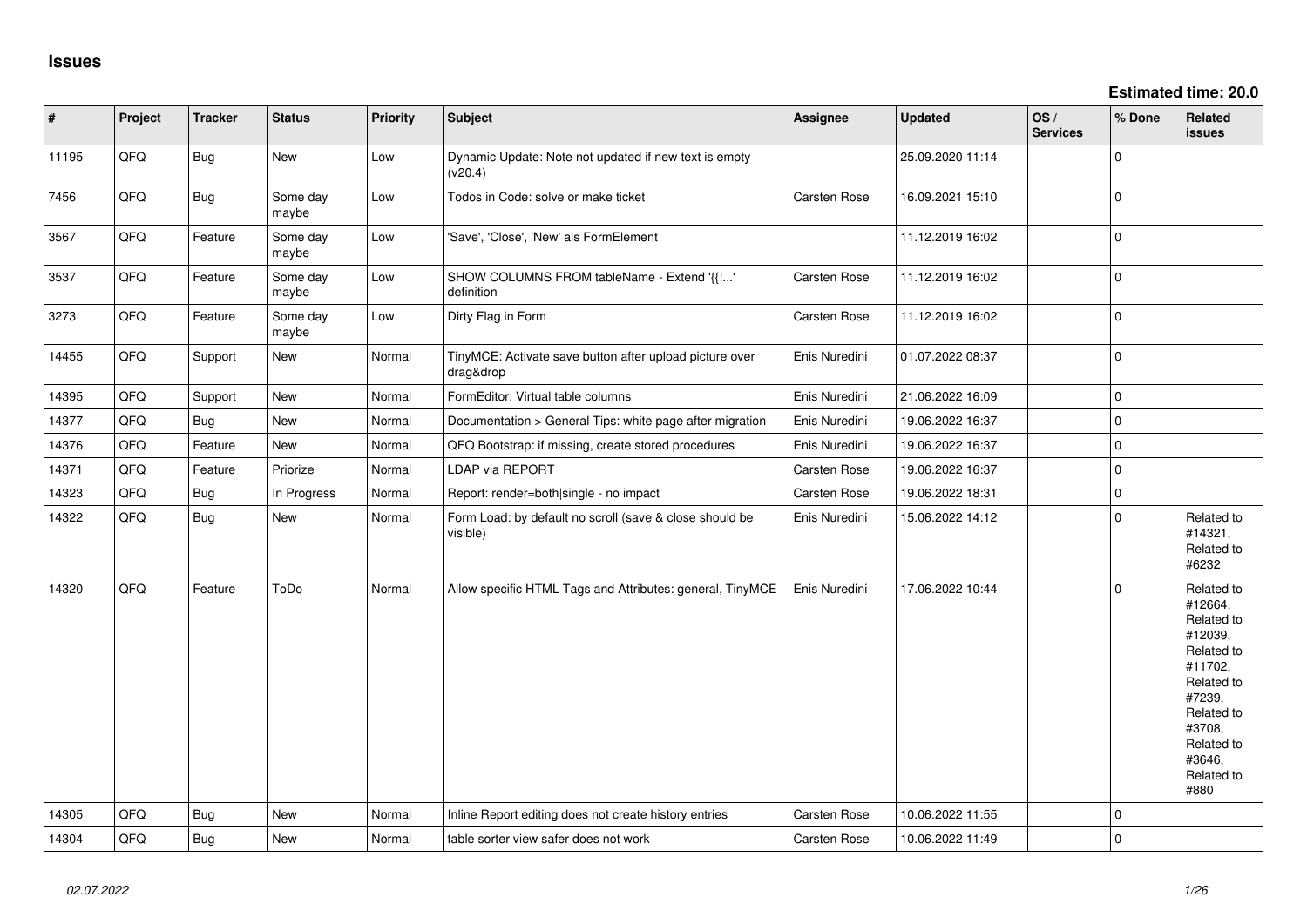| #     | Project | <b>Tracker</b> | <b>Status</b> | <b>Priority</b> | <b>Subject</b>                                                            | Assignee               | <b>Updated</b>   | OS/<br><b>Services</b> | % Done       | Related<br>issues                                |
|-------|---------|----------------|---------------|-----------------|---------------------------------------------------------------------------|------------------------|------------------|------------------------|--------------|--------------------------------------------------|
| 14303 | QFQ     | Bug            | ToDo          | Normal          | datetime broken with picker                                               | Enis Nuredini          | 17.06.2022 09:02 |                        | $\mathbf 0$  | Related to<br>#12630                             |
| 14290 | QFQ     | Feature        | Priorize      | Normal          | FormEditor: Show Table Definition                                         | Carsten Rose           | 19.06.2022 16:37 |                        | $\mathbf{0}$ |                                                  |
| 14283 | QFQ     | Bug            | Priorize      | Normal          | HEIC / HEIF convert doesn't trigger                                       | Carsten Rose           | 19.06.2022 16:37 |                        | $\Omega$     |                                                  |
| 14245 | QFQ     | Bug            | <b>New</b>    | Normal          | Form Save Btn bleibt disabled wenn Datumsfeld über<br>Datepicker geändert | Enis Nuredini          | 27.05.2022 13:45 |                        | 0            | Related to<br>#13689                             |
| 14233 | QFQ     | <b>Bug</b>     | <b>New</b>    | Normal          | AS link: question - HTML is not rendered                                  | <b>Carsten Rose</b>    | 28.05.2022 11:02 |                        | 0            |                                                  |
| 14227 | QFQ     | Feature        | <b>New</b>    | Normal          | Selenium Konkurrenz: cypress.io                                           | Enis Nuredini          | 28.05.2022 11:02 |                        | $\mathbf 0$  |                                                  |
| 14185 | QFQ     | Feature        | <b>New</b>    | Normal          | External/Autocron.php - better suitable directory                         | Support: System        | 28.05.2022 11:03 |                        | 0            |                                                  |
| 14175 | QFQ     | Bug            | In Progress   | Normal          | Opening a form with no QFQ Session cookie fails                           | Carsten Rose           | 03.06.2022 10:40 |                        | $\mathbf 0$  |                                                  |
| 14091 | QFQ     | Bug            | <b>New</b>    | Normal          | inconsistent template path for twig                                       | <b>Carsten Rose</b>    | 19.04.2022 18:36 |                        | 0            |                                                  |
| 14090 | QFQ     | Feature        | <b>New</b>    | Normal          | Nützliche script funktionen                                               | Carsten Rose           | 28.05.2022 11:03 |                        | 0            |                                                  |
| 14077 | QFQ     | <b>Bug</b>     | New           | Normal          | As _link: Attribute 'class' missing by r:1 and r:3 - but should<br>set    | <b>Carsten Rose</b>    | 28.05.2022 11:02 |                        | $\mathbf 0$  | Related to<br>#5342,<br>Related to<br>#4343      |
| 14028 | QFQ     | Feature        | <b>New</b>    | Normal          | Required notification: visual nicer                                       | Enis Nuredini          | 28.05.2022 11:01 |                        | $\mathbf 0$  |                                                  |
| 13945 | QFQ     | Feature        | New           | Normal          | As _link: content before/after link                                       | Enis Nuredini          | 28.05.2022 11:01 |                        | $\mathbf{0}$ | Related to<br>#12262                             |
| 13943 | QFQ     | Bug            | Priorize      | Normal          | unable to find formgroup                                                  | Enis Nuredini          | 28.05.2022 11:03 |                        | 0            |                                                  |
| 13900 | QFQ     | Feature        | Priorize      | Normal          | Selenium: Check das Cookie/PDF funktioniert                               | Enis Nuredini          | 25.03.2022 12:45 |                        | $\Omega$     |                                                  |
| 13899 | QFQ     | <b>Bug</b>     | ToDo          | Normal          | Selenium: zum laufen bringen                                              | Enis Nuredini          | 25.03.2022 10:24 |                        | $\mathbf 0$  |                                                  |
| 13843 | QFQ     | Feature        | <b>New</b>    | Normal          | Create JWT via QFQ                                                        | <b>Carsten Rose</b>    | 19.03.2022 17:42 |                        | $\Omega$     |                                                  |
| 13841 | QFQ     | Feature        | <b>New</b>    | Normal          | Create PDF via iText - evaluate                                           | Carsten Rose           | 19.03.2022 17:42 |                        | $\mathbf 0$  |                                                  |
| 13767 | QFQ     | Bug            | Feedback      | Normal          | date/time-picker: required shows up/down button orange                    | Enis Nuredini          | 16.05.2022 23:16 |                        | $\mathbf 0$  |                                                  |
| 13706 | QFQ     | Bug            | <b>New</b>    | Normal          | Wrong CheckType in FieldElement LastStatus of Form Cron                   | <b>Carsten Rose</b>    | 21.01.2022 18:20 |                        | $\Omega$     |                                                  |
| 13700 | QFQ     | Feature        | <b>New</b>    | Normal          | Redesign gfg.io Seite                                                     | Carsten Rose           | 19.03.2022 17:43 |                        | $\mathbf 0$  |                                                  |
| 13689 | QFQ     | Bug            | <b>New</b>    | Normal          | Enter auf Eingabefeld mit ungültigem Wert führt zu blurry<br>Seite        | Enis Nuredini          | 28.05.2022 10:53 |                        | $\Omega$     | Related to<br>#14245, Has<br>duplicate<br>#11891 |
| 13659 | QFQ     | <b>Bug</b>     | <b>New</b>    | Normal          | wrong sanitize class applied to R-store                                   | Carsten Rose           | 15.01.2022 14:23 |                        | $\Omega$     |                                                  |
| 13647 | QFQ     | Bug            | New           | Normal          | Autofocus funktioniert nicht auf Chrome                                   | Benjamin Baer          | 19.03.2022 17:44 |                        | $\mathbf 0$  |                                                  |
| 13609 | QFQ     | Feature        | <b>New</b>    | Normal          | QFQ Introduction: Seite aufloesen                                         | Philipp<br>Gröbelbauer | 28.05.2022 11:02 |                        | $\Omega$     |                                                  |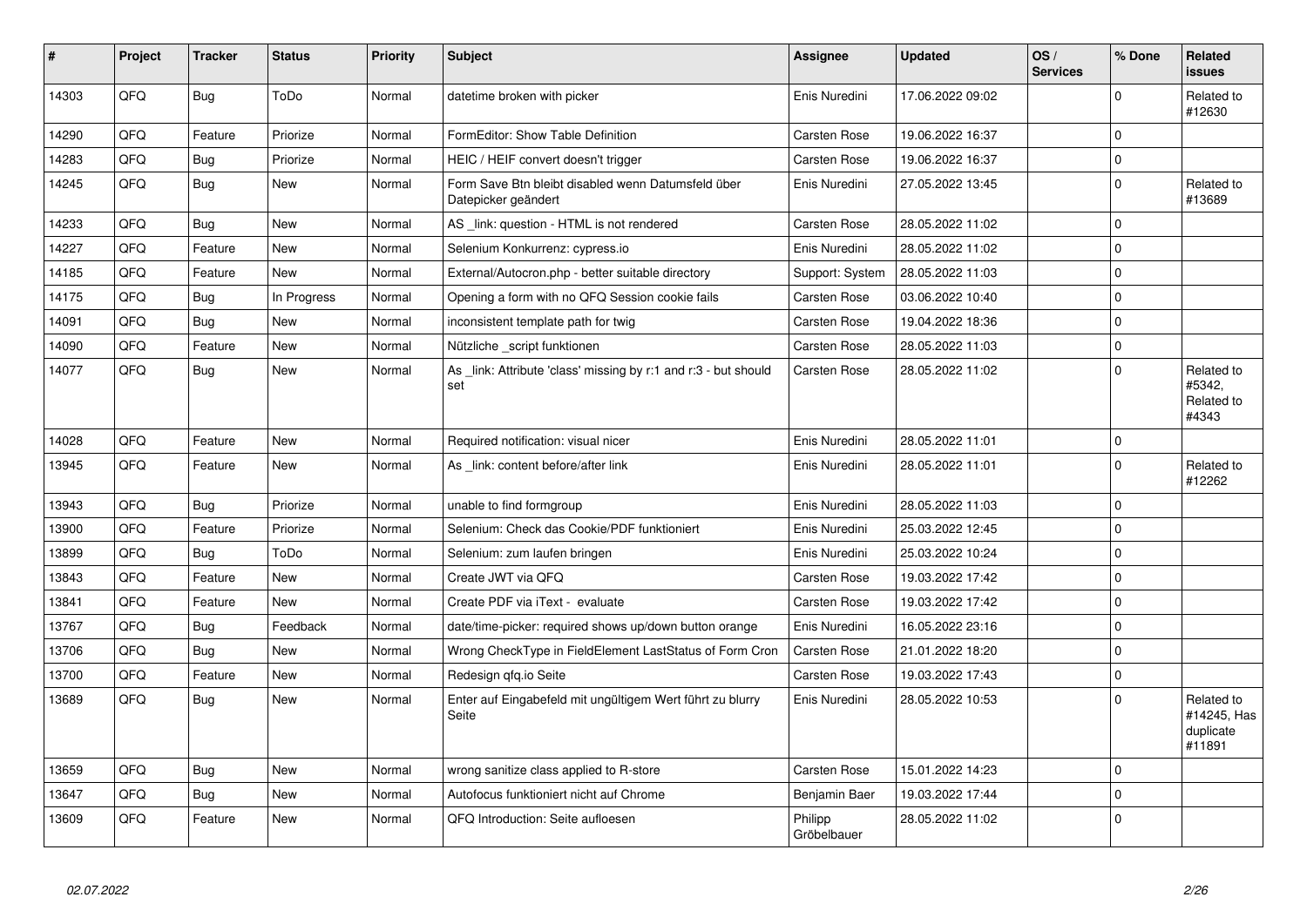| #     | Project | <b>Tracker</b> | <b>Status</b>              | <b>Priority</b> | <b>Subject</b>                                                                                                                                      | <b>Assignee</b>     | <b>Updated</b>   | OS/<br><b>Services</b> | % Done       | Related<br>issues                                                      |
|-------|---------|----------------|----------------------------|-----------------|-----------------------------------------------------------------------------------------------------------------------------------------------------|---------------------|------------------|------------------------|--------------|------------------------------------------------------------------------|
| 13608 | QFQ     | Feature        | Some day<br>maybe          | Normal          | Automatic Browser Language Redirect                                                                                                                 | Enis Nuredini       | 17.06.2022 08:35 |                        | 0            |                                                                        |
| 13592 | QFQ     | <b>Bug</b>     | New                        | Normal          | QFQ Build Queue: das vergeben von Tags klappt nicht. Es<br>werden keine Releases gebaut.                                                            | <b>Carsten Rose</b> | 19.03.2022 17:45 |                        | 0            |                                                                        |
| 13566 | QFQ     | Feature        | Ready to sync<br>(develop) | Normal          | Delete config-example.qfq.php file                                                                                                                  | <b>Carsten Rose</b> | 23.12.2021 09:25 |                        | 0            |                                                                        |
| 13528 | QFQ     | <b>Bug</b>     | New                        | Normal          | gfg.io > releases: es wird kein neues Release angelegt                                                                                              | Benjamin Baer       | 19.03.2022 17:46 |                        | $\mathbf 0$  |                                                                        |
| 13467 | QFQ     | Feature        | <b>New</b>                 | Normal          | ChangeLog Generator                                                                                                                                 | Carsten Rose        | 19.03.2022 17:46 |                        | 0            | Related to<br>#11460                                                   |
| 13460 | QFQ     | Bug            | <b>New</b>                 | Normal          | Doc: Password set/reset  password should not processed<br>with 'html encode'                                                                        | Carsten Rose        | 19.03.2022 17:46 |                        | $\mathbf 0$  |                                                                        |
| 13451 | QFQ     | Bug            | New                        | Normal          | Character Counter / Max Character: Problem in Safari                                                                                                | <b>Carsten Rose</b> | 15.04.2022 17:18 |                        | $\mathbf 0$  |                                                                        |
| 13354 | QFQ     | Feature        | New                        | Normal          | Using Websocket in QFQ                                                                                                                              | <b>Carsten Rose</b> | 10.11.2021 15:47 |                        | 0            |                                                                        |
| 13332 | QFQ     | <b>Bug</b>     | <b>New</b>                 | Normal          | Multi Form: Required Felder werden visuell nicht markiert.                                                                                          | Carsten Rose        | 19.03.2022 17:47 |                        | $\Omega$     |                                                                        |
| 13331 | QFQ     | Bug            | <b>New</b>                 | Normal          | Multi Form: Clear Icon misplaced                                                                                                                    | Carsten Rose        | 19.03.2022 17:47 |                        | $\mathbf 0$  |                                                                        |
| 12989 | QFQ     | Bug            | New                        | Normal          | empty string does not trigger dynamic update                                                                                                        | Enis Nuredini       | 28.05.2022 11:09 |                        | 0            |                                                                        |
| 12716 | QFQ     | Bug            | <b>New</b>                 | Normal          | template group: Pattern only applied to first instance                                                                                              | <b>Carsten Rose</b> | 19.03.2022 17:47 |                        | $\Omega$     |                                                                        |
| 12714 | QFQ     | Bug            | New                        | Normal          | Conversion of GIF to PDF broken when GIF contains Alpha.                                                                                            | <b>Carsten Rose</b> | 19.03.2022 17:49 |                        | $\Omega$     |                                                                        |
| 12679 | QFQ     | Feature        | New                        | Normal          | tablesorter: custom column width                                                                                                                    | Carsten Rose        | 16.06.2021 11:10 |                        | $\mathbf 0$  |                                                                        |
| 12664 | QFQ     | Feature        | New                        | Normal          | TinyMCE: report/remove malicous HTML/JS Code                                                                                                        | <b>Carsten Rose</b> | 19.03.2022 17:47 |                        | 0            | Related to<br>#14320                                                   |
| 12630 | QFQ     | Feature        | In Progress                | Normal          | Input: date[time]: min / max values                                                                                                                 | Enis Nuredini       | 20.06.2022 18:31 |                        | $\Omega$     | Related to<br>#10096,<br>Related to<br>#14302,<br>Related to<br>#14303 |
| 12611 | QFQ     | Feature        | Some day<br>maybe          | Normal          | Refactoring: Bootstrap with Lazy Loading                                                                                                            | <b>Carsten Rose</b> | 08.06.2022 10:37 |                        | 0            | Related to<br>#12490,<br>Related to<br>#10013,<br>Related to<br>#7732  |
| 12603 | QFQ     | Feature        | New                        | Normal          | Dropdown (Select), Radio, checkbox:<br>itemListAlways={{!SELECT key, value}}                                                                        | <b>Carsten Rose</b> | 19.03.2022 17:47 |                        | $\mathbf 0$  |                                                                        |
| 12581 | QFQ     | Bug            | New                        | Normal          | Form.forward=close: Record 'new' in new browser tab > save<br>(& close) >> Form is not reloaded with new created record id<br>and stays in mode=new | <b>Carsten Rose</b> | 19.03.2022 17:48 |                        | $\mathbf 0$  |                                                                        |
| 12556 | QFQ     | Feature        | New                        | Normal          | Pills Title: colored = static or dynamic on allrequiredgiven                                                                                        | Benjamin Baer       | 19.03.2022 17:49 |                        | $\mathbf{0}$ |                                                                        |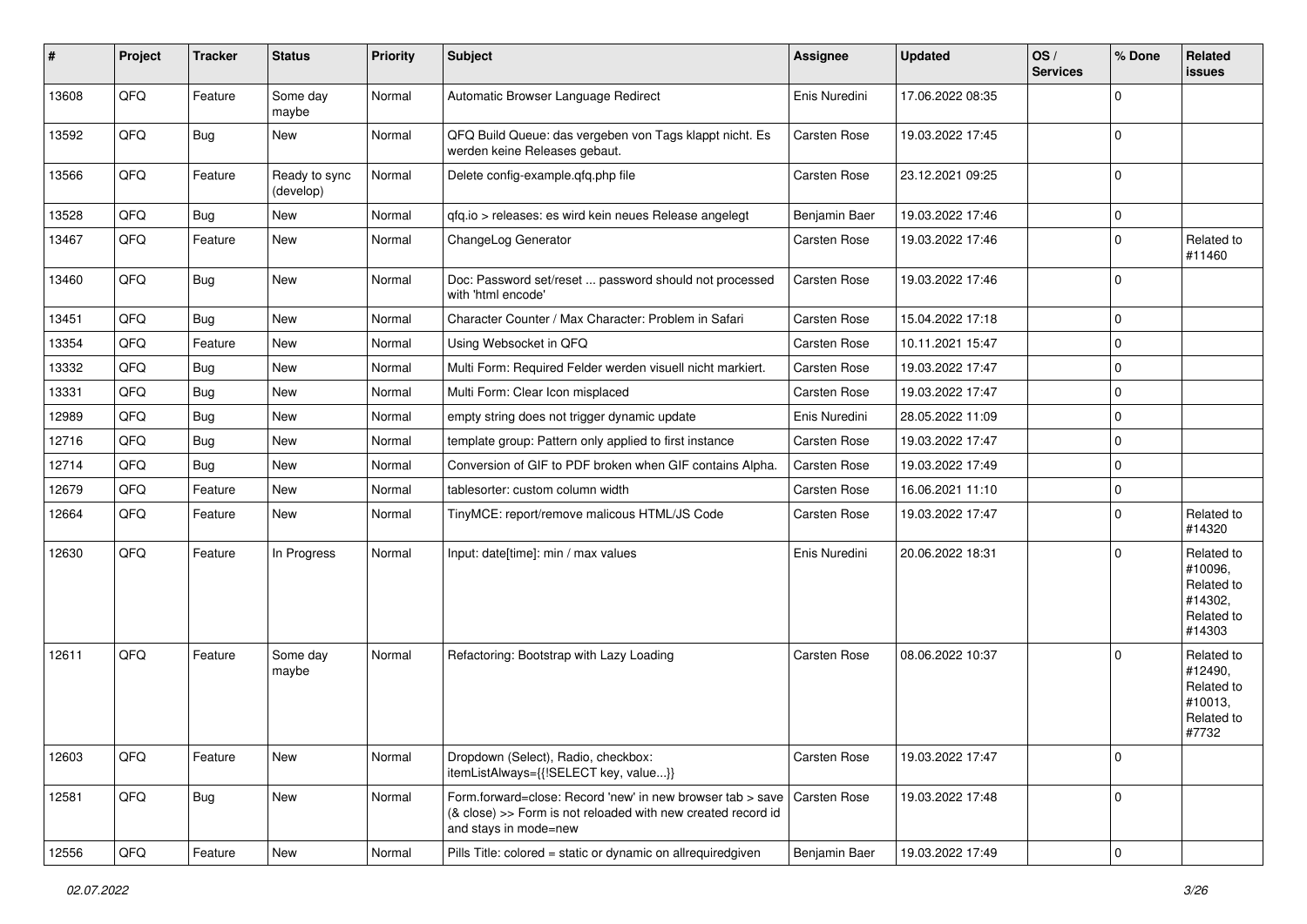| $\vert$ # | Project | <b>Tracker</b> | <b>Status</b>     | <b>Priority</b> | <b>Subject</b>                                                                                                 | <b>Assignee</b>     | <b>Updated</b>   | OS/<br><b>Services</b> | % Done      | Related<br><b>issues</b>                                              |
|-----------|---------|----------------|-------------------|-----------------|----------------------------------------------------------------------------------------------------------------|---------------------|------------------|------------------------|-------------|-----------------------------------------------------------------------|
| 12546     | QFQ     | Bug            | Feedback          | Normal          | Branch 'Development' - Unit Tests mit dirty workaround<br>angepasst                                            | <b>Carsten Rose</b> | 19.03.2022 17:48 |                        | U           |                                                                       |
| 12520     | QFQ     | Bug            | <b>New</b>        | Normal          | Switch FE User: still active even FE User session expired                                                      | Carsten Rose        | 19.03.2022 17:48 |                        | $\Omega$    |                                                                       |
| 12512     | QFQ     | Bug            | <b>New</b>        | Normal          | Some MySQL Installation can't use 'stored procedures'                                                          | Carsten Rose        | 19.03.2022 17:48 |                        | $\Omega$    |                                                                       |
| 12504     | QFQ     | Feature        | Priorize          | Normal          | sql.log: report fe.id                                                                                          | <b>Carsten Rose</b> | 05.05.2021 22:09 |                        | $\Omega$    |                                                                       |
| 12503     | QFQ     | Feature        | Priorize          | Normal          | Detect dangerous UPDATE statement with missing WHERE                                                           | <b>Carsten Rose</b> | 05.05.2021 22:09 |                        | $\Omega$    |                                                                       |
| 12490     | QFQ     | Feature        | <b>New</b>        | Normal          | Loading Plugins in QFQ - see what tinymce does. (lazy<br>loading)                                              | Benjamin Baer       | 08.06.2022 10:37 |                        | $\Omega$    | Related to<br>#12611,<br>Related to<br>#10013,<br>Related to<br>#7732 |
| 12480     | QFQ     | Feature        | <b>New</b>        | Normal          | If QFQ upgrade is running, block further request                                                               | <b>Carsten Rose</b> | 03.05.2021 20:45 |                        | $\mathbf 0$ |                                                                       |
| 12477     | QFQ     | Feature        | <b>New</b>        | Normal          | Support for refactoring: Form, FormElement, diverse<br>Tabellen/Spalten, tt-content Records                    | <b>Carsten Rose</b> | 03.05.2021 20:45 |                        | $\Omega$    |                                                                       |
| 12476     | QFQ     | Feature        | <b>New</b>        | Normal          | clearMe: a) should trigger 'dirty', b) sticky on textarea resize                                               | Benjamin Baer       | 04.01.2022 08:40 |                        | $\Omega$    | Related to<br>#9528                                                   |
| 12474     | QFQ     | Feature        | <b>New</b>        | Normal          | Check BaseConfigURL if it is given and the the last char is '/'                                                | <b>Carsten Rose</b> | 03.05.2021 20:45 |                        | $\Omega$    |                                                                       |
| 12465     | QFQ     | Feature        | <b>New</b>        | Normal          | QFQ Function: use in FE to fill StoreRecord                                                                    | Carsten Rose        | 05.05.2021 21:58 |                        | $\Omega$    |                                                                       |
| 12452     | QFQ     | Feature        | Priorize          | Normal          | BaseURL: alsways with '/' at the end                                                                           | Carsten Rose        | 19.06.2022 13:45 |                        | $\Omega$    | Related to<br>#10782                                                  |
| 12439     | QFQ     | Feature        | In Progress       | Normal          | TinyMCE Paste from Word & Character Count/Limit                                                                | Carsten Rose        | 05.05.2021 22:15 |                        | $\mathbf 0$ |                                                                       |
| 12413     | QFQ     | Feature        | <b>New</b>        | Normal          | STORE_TYPO3: enhance for {{be_users.email:T}},<br>{{fe users.email:T}}                                         | Carsten Rose        | 03.05.2021 20:45 |                        | $\Omega$    | Related to<br>#12412,<br>Related to<br>#10012                         |
| 12412     | QFQ     | Feature        | <b>New</b>        | Normal          | Action/Escape qualifier 'e' (empty), '0': if given, an empty<br>string (or '0') will be treated as 'not found' | <b>Carsten Rose</b> | 08.05.2021 09:40 |                        | $\Omega$    | Related to<br>#12413,<br>Related to<br>#10012                         |
| 12400     | QFQ     | Feature        | <b>New</b>        | Normal          | Tutorial ist in QFQ Doku, Wird in der Suche gefunden, es<br>gibt aber kein Menupunkt - Inhalt ueberpruefen     | Carsten Rose        | 03.05.2021 20:45 |                        | $\Omega$    |                                                                       |
| 12337     | QFQ     | Feature        | Some day<br>maybe | Normal          | Database.php: better caching                                                                                   | Carsten Rose        | 16.09.2021 15:10 |                        | $\Omega$    |                                                                       |
| 12330     | QFQ     | Feature        | <b>New</b>        | Normal          | Copy to input field / text area / TinyMCE                                                                      | Carsten Rose        | 07.04.2021 09:01 |                        | $\Omega$    |                                                                       |
| 12327     | QFQ     | Bug            | <b>New</b>        | Normal          | Copy to clipboard: Glyphicon can not be changed                                                                | <b>Carsten Rose</b> | 27.12.2021 17:59 |                        | $\Omega$    |                                                                       |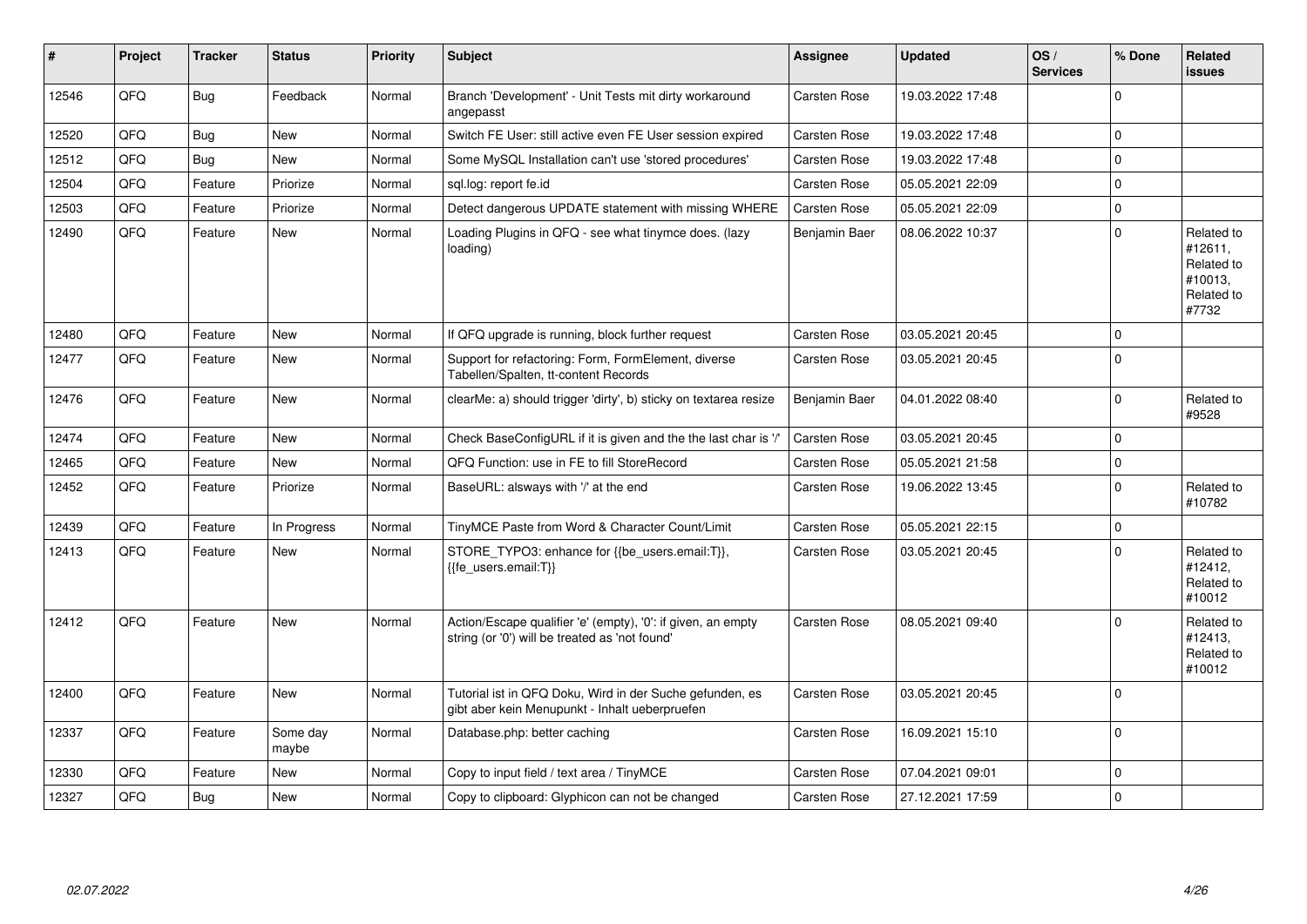| #     | Project | <b>Tracker</b> | <b>Status</b>     | <b>Priority</b> | <b>Subject</b>                                                                                       | Assignee            | <b>Updated</b>   | OS/<br><b>Services</b> | % Done      | Related<br><b>issues</b>                                                    |
|-------|---------|----------------|-------------------|-----------------|------------------------------------------------------------------------------------------------------|---------------------|------------------|------------------------|-------------|-----------------------------------------------------------------------------|
| 12325 | QFQ     | Bug            | Priorize          | Normal          | MultiDB form.dblndex not working for report syntax                                                   | <b>Carsten Rose</b> | 07.09.2021 13:37 |                        | $\Omega$    | Related to<br>#12145,<br>Related to<br>#12314                               |
| 12315 | QFQ     | Feature        | Some day<br>maybe | Normal          | Form History (Diffs) / Backups                                                                       | <b>Carsten Rose</b> | 16.09.2021 15:10 |                        | $\Omega$    |                                                                             |
| 12269 | QFQ     | Feature        | <b>New</b>        | Normal          | 2FA - Login                                                                                          | <b>Carsten Rose</b> | 03.05.2021 20:45 |                        | $\mathbf 0$ |                                                                             |
| 12262 | QFQ     | Feature        | ToDo              | Normal          | Form buttons on top: more customable                                                                 | Enis Nuredini       | 17.06.2022 10:44 |                        | $\Omega$    | Related to<br>#13945, Has<br>duplicate<br>#4046, Has<br>duplicate<br>#10080 |
| 12187 | QFQ     | Bug            | <b>New</b>        | Normal          | Trigger FormAsFile() via Report: probably problem with multi<br>DB setup                             | Carsten Rose        | 20.03.2021 21:20 |                        | $\mathbf 0$ |                                                                             |
| 12163 | QFQ     | Feature        | New               | Normal          | Checkbox: table wrap                                                                                 | <b>Carsten Rose</b> | 03.05.2021 20:51 |                        | $\mathbf 0$ |                                                                             |
| 12162 | QFQ     | Feature        | <b>New</b>        | Normal          | FE.type=sendmail: personalized mailing (several mails) via<br>template                               | <b>Carsten Rose</b> | 03.05.2021 20:45 |                        | $\mathbf 0$ |                                                                             |
| 12156 | QFQ     | Feature        | <b>New</b>        | Normal          | Form: Optional disable 'leave page'                                                                  |                     | 03.05.2021 20:45 |                        | $\mathbf 0$ |                                                                             |
| 12146 | QFQ     | Feature        | <b>New</b>        | Normal          | Autocron Job: Anzeigen wann der naechste Job ausgefuehrt<br>wird, resp das er nicht ausgefuehrt wird | Carsten Rose        | 15.03.2021 15:23 |                        | $\mathbf 0$ |                                                                             |
| 12135 | QFQ     | Feature        | <b>New</b>        | Normal          | Subrecord: Notiz                                                                                     |                     | 24.04.2021 16:58 |                        | 0           |                                                                             |
| 12133 | QFQ     | <b>Bug</b>     | <b>New</b>        | Normal          | NPM, phpSpreadSheet aktualisieren                                                                    | <b>Carsten Rose</b> | 15.03.2021 09:04 |                        | $\mathbf 0$ |                                                                             |
| 12119 | QFQ     | Feature        | <b>New</b>        | Normal          | AS paged: error message missing if there ist no 'r' argument.                                        | <b>Carsten Rose</b> | 03.05.2021 20:51 |                        | 0           |                                                                             |
| 12109 | QFQ     | Feature        | <b>New</b>        | Normal          | Donwload Link: Plain, SIP, Persistent Link, Peristent SIP -<br>new notation                          | <b>Carsten Rose</b> | 03.05.2021 20:45 |                        | $\mathbf 0$ | Related to<br>#12085                                                        |
| 12045 | QFQ     | Bug            | <b>New</b>        | Normal          | templateGroup afterSave FE: Aufruf ohne<br>sglHonorFormElements funktioniert nicht                   | <b>Carsten Rose</b> | 18.02.2021 16:33 |                        | $\Omega$    |                                                                             |
| 12040 | QFQ     | Bug            | <b>New</b>        | Normal          | FE Mode 'hidden' für zwei FEs auf einer Zeile                                                        | <b>Carsten Rose</b> | 18.02.2021 10:13 |                        | 0           |                                                                             |
| 12039 | QFQ     | Feature        | <b>New</b>        | Normal          | Missing htmlSpecialChar() in pre processing on form submit                                           |                     | 18.02.2021 00:09 |                        | $\Omega$    | Related to<br>#14320                                                        |
| 12038 | QFQ     | Feature        | New               | Normal          | a) STORE_VAR: filenameOnlyStripUniq, b) SP:<br>QSTRIPUNIQ()                                          |                     | 17.02.2021 23:55 |                        | $\mathbf 0$ |                                                                             |
| 12024 | QFQ     | Feature        | <b>New</b>        | Normal          | Excel Export: text columns by default decode<br>htmlspeciachar()                                     | <b>Carsten Rose</b> | 17.02.2021 23:55 |                        | $\Omega$    | Related to<br>#12022                                                        |
| 12023 | QFQ     | Feature        | <b>New</b>        | Normal          | MySQL Stored Precdure: QDECODESPECIALCHAR()                                                          | <b>Carsten Rose</b> | 16.02.2021 11:16 |                        | $\mathbf 0$ | Related to<br>#12022                                                        |
| 11980 | QFQ     | Feature        | In Progress       | Normal          | protected verzeichnis MUSS geschützt werden                                                          | <b>Carsten Rose</b> | 07.09.2021 13:30 |                        | $\mathbf 0$ |                                                                             |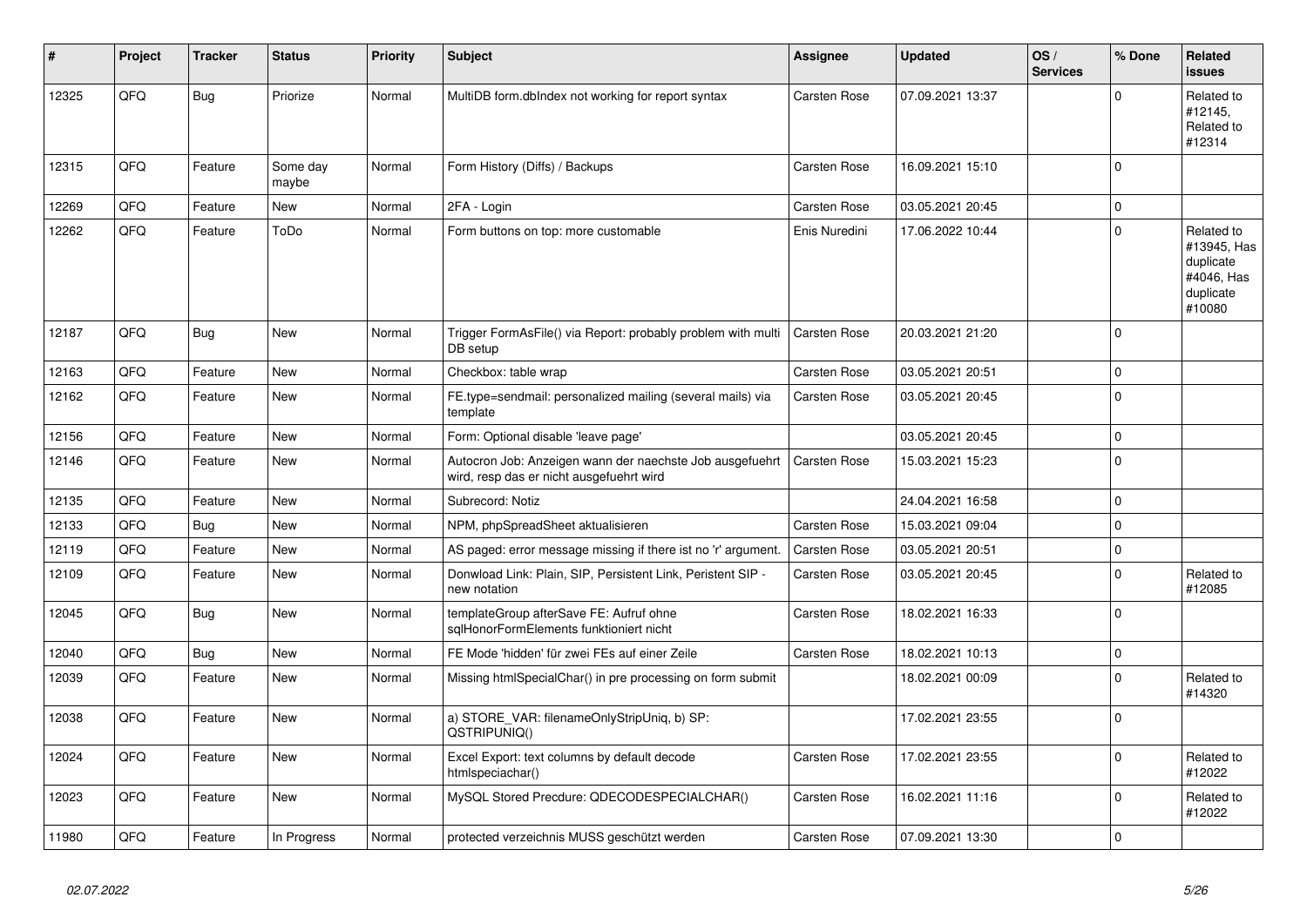| $\vert$ # | Project | <b>Tracker</b> | <b>Status</b> | <b>Priority</b> | <b>Subject</b>                                                                                       | Assignee                                               | <b>Updated</b>   | OS/<br><b>Services</b> | % Done      | Related<br><b>issues</b>                                                                                                       |                      |
|-----------|---------|----------------|---------------|-----------------|------------------------------------------------------------------------------------------------------|--------------------------------------------------------|------------------|------------------------|-------------|--------------------------------------------------------------------------------------------------------------------------------|----------------------|
| 11955     | QFQ     | Feature        | <b>New</b>    | Normal          | subrecord: new title option to set <th> attributes - e.g. to<br/>customize tablesorter options.</th> | attributes - e.g. to<br>customize tablesorter options. | Carsten Rose     | 03.05.2021 20:47       |             | $\Omega$                                                                                                                       | Related to<br>#11775 |
| 11892     | QFQ     | Feature        | <b>New</b>    | Normal          | tablesorter: columns with links are hard to order - new<br>qualifier 'Y: <ord>'</ord>                | Enis Nuredini                                          | 23.03.2022 09:22 |                        | $\Omega$    |                                                                                                                                |                      |
| 11775     | QFQ     | Feature        | <b>New</b>    | Normal          | Subrecord Tooltip pro Feld                                                                           | <b>Carsten Rose</b>                                    | 18.12.2020 15:22 |                        | $\Omega$    | Related to<br>#11955                                                                                                           |                      |
| 11752     | QFQ     | Bug            | <b>New</b>    | Normal          | checkbox renders multiple input elements with same name                                              | Carsten Rose                                           | 17.12.2020 14:58 |                        | O           | Related to<br>#11750                                                                                                           |                      |
| 11747     | QFQ     | Feature        | <b>New</b>    | Normal          | Maintenance Page with Redirect                                                                       | Carsten Rose                                           | 03.05.2021 20:47 |                        | $\Omega$    | Related to<br>#11741                                                                                                           |                      |
| 11716     | QFQ     | Feature        | <b>New</b>    | Normal          | Form an beliebiger Stelle im Report anzeigen                                                         |                                                        | 09.12.2020 09:47 |                        | $\Omega$    |                                                                                                                                |                      |
| 11715     | QFQ     | Bug            | <b>New</b>    | Normal          | acceptZeroAsRequired and requiredOffButMark do not<br>coincide                                       |                                                        | 08.12.2020 12:13 |                        | $\mathbf 0$ |                                                                                                                                |                      |
| 11702     | QFQ     | Feature        | <b>New</b>    | Normal          | HTML Special Char makes no sense for 'allbut' if '&' is<br>forbidden                                 | Carsten Rose                                           | 07.12.2021 16:35 |                        | $\Omega$    | Related to<br>#5112,<br>Related to<br>#14320                                                                                   |                      |
| 11695     | QFQ     | <b>Bug</b>     | <b>New</b>    | Normal          | MultiForm required FE Error                                                                          | Carsten Rose                                           | 04.12.2020 13:34 |                        | $\Omega$    |                                                                                                                                |                      |
| 11668     | QFQ     | Bug            | New           | Normal          | Play function.sql - problem with mysql                                                               | Carsten Rose                                           | 03.05.2021 20:48 |                        | $\mathbf 0$ |                                                                                                                                |                      |
| 11667     | QFQ     | Bug            | <b>New</b>    | Normal          | MySQL mariadb-server-10.3: Incorrect datetime value                                                  | Carsten Rose                                           | 03.05.2021 20:48 |                        | $\Omega$    |                                                                                                                                |                      |
| 11535     | QFQ     | Feature        | <b>New</b>    | Normal          | Ability to create SQL columns in frontend QFQ forms                                                  |                                                        | 17.11.2020 12:11 |                        | $\mathbf 0$ |                                                                                                                                |                      |
| 11534     | QFQ     | Feature        | <b>New</b>    | Normal          | Report: Action on selected rows - Table batchprocessing<br>feature                                   |                                                        | 18.11.2020 08:15 |                        | $\Omega$    |                                                                                                                                |                      |
| 11523     | QFQ     | Feature        | <b>New</b>    | Normal          | Mit dynamic Update erkennen, ob Upload gemacht wurde                                                 | Carsten Rose                                           | 13.11.2020 15:07 |                        | $\Omega$    | Related to<br>#9533                                                                                                            |                      |
| 11522     | QFQ     | Bug            | <b>New</b>    | Normal          | Aus/Einblenden von Reitern                                                                           |                                                        | 13.11.2020 14:58 |                        | $\mathbf 0$ |                                                                                                                                |                      |
| 11517     | QFQ     | <b>Bug</b>     | In Progress   | Normal          | extraButtonInfo Broken for multiple FormElements                                                     | Carsten Rose                                           | 12.05.2022 13:12 |                        | $\Omega$    | Related to<br>#7890,<br>Related to<br>#3811, Has<br>duplicate<br>#10905, Has<br>duplicate<br>#10553, Has<br>duplicate<br>#6779 |                      |
| 11516     | QFQ     | Feature        | <b>New</b>    | Normal          | Multi Page Form (Previous/Next Buttons)                                                              | Carsten Rose                                           | 16.03.2021 17:52 |                        | 0           |                                                                                                                                |                      |
| 11504     | QFQ     | Feature        | <b>New</b>    | Normal          | Dynamic Update: Button text update for 'Save',' Close' &<br>'Delete'                                 | Carsten Rose                                           | 12.11.2020 23:44 |                        | $\Omega$    |                                                                                                                                |                      |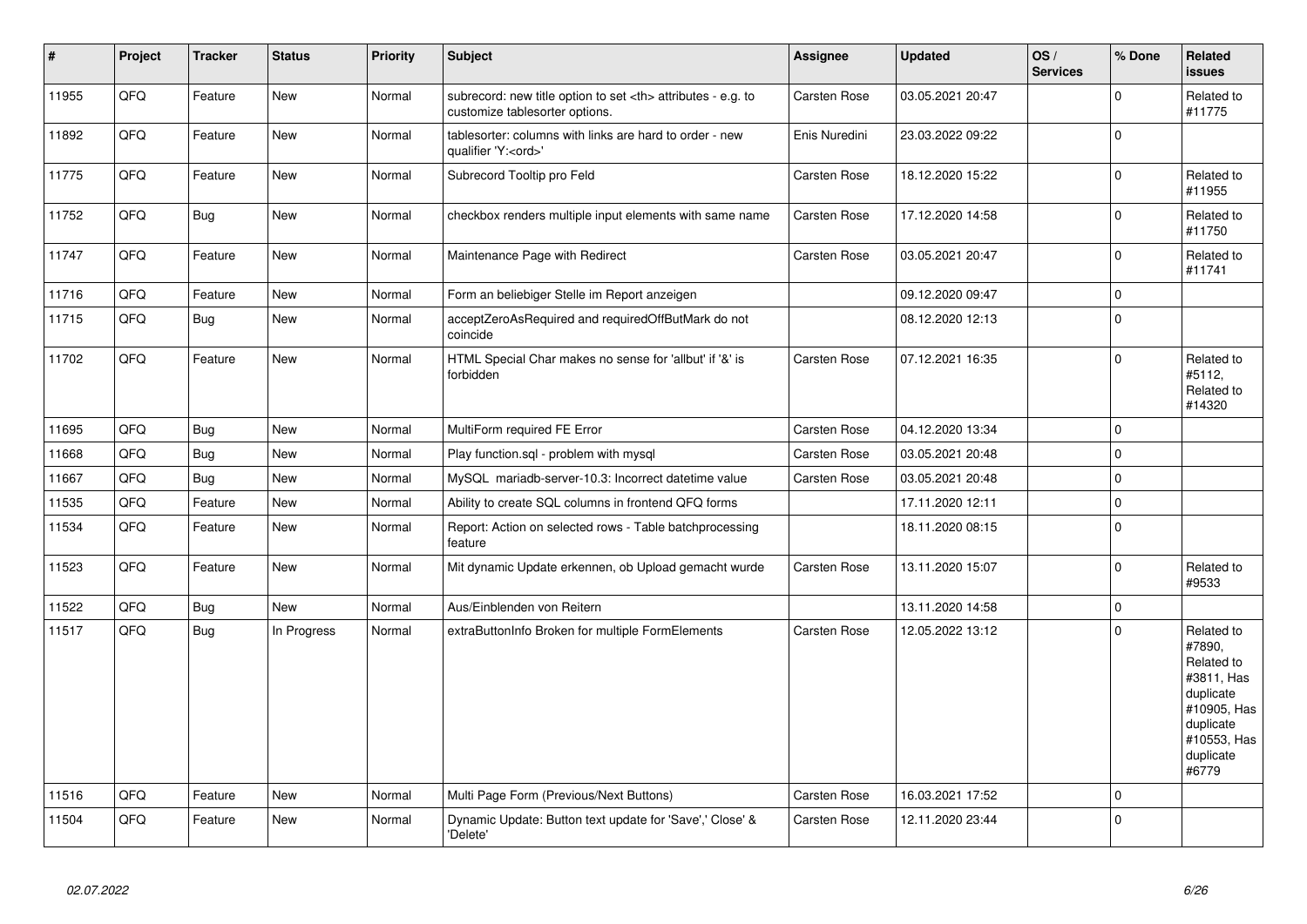| #     | Project | <b>Tracker</b> | <b>Status</b>     | <b>Priority</b> | <b>Subject</b>                                                                      | <b>Assignee</b>     | <b>Updated</b>   | OS/<br><b>Services</b> | % Done      | Related<br>issues                            |
|-------|---------|----------------|-------------------|-----------------|-------------------------------------------------------------------------------------|---------------------|------------------|------------------------|-------------|----------------------------------------------|
| 11460 | QFQ     | Feature        | <b>New</b>        | Normal          | Easier creation of changelog: gitchangelog                                          | <b>Carsten Rose</b> | 12.06.2021 10:20 |                        | $\Omega$    | Related to<br>#13467                         |
| 11347 | QFQ     | Bug            | Feedback          | Normal          | If Bedingungen funktionieren nicht korrekt                                          | Christoph Fuchs     | 21.03.2021 20:37 |                        | $\mathbf 0$ |                                              |
| 11323 | QFQ     | Feature        | Some day<br>maybe | Normal          | Report Frontend Editor Modal + Codemirror                                           | Carsten Rose        | 16.09.2021 15:10 |                        | $\Omega$    | Related to<br>#11036                         |
| 11322 | QFQ     | Feature        | Some day<br>maybe | Normal          | Form Element JSON - (multiline parameter field)                                     | <b>Carsten Rose</b> | 16.09.2021 15:10 |                        | $\Omega$    |                                              |
| 11320 | QFQ     | Feature        | Priorize          | Normal          | Typo3 Version 10 support                                                            | <b>Carsten Rose</b> | 05.05.2021 22:09 |                        | $\mathbf 0$ |                                              |
| 11239 | QFQ     | Bug            | <b>New</b>        | Normal          | Radiobutton (plain): horizontales Rendern abhängig vom<br>Datentyp in der Datenbank | Carsten Rose        | 30.09.2020 18:37 |                        | $\mathbf 0$ |                                              |
| 11217 | QFQ     | Feature        | Some day<br>maybe | Normal          | <b>Extend Script Functionality</b>                                                  | <b>Carsten Rose</b> | 16.09.2021 15:10 |                        | 0           |                                              |
| 11080 | QFQ     | Feature        | New               | Normal          | Send MQTT messages                                                                  | <b>Carsten Rose</b> | 29.08.2020 19:49 |                        | $\mathbf 0$ |                                              |
| 11076 | QFQ     | Feature        | In Progress       | Normal          | SELECT  AS _websocket                                                               | <b>Carsten Rose</b> | 30.08.2020 17:49 |                        | 0           |                                              |
| 11036 | QFQ     | Feature        | Some day<br>maybe | Normal          | inline report editor permissions                                                    | <b>Carsten Rose</b> | 16.09.2021 15:09 |                        | $\mathbf 0$ | Related to<br>#11323                         |
| 10996 | QFQ     | Feature        | <b>New</b>        | Normal          | Download video via sip: no seek                                                     | <b>Carsten Rose</b> | 12.08.2020 14:18 |                        | $\mathbf 0$ |                                              |
| 10979 | QFQ     | Feature        | New               | Normal          | Ajax Calls an API - dataReport                                                      | <b>Carsten Rose</b> | 11.05.2022 12:15 |                        | $\mathbf 0$ |                                              |
| 10976 | QFQ     | Feature        | <b>New</b>        | Normal          | Excel Export Verbesserungen                                                         | <b>Carsten Rose</b> | 06.08.2020 10:56 |                        | 0           |                                              |
| 10937 | QFQ     | Bug            | New               | Normal          | Fehler mit abhängigen Select- Feldern beim Positionieren                            | Carsten Rose        | 12.11.2020 23:45 |                        | 0           |                                              |
| 10890 | QFQ     | Bug            | <b>New</b>        | Normal          | AutoCron hangs                                                                      |                     | 20.07.2020 13:56 |                        | $\mathbf 0$ |                                              |
| 10874 | QFQ     | Feature        | <b>New</b>        | Normal          | Erstellen eines Foreign Keys in der Tabelle "FormElement"                           |                     | 13.07.2020 10:11 |                        | $\mathbf 0$ |                                              |
| 10819 | QFQ     | Feature        | New               | Normal          | Persistent SIP - second try                                                         | <b>Carsten Rose</b> | 29.06.2020 23:02 |                        | $\mathbf 0$ | Related to<br>#6261                          |
| 10782 | QFQ     | Feature        | Feedback          | Normal          | Tiny MCE: Image Upload                                                              | Enis Nuredini       | 16.05.2022 23:16 |                        | $\mathbf 0$ | Related to<br>#12452                         |
| 10763 | QFQ     | Feature        | <b>New</b>        | Normal          | form accessed and submitted despite logout?                                         |                     | 16.06.2020 11:43 |                        | $\mathbf 0$ |                                              |
| 10759 | QFQ     | Bug            | <b>New</b>        | Normal          | emptyMeansNull - Feld falsch aktualisiert                                           |                     | 12.11.2020 23:45 |                        | 0           |                                              |
| 10745 | QFQ     | Feature        | Some day<br>maybe | Normal          | <b>Tablesorter Excel Export</b>                                                     | Carsten Rose        | 16.09.2021 15:09 |                        | $\mathbf 0$ |                                              |
| 10738 | QFQ     | Feature        | Some day<br>maybe | Normal          | CORS headers for external API requests                                              |                     | 10.06.2020 14:00 |                        | l 0         |                                              |
| 10716 | QFQ     | Feature        | Some day<br>maybe | Normal          | Business Logic mit Externen Skripten                                                | Carsten Rose        | 16.09.2021 15:10 |                        | $\mathbf 0$ | Related to<br>#10713,<br>Related to<br>#8217 |
| 10714 | QFG     | Feature        | New               | Normal          | multi Table Form                                                                    | Carsten Rose        | 16.03.2021 18:44 |                        | 0           |                                              |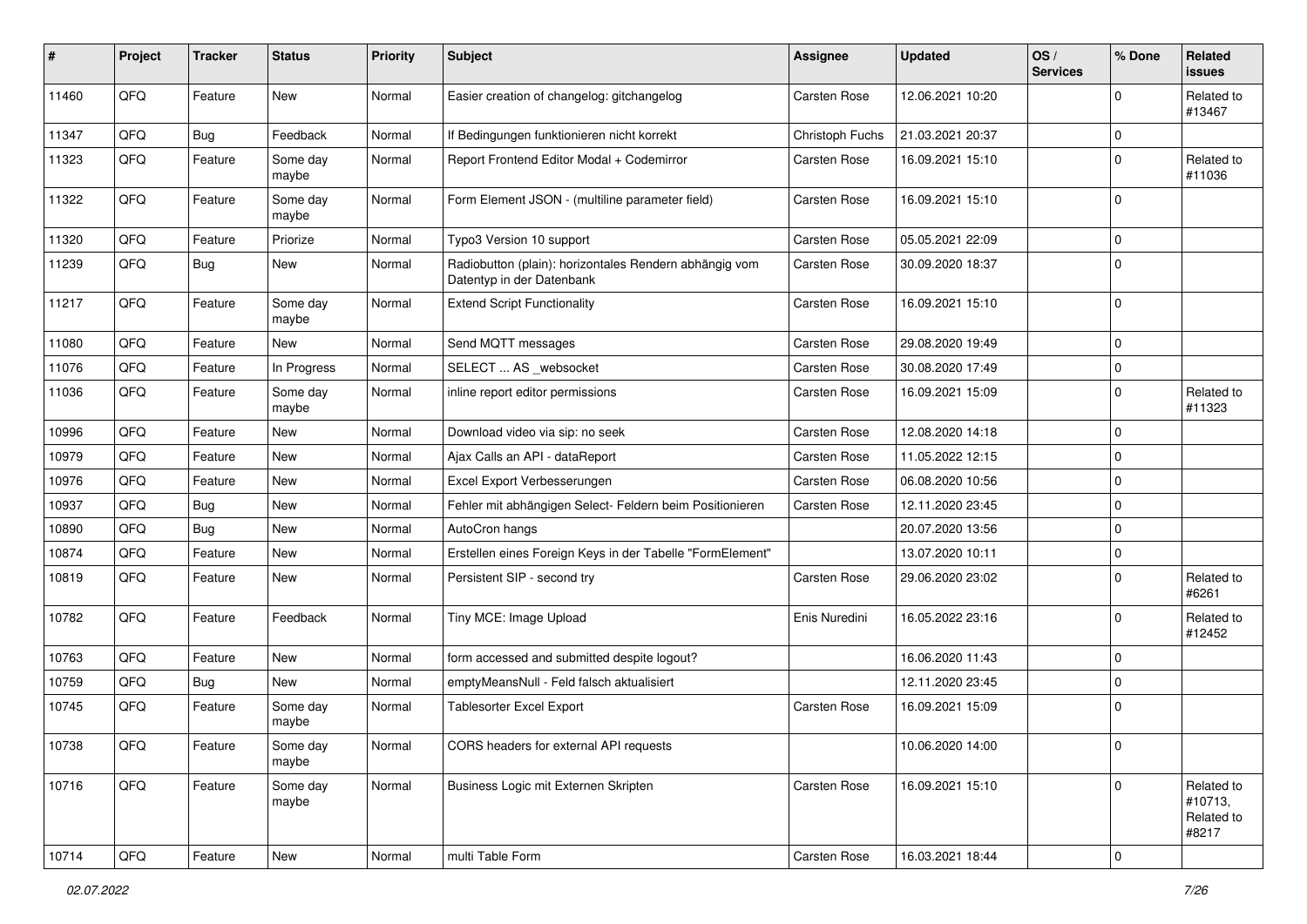| #     | Project | <b>Tracker</b> | <b>Status</b>     | <b>Priority</b> | <b>Subject</b>                                                                           | <b>Assignee</b>     | <b>Updated</b>   | OS/<br><b>Services</b> | % Done      | Related<br><b>issues</b>                                             |
|-------|---------|----------------|-------------------|-----------------|------------------------------------------------------------------------------------------|---------------------|------------------|------------------------|-------------|----------------------------------------------------------------------|
| 10704 | QFQ     | Bug            | <b>New</b>        | Normal          | wkhtml problem rendering fullCalendar.js / fabric.js >><br>successor: puppeteer          | Carsten Rose        | 12.11.2020 23:45 |                        | U           | Related to<br>#5024,<br>Related to<br>#4650,<br>Related to<br>#10715 |
| 10661 | QFQ     | Bug            | In Progress       | Normal          | Typo3 Warnungen                                                                          | Carsten Rose        | 07.09.2021 13:23 |                        | U           | Related to<br>#12440                                                 |
| 10658 | QFQ     | Bug            | <b>New</b>        | Normal          | processReadOnly broken                                                                   | Carsten Rose        | 27.05.2020 17:55 |                        | $\Omega$    |                                                                      |
| 10593 | QFQ     | Feature        | New               | Normal          | label2: text behind input element                                                        | Carsten Rose        | 16.05.2020 10:57 |                        | 0           |                                                                      |
| 10588 | QFQ     | Bug            | <b>New</b>        | Normal          | typeahed Tag: Doku anpassen                                                              | <b>Carsten Rose</b> | 12.11.2020 23:45 |                        | $\Omega$    |                                                                      |
| 10569 | QFQ     | Feature        | Priorize          | Normal          | link _blank more safe                                                                    | Enis Nuredini       | 25.03.2022 12:44 |                        | $\mathbf 0$ |                                                                      |
| 10463 | QFQ     | Feature        | <b>New</b>        | Normal          | Report _link: expliztes setzen von HTML Tags (Bedarf fuer<br>'data-selenium' & 'id')     | Enis Nuredini       | 23.03.2022 09:23 |                        | $\Omega$    | Related to<br>#7648                                                  |
| 10443 | QFQ     | Feature        | In Progress       | Normal          | Konzept_api / _live                                                                      | Carsten Rose        | 07.05.2020 09:39 |                        | $\Omega$    |                                                                      |
| 10384 | QFQ     | Feature        | New               | Normal          | Parameter Exchange QFQ Instances                                                         |                     | 07.05.2020 09:38 |                        | $\Omega$    |                                                                      |
| 10345 | QFQ     | Feature        | New               | Normal          | Templates - Patterns QFQ Style                                                           |                     | 03.05.2021 21:01 |                        | $\Omega$    | Related to<br>#10713                                                 |
| 10324 | QFQ     | Bug            | New               | Normal          | Excel Export mit Template funktioniert nur, wenn Template<br>vor uid kommt               |                     | 30.03.2020 11:20 |                        | O           | Related to<br>#10257                                                 |
| 10322 | QFQ     | Bug            | <b>New</b>        | Normal          | FormElement / Radio: missing column 'enum' >> FE not<br>reported                         | Carsten Rose        | 07.05.2020 09:37 |                        | $\Omega$    |                                                                      |
| 10124 | QFQ     | Feature        | Feedback          | Normal          | gfg AAI-Login                                                                            | Karin Niffeler      | 07.05.2020 09:36 |                        | $\Omega$    |                                                                      |
| 10119 | QFQ     | Feature        | <b>New</b>        | Normal          | Dropdown (selectlist) & TypeAhead: format and catagorize list                            | <b>Carsten Rose</b> | 07.05.2020 09:36 |                        | 0           |                                                                      |
| 10116 | QFQ     | Feature        | Some day<br>maybe | Normal          | TypeAhead: Tag - show inside 'input' element                                             | Carsten Rose        | 16.09.2021 15:09 |                        | $\Omega$    |                                                                      |
| 10095 | QFQ     | Feature        | Some day<br>maybe | Normal          | Generic Gitlab Integration into QFQ                                                      | Carsten Rose        | 16.09.2021 15:10 |                        | $\mathbf 0$ |                                                                      |
| 10082 | QFQ     | Bug            | <b>New</b>        | Normal          | FE.type=SELECT - 'sanatize' Class                                                        | Carsten Rose        | 07.05.2020 09:36 |                        | $\Omega$    | Related to<br>#10081                                                 |
| 10080 | QFQ     | Feature        | <b>New</b>        | Normal          | Popup on 'save' / 'close': configure dialog (answer<br>yes/no/cancle/)                   | Carsten Rose        | 28.03.2021 20:52 |                        | 0           | Is duplicate<br>of #12262                                            |
| 10015 | QFQ     | Feature        | Priorize          | Normal          | Monospace in Textarea                                                                    | Carsten Rose        | 03.02.2020 13:40 |                        | 0           |                                                                      |
| 10014 | QFQ     | Feature        | <b>New</b>        | Normal          | Manual.rst: describe behaviour and process order of<br>fillStoreVar, slaveId, sqlBefore, | <b>Carsten Rose</b> | 01.02.2020 22:31 |                        | $\mathbf 0$ |                                                                      |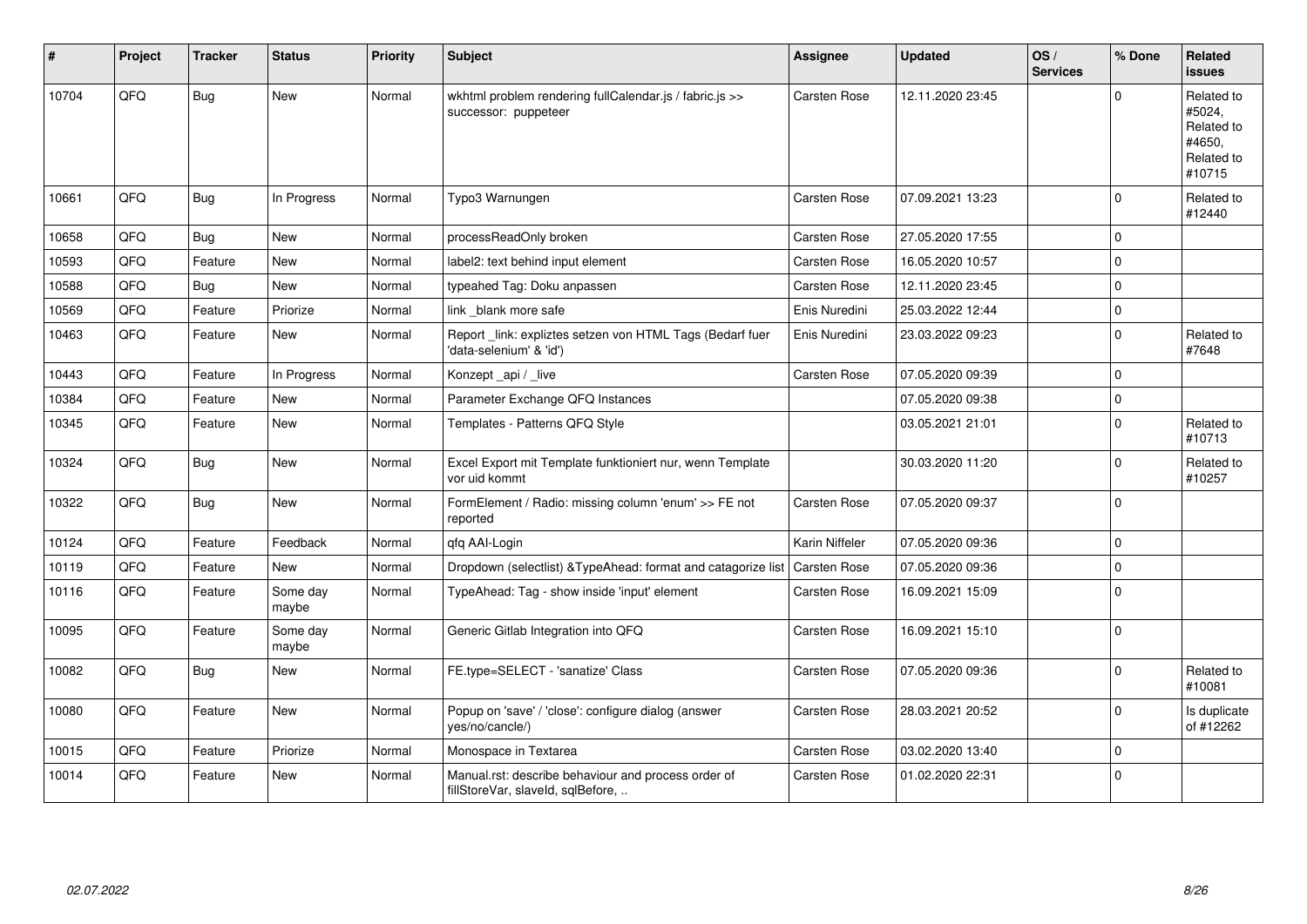| #     | Project | <b>Tracker</b> | <b>Status</b>     | <b>Priority</b> | <b>Subject</b>                                                                                                                        | <b>Assignee</b>     | <b>Updated</b>   | OS/<br><b>Services</b> | % Done      | Related<br>issues                                                       |
|-------|---------|----------------|-------------------|-----------------|---------------------------------------------------------------------------------------------------------------------------------------|---------------------|------------------|------------------------|-------------|-------------------------------------------------------------------------|
| 10013 | QFQ     | Feature        | Some day<br>maybe | Normal          | FE.typ=editor: CodeMirror                                                                                                             | <b>Carsten Rose</b> | 08.06.2022 10:37 |                        | $\Omega$    | Related to<br>#12611,<br>Related to<br>#12490,<br>Related to<br>#7732   |
| 10012 | QFQ     | Feature        | Priorize          | Normal          | redirectAllMailTo: {{beEmail:T}}                                                                                                      | <b>Carsten Rose</b> | 08.05.2021 09:54 |                        | $\Omega$    | Related to<br>#12412,<br>Related to<br>#12413,<br>Related to<br>#10011  |
| 10011 | QFQ     | Feature        | Priorize          | Normal          | Offer new STORE_TYPO3 Variable 'beUser', 'beEmail'                                                                                    | <b>Carsten Rose</b> | 08.05.2021 09:51 |                        | $\Omega$    | Related to<br>#10012,<br>Related to<br>#12511                           |
| 10005 | QFQ     | Feature        | Priorize          | Normal          | Report / special column name:  AS calendar                                                                                            | <b>Carsten Rose</b> | 03.06.2020 17:28 |                        | $\Omega$    |                                                                         |
| 10003 | QFQ     | Feature        | Priorize          | Normal          | fieldset: stronger visualize group                                                                                                    | Benjamin Baer       | 12.02.2020 08:13 |                        | $\mathbf 0$ |                                                                         |
| 9983  | QFQ     | Feature        | New               | Normal          | Report Notation: new keyword 'range'                                                                                                  | <b>Carsten Rose</b> | 01.02.2020 15:55 |                        | $\mathbf 0$ |                                                                         |
| 9975  | QFQ     | <b>Bug</b>     | Priorize          | Normal          | Dropdown Menu: 'r:3' broken                                                                                                           | <b>Carsten Rose</b> | 01.02.2020 10:13 |                        | $\mathbf 0$ |                                                                         |
| 9968  | QFQ     | Feature        | Priorize          | Normal          | Tooltip in Links for Developer                                                                                                        | <b>Carsten Rose</b> | 01.02.2020 23:17 |                        | $\mathbf 0$ |                                                                         |
| 9958  | QFQ     | Bug            | Priorize          | Normal          | Broken subrecord query: no error message                                                                                              | <b>Carsten Rose</b> | 05.02.2021 15:15 |                        | $\mathbf 0$ |                                                                         |
| 9947  | QFQ     | <b>Bug</b>     | Priorize          | Normal          | Unwanted error message if missing 'typeAheadSqlPrefetch'                                                                              | <b>Carsten Rose</b> | 01.02.2020 10:13 |                        | $\mathbf 0$ |                                                                         |
| 9928  | QFQ     | Feature        | Priorize          | Normal          | SpecialColumnName: a) Deprecated: ' AS "_+tag " ', b)<br>New: ' AS "_ <tag1><tag2>"</tag2></tag1>                                     | <b>Carsten Rose</b> | 01.02.2020 23:17 |                        | $\Omega$    | Related to<br>#9929                                                     |
| 9927  | QFQ     | Feature        | New               | Normal          | QFQ Update: a) Update nur machen wenn BE User<br>eingeloggt ist., b) Bei Fehler genaue Meldung welcher<br>Updateschritt Probleme hat. | <b>Carsten Rose</b> | 22.01.2020 12:59 |                        | 0           |                                                                         |
| 9900  | QFQ     | Feature        | Priorize          | Normal          | Generic API Call: tt-content record >> JSON                                                                                           | <b>Carsten Rose</b> | 01.02.2020 10:13 |                        | $\mathbf 0$ |                                                                         |
| 9898  | QFQ     | <b>Bug</b>     | Feedback          | Normal          | Formular trotz Timeout gespeichert                                                                                                    | Benjamin Baer       | 01.02.2020 15:56 |                        | $\mathbf 0$ |                                                                         |
| 9862  | QFQ     | <b>Bug</b>     | Priorize          | Normal          | Failed writing to sql mail qfq.log should throw an exception                                                                          | <b>Carsten Rose</b> | 01.02.2020 10:13 |                        | $\mathbf 0$ |                                                                         |
| 9855  | QFQ     | Bug            | <b>New</b>        | Normal          | <b>Required Check</b>                                                                                                                 |                     | 01.02.2020 15:56 |                        | $\mathbf 0$ |                                                                         |
| 9853  | QFQ     | Feature        | <b>New</b>        | Normal          | Check das SQL / QFQ / Mail Logfile geschrieben wird                                                                                   |                     | 09.01.2020 11:15 |                        | l 0         |                                                                         |
| 9834  | QFQ     | <b>Bug</b>     | Priorize          | Normal          | Input elements with tag 'disabled' are missing on<br>form-submit: server option 'processReadOnly' broken                              | <b>Carsten Rose</b> | 07.12.2021 16:43 |                        | $\Omega$    | Related to<br>#9691,<br>Related to<br>#5305, Has<br>duplicate<br>#12331 |
| 9811  | QFQ     | Feature        | New               | Normal          | Report: tag every n'th row                                                                                                            | Carsten Rose        | 01.02.2020 23:22 |                        | 0           |                                                                         |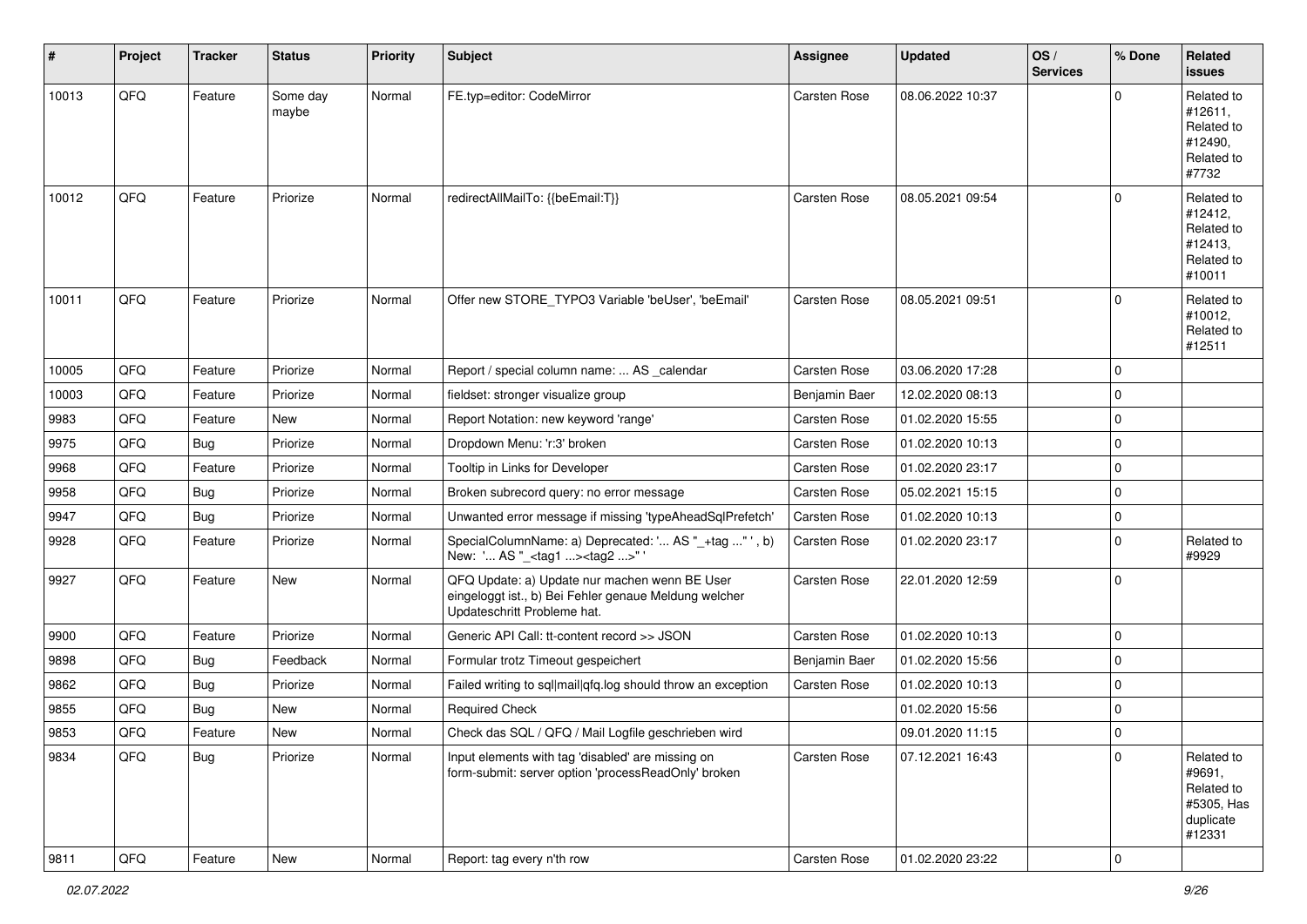| #    | Project | <b>Tracker</b> | <b>Status</b>     | <b>Priority</b> | Subject                                                                     | <b>Assignee</b>     | <b>Updated</b>   | OS/<br><b>Services</b> | % Done         | Related<br><b>issues</b>                                             |
|------|---------|----------------|-------------------|-----------------|-----------------------------------------------------------------------------|---------------------|------------------|------------------------|----------------|----------------------------------------------------------------------|
| 9783 | QFQ     | Bug            | <b>New</b>        | Normal          | Email with special characters                                               | Carsten Rose        | 01.02.2020 23:22 |                        | $\mathbf 0$    |                                                                      |
| 9781 | QFQ     | Feature        | New               | Normal          | Button: CSS class to make buttons smaller                                   | Carsten Rose        | 01.02.2020 23:22 |                        | $\mathbf 0$    |                                                                      |
| 9777 | QFQ     | Feature        | New               | Normal          | Logging QFQ Variables                                                       | <b>Carsten Rose</b> | 16.12.2019 17:17 |                        | $\mathbf 0$    |                                                                      |
| 9773 | QFQ     | Bug            | <b>New</b>        | Normal          | form.parameter.formModeGlobal=requiredOff                                   | Carsten Rose        | 01.02.2020 15:56 |                        | $\pmb{0}$      |                                                                      |
| 9707 | QFQ     | Feature        | New               | Normal          | SIP security: encode pageld and check pageld on decode                      | <b>Carsten Rose</b> | 01.02.2020 23:22 |                        | $\mathbf 0$    |                                                                      |
| 9706 | QFQ     | Feature        | New               | Normal          | Multi File Upload (hidden template group)                                   | <b>Carsten Rose</b> | 01.02.2020 23:22 |                        | $\overline{0}$ | Related to<br>#7521,<br>Related to<br>#5562,<br>Related to<br>#13330 |
| 9704 | QFQ     | Feature        | Some day<br>maybe | Normal          | Thumbnails Generieren beim Splitten von PDF Files                           | Carsten Rose        | 11.12.2019 16:01 |                        | $\mathbf 0$    |                                                                      |
| 9669 | QFQ     | <b>Bug</b>     | Some day<br>maybe | Normal          | Checkbox / Template Group: radio/checkbox visible broken<br>after 'add'     | Carsten Rose        | 16.06.2021 13:47 |                        | $\mathbf 0$    | Related to<br>#8091                                                  |
| 9668 | QFQ     | Feature        | Priorize          | Normal          | Form.mode: rename 'hidden' to 'hide'                                        | <b>Carsten Rose</b> | 05.05.2021 22:14 |                        | $\mathbf 0$    | Related to<br>#6437                                                  |
| 9602 | QFQ     | Feature        | <b>New</b>        | Normal          | Form definition as JSON                                                     | <b>Carsten Rose</b> | 01.02.2020 23:21 |                        | $\mathbf 0$    | Related to<br>#9600                                                  |
| 9579 | QFQ     | Feature        | Some day<br>maybe | Normal          | Multiform with Process Row                                                  | Carsten Rose        | 11.12.2019 16:01 |                        | $\mathbf 0$    |                                                                      |
| 9537 | QFQ     | Feature        | New               | Normal          | FormEditor: Edit fieldset in FrontEnd                                       | Carsten Rose        | 01.02.2020 23:22 |                        | $\mathbf 0$    |                                                                      |
| 9535 | QFQ     | Bug            | Feedback          | Normal          | Report:  AS '_vertical' - column to wide - vertical >> rot45,<br>rot90      | Benjamin Baer       | 01.02.2020 15:56 |                        | $\mathbf 0$    |                                                                      |
| 9533 | QFQ     | Bug            | New               | Normal          | FE.type=upload: Check in 'beforeSave' if upload is given                    | Carsten Rose        | 01.02.2020 23:22 |                        | $\mathbf 0$    | Related to<br>#11523                                                 |
| 9394 | QFQ     | Feature        | Priorize          | Normal          | REST: allow for non numerical ids in get requests                           | Carsten Rose        | 05.05.2021 22:10 |                        | $\mathbf 0$    |                                                                      |
| 9352 | QFQ     | Feature        | New               | Normal          | FE 'Native' fire slaveld, sqlAfter, sqlIns                                  | <b>Carsten Rose</b> | 01.02.2020 23:22 |                        | $\mathbf 0$    |                                                                      |
| 9348 | QFQ     | Feature        | New               | Normal          | defaultThumbnailSize: pre render thumbnails                                 | <b>Carsten Rose</b> | 12.06.2021 09:05 |                        | $\mathbf 0$    |                                                                      |
| 9346 | QFQ     | Feature        | Priorize          | Normal          | beforeSave: check if an upload is given                                     | Carsten Rose        | 11.06.2021 21:18 |                        | $\mathbf 0$    |                                                                      |
| 9317 | QFQ     | <b>Bug</b>     | New               | Normal          | FE.type=note: with dynamic show/hidden an empty label<br>causes trouble     | <b>Carsten Rose</b> | 01.02.2020 23:22 |                        | $\mathbf 0$    |                                                                      |
| 9281 | QFQ     | <b>Bug</b>     | Some day<br>maybe | Normal          | Allow STRICT_TRANS_TABLES                                                   | Carsten Rose        | 02.01.2021 18:43 |                        | $\mathbf 0$    |                                                                      |
| 9221 | QFQ     | Feature        | New               | Normal          | typeAhead: Zeichenlimite ausschalten                                        | Carsten Rose        | 29.06.2022 22:36 |                        | $\mathbf 0$    |                                                                      |
| 9208 | QFQ     | Feature        | New               | Normal          | Manage 'recent' records                                                     | Carsten Rose        | 01.02.2020 23:22 |                        | $\pmb{0}$      |                                                                      |
| 9177 | QFQ     | <b>Bug</b>     | New               | Normal          | Bug? QFQ tries to save an action FE, which has real<br>existing column name | Carsten Rose        | 01.02.2020 23:22 |                        | $\mathbf 0$    |                                                                      |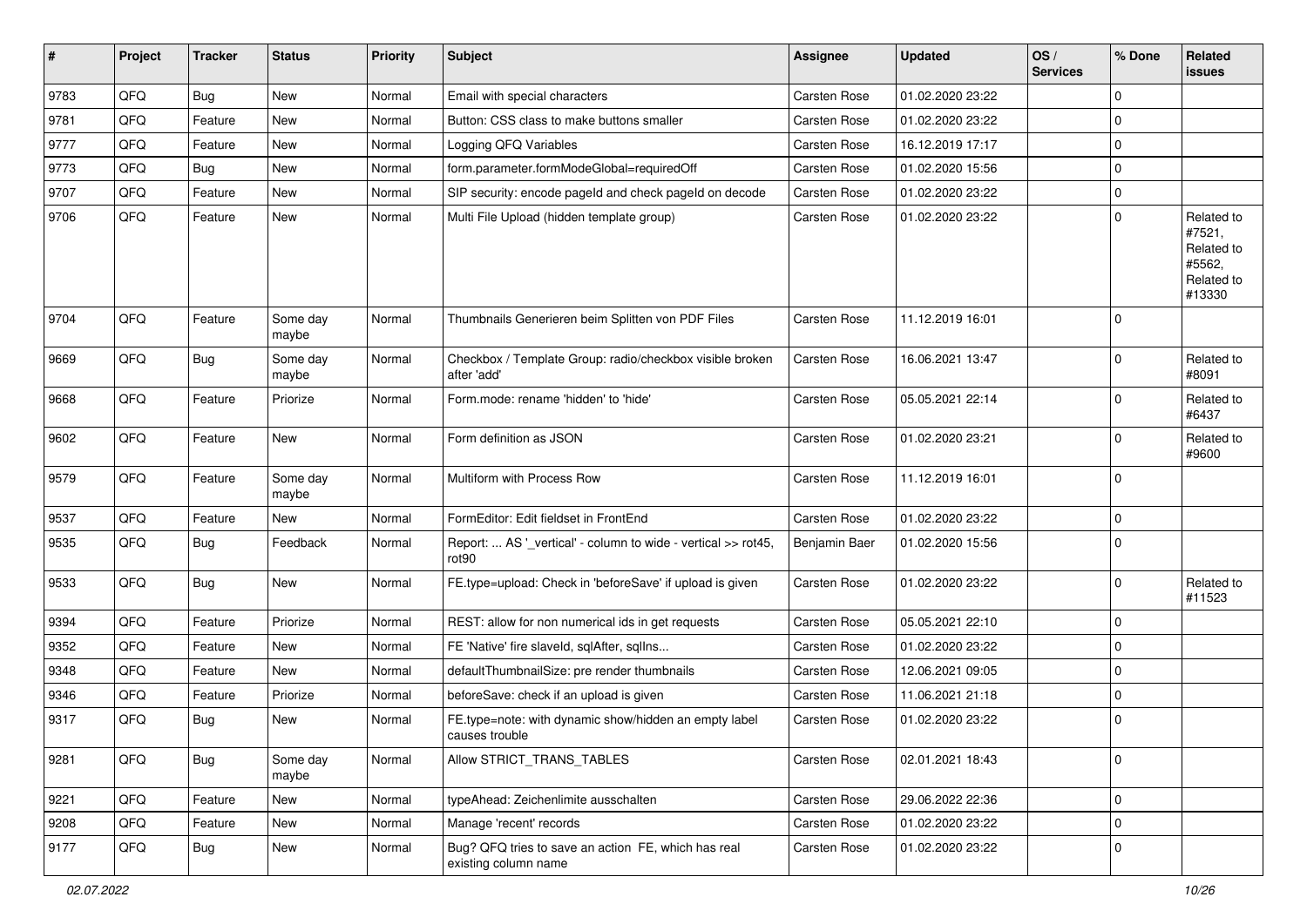| #    | Project | <b>Tracker</b> | <b>Status</b>     | <b>Priority</b> | Subject                                                                        | <b>Assignee</b>     | <b>Updated</b>   | OS/<br><b>Services</b> | % Done      | Related<br>issues   |
|------|---------|----------------|-------------------|-----------------|--------------------------------------------------------------------------------|---------------------|------------------|------------------------|-------------|---------------------|
| 9136 | QFQ     | Feature        | <b>New</b>        | Normal          | Create ZIP files with dynamic PDFs                                             | Carsten Rose        | 01.02.2020 23:22 |                        | $\Omega$    |                     |
| 9135 | QFQ     | Feature        | Priorize          | Normal          | Progress Bar generic / replace old hourglass download<br>popup                 | Benjamin Baer       | 03.01.2022 07:43 |                        | $\Omega$    |                     |
| 9130 | QFQ     | Feature        | Some day<br>maybe | Normal          | tablesorter: Automatic Row numbering / Zeilenummer                             | Benjamin Baer       | 01.02.2020 23:22 |                        | $\Omega$    |                     |
| 9129 | QFQ     | Feature        | New               | Normal          | sqlValidate: Message as notification, not as error                             | <b>Carsten Rose</b> | 01.02.2020 23:22 |                        | $\Omega$    | Related to<br>#9128 |
| 9128 | QFQ     | Feature        | New               | Normal          | Error Message: not replaced variables- a) replace back to '{{'<br>b) underline | Carsten Rose        | 01.02.2020 23:22 |                        | $\Omega$    | Related to<br>#9129 |
| 9127 | QFQ     | Bug            | <b>New</b>        | Normal          | Error Message: change 'roll over' color - text not readable                    | Carsten Rose        | 01.02.2020 23:22 |                        | $\mathbf 0$ |                     |
| 9126 | QFQ     | <b>Bug</b>     | Some day<br>maybe | Normal          | hidden Form elements are present in page source                                |                     | 02.01.2021 18:41 |                        | $\Omega$    |                     |
| 9077 | QFQ     | Bug            | New               | Normal          | typeAheadSql: report broken SQL                                                | <b>Carsten Rose</b> | 29.06.2022 22:35 |                        | $\mathbf 0$ | Related to<br>#4018 |
| 9024 | QFQ     | Bug            | Some day<br>maybe | Normal          | QFQ Einarbeitung                                                               |                     | 01.02.2020 15:56 |                        | $\Omega$    |                     |
| 9020 | QFQ     | <b>Bug</b>     | Some day<br>maybe | Normal          | radio mit buttonClass und dynamicUpdate lassen sich nicht<br>kombinieren       |                     | 11.12.2019 16:01 |                        | $\Omega$    |                     |
| 9013 | QFQ     | Bug            | <b>New</b>        | Normal          | Error in Twig template not handled                                             | Carsten Rose        | 20.10.2021 13:43 |                        | $\Omega$    |                     |
| 8975 | QFQ     | Feature        | New               | Normal          | Report Notation: 2.0                                                           | <b>Carsten Rose</b> | 01.02.2020 23:22 |                        | $\Omega$    | Related to<br>#8963 |
| 8963 | QFQ     | Feature        | Priorize          | Normal          | Setting values in a store: flexible way                                        | <b>Carsten Rose</b> | 05.05.2021 22:10 |                        | $\Omega$    | Related to<br>#8975 |
| 8894 | QFQ     | Feature        | Some day<br>maybe | Normal          | Documentation Tags Usable in QFQ Application                                   | <b>Carsten Rose</b> | 11.12.2019 16:01 |                        | $\Omega$    |                     |
| 8892 | QFQ     | Feature        | Some day<br>maybe | Normal          | Display and Edit SQL Comments in Form Editor                                   | <b>Carsten Rose</b> | 11.12.2019 16:01 |                        | $\Omega$    |                     |
| 8806 | QFQ     | Feature        | <b>New</b>        | Normal          | SQL Function nl2br                                                             | <b>Carsten Rose</b> | 01.02.2020 23:22 |                        | $\mathbf 0$ |                     |
| 8719 | QFQ     | Feature        | New               | Normal          | extraButtonLock: add support for 0/1                                           | <b>Carsten Rose</b> | 01.02.2020 23:22 |                        | $\mathbf 0$ |                     |
| 8702 | QFQ     | Feature        | New               | Normal          | Load Record which is locked: missing user info                                 | Carsten Rose        | 11.12.2019 16:16 |                        | $\Omega$    | Related to<br>#9789 |
| 8586 | QFG     | Feature        | Some day<br>maybe | Normal          | QFQ: Enhance Error message for 'record not found'                              | Carsten Rose        | 16.09.2021 15:10 |                        | l O         |                     |
| 8585 | QFQ     | Feature        | Priorize          | Normal          | Enhance Error message for 'unknown form'                                       | Carsten Rose        | 01.02.2020 10:13 |                        | $\mathbf 0$ |                     |
| 8584 | QFQ     | Feature        | Priorize          | Normal          | FE 'Action' - never assign to Container (except Template<br>Group)             | Carsten Rose        | 01.02.2020 10:13 |                        | $\mathbf 0$ |                     |
| 8520 | QFQ     | Feature        | Some day<br>maybe | Normal          | Bring QFQ to Composer                                                          | Carsten Rose        | 16.09.2021 15:10 |                        | 0           |                     |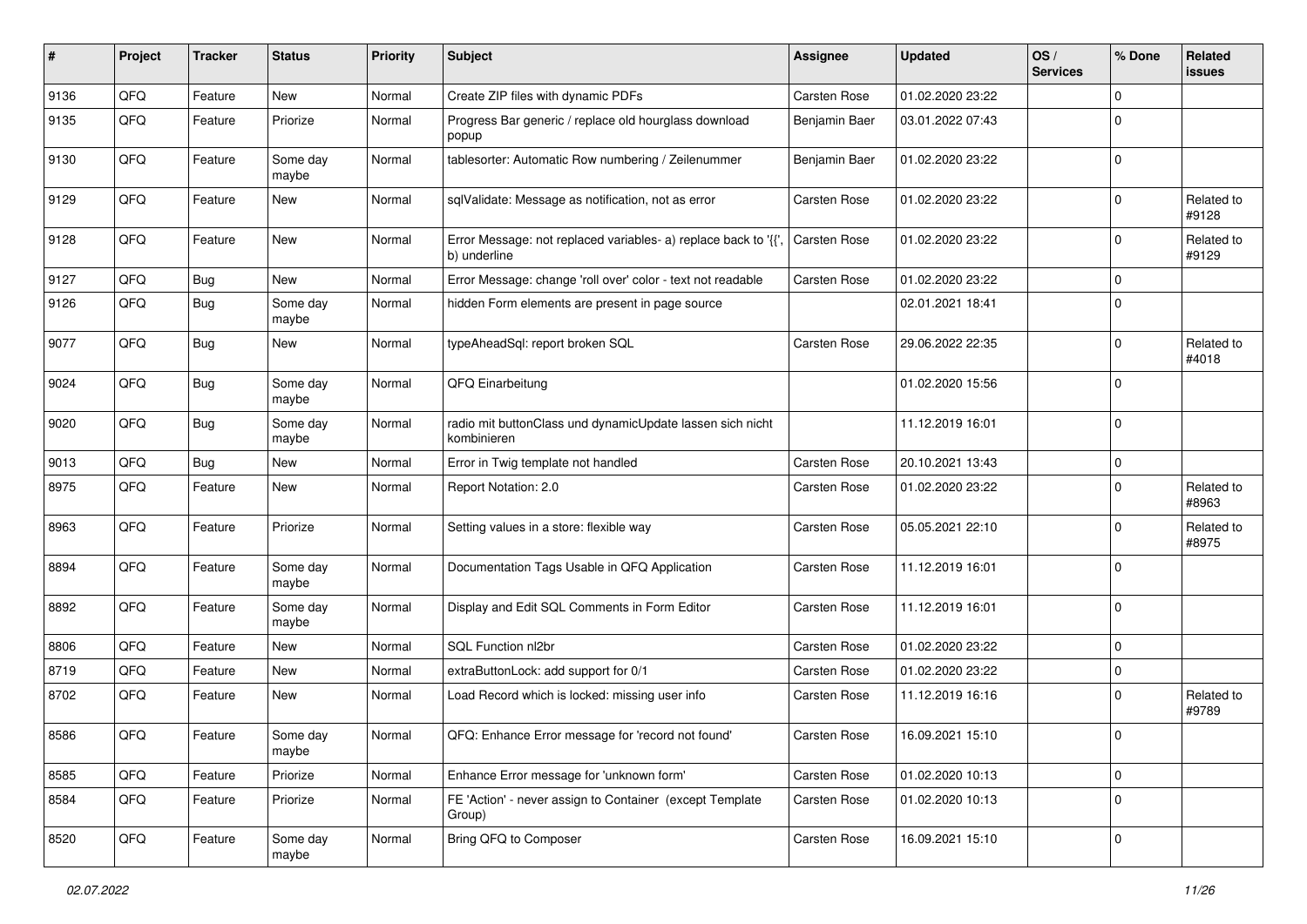| #    | Project | <b>Tracker</b> | <b>Status</b>     | <b>Priority</b> | <b>Subject</b>                                                                                         | Assignee            | <b>Updated</b>   | OS/<br><b>Services</b> | % Done      | Related<br>issues    |
|------|---------|----------------|-------------------|-----------------|--------------------------------------------------------------------------------------------------------|---------------------|------------------|------------------------|-------------|----------------------|
| 8336 | QFQ     | Feature        | <b>New</b>        | Normal          | Form > modified > Close New: a) Optional disable popup, b)<br>custom text, c) mode on save: close stay | <b>Carsten Rose</b> | 01.02.2020 23:22 |                        | $\Omega$    | Related to<br>#8335  |
| 8316 | QFQ     | Bug            | Feedback          | Normal          | Documentation/Behaviour for Nested Queries and<br>Record-Store confusing                               | Nicola Chiapolini   | 20.11.2019 09:14 |                        | $\mathbf 0$ |                      |
| 8277 | QFQ     | Feature        | Priorize          | Normal          | fe.parameter.default=                                                                                  | Carsten Rose        | 01.02.2020 23:17 |                        | $\mathbf 0$ | Related to<br>#8113  |
| 8217 | QFQ     | Feature        | <b>New</b>        | Normal          | if-elseif-else construct                                                                               | Carsten Rose        | 16.03.2021 18:41 |                        | $\mathbf 0$ | Related to<br>#10716 |
| 8187 | QFQ     | Feature        | <b>New</b>        | Normal          | Subrecord: enable/hide new button - make new/edit/delete<br>customizeable.                             | Carsten Rose        | 06.03.2021 18:44 |                        | $\mathbf 0$ | Related to<br>#11326 |
| 8106 | QFQ     | Bug            | Some dav<br>maybe | Normal          | Dynamic Update: Feld kann nicht auf empty zurückgesetzt<br>werden                                      | Carsten Rose        | 11.12.2019 16:01 |                        | $\mathbf 0$ |                      |
| 8101 | QFQ     | Feature        | Some dav<br>maybe | Normal          | Password hash: support further hashing methods                                                         | Carsten Rose        | 16.09.2021 15:10 |                        | $\Omega$    |                      |
| 8089 | QFQ     | Feature        | <b>New</b>        | Normal          | Copy/Paste for FormElements                                                                            | Carsten Rose        | 01.02.2020 23:22 |                        | $\mathbf 0$ |                      |
| 8056 | QFQ     | Feature        | Some day<br>maybe | Normal          | Termin Organisation (Reservation)                                                                      |                     | 01.02.2020 23:19 |                        | $\mathbf 0$ | Related to<br>#8658  |
| 8049 | QFQ     | Bug            | <b>New</b>        | Normal          | FE.type=note, column 'value': text moves some pixel to top<br>after save                               | <b>Carsten Rose</b> | 01.02.2020 23:22 |                        | $\Omega$    |                      |
| 8044 | QFQ     | Feature        | Priorize          | Normal          | Transaction: a) Form, b) Report                                                                        | Carsten Rose        | 05.05.2021 22:14 |                        | $\mathbf 0$ | Related to<br>#8043  |
| 8037 | QFQ     | Bug            | Priorize          | Normal          | FE.type=upload (advanced mode): {{slaveld:V}} missing<br>during dynamic update                         | Carsten Rose        | 01.02.2020 10:13 |                        | $\Omega$    |                      |
| 8034 | QFQ     | Feature        | Priorize          | Normal          | FormElement 'data': 22.22.2222 should not be accepted                                                  | Carsten Rose        | 01.02.2020 10:13 |                        | $\mathbf 0$ |                      |
| 7965 | QFQ     | Feature        | Priorize          | Normal          | Input type 'text' with visual format - currency                                                        | Benjamin Baer       | 03.01.2022 07:45 |                        | $\Omega$    |                      |
| 7924 | QFQ     | Feature        | <b>New</b>        | Normal          | Radio/Checkbox with Tooltip                                                                            | <b>Carsten Rose</b> | 01.02.2020 23:22 |                        | $\mathbf 0$ |                      |
| 7921 | QFQ     | Feature        | Some day<br>maybe | Normal          | Rest API Export: URL kuerzer machen                                                                    |                     | 01.02.2020 23:19 |                        | $\mathbf 0$ |                      |
| 7920 | QFQ     | Feature        | New               | Normal          | FE: Syntax Highlight, Zeinlenumbruch                                                                   | <b>Carsten Rose</b> | 01.02.2020 10:03 |                        | $\mathbf 0$ |                      |
| 7890 | QFQ     | Bug            | New               | Normal          | FormElement 'required': extraButtonInfo not aligned                                                    | Carsten Rose        | 11.06.2021 21:17 |                        | $\Omega$    | Related to<br>#11517 |
| 7812 | QFQ     | Feature        | New               | Normal          | FE 'Subrecord' - new option 'subrecordShowFilter',<br>'subrecordPaging'                                | <b>Carsten Rose</b> | 01.02.2020 23:22 |                        | $\mathbf 0$ |                      |
| 7795 | QFQ     | <b>Bug</b>     | New               | Normal          | Readonly Form: Typeahead-Felder                                                                        | <b>Carsten Rose</b> | 01.02.2020 23:22 |                        | $\Omega$    | Related to<br>#10640 |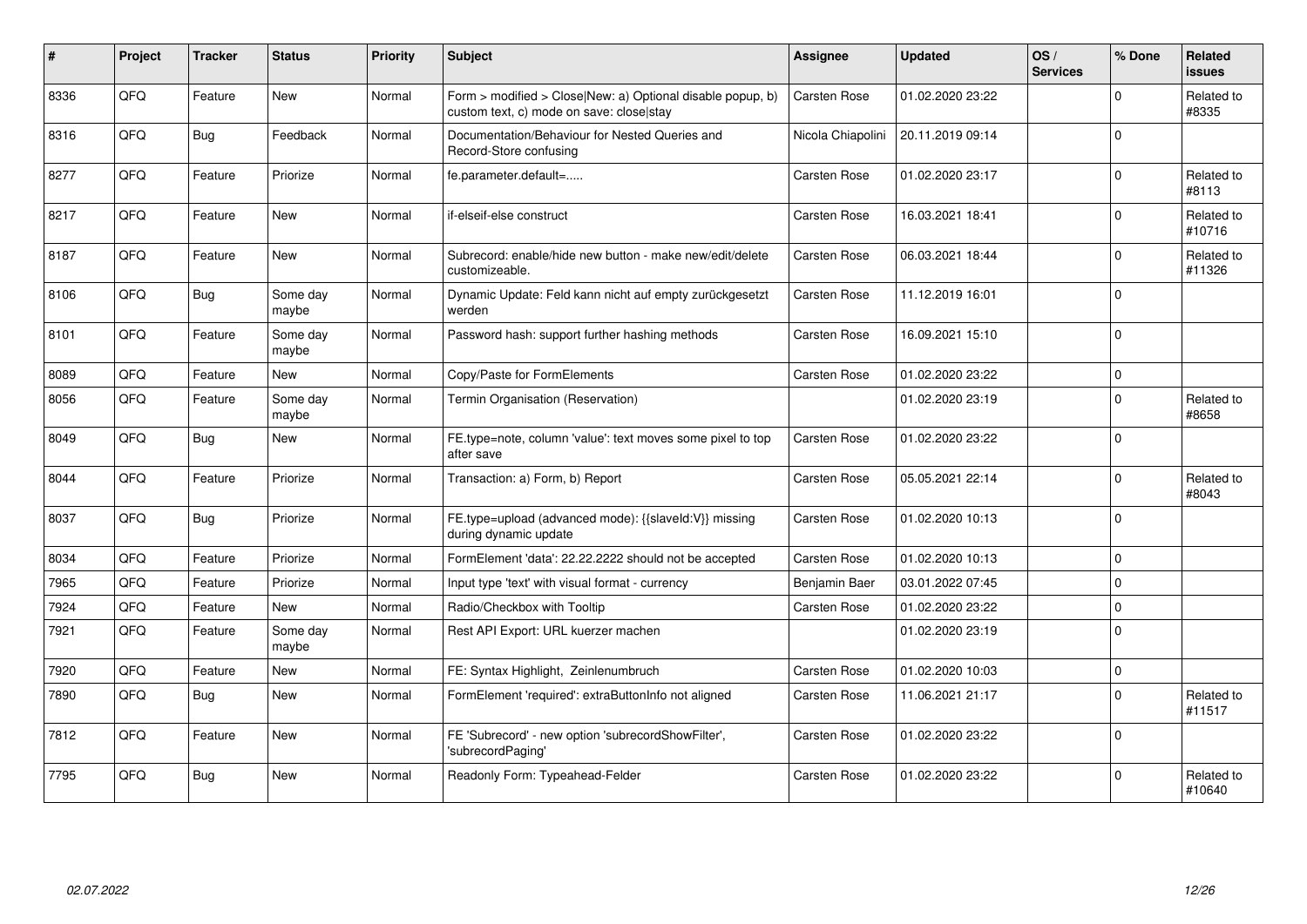| #    | Project | <b>Tracker</b> | <b>Status</b>     | <b>Priority</b> | Subject                                                                                               | Assignee            | <b>Updated</b>   | OS/<br><b>Services</b> | % Done         | Related<br>issues                                                      |
|------|---------|----------------|-------------------|-----------------|-------------------------------------------------------------------------------------------------------|---------------------|------------------|------------------------|----------------|------------------------------------------------------------------------|
| 7732 | QFQ     | Feature        | Some day<br>maybe | Normal          | Javascript: Lazy Loading der add on libs                                                              | Benjamin Baer       | 08.06.2022 10:38 |                        | $\Omega$       | Related to<br>#12611,<br>Related to<br>#12490,<br>Related to<br>#10013 |
| 7730 | QFQ     | Feature        | Priorize          | Normal          | SELECT Box: title in between                                                                          | Benjamin Baer       | 01.02.2020 23:22 |                        | 0 I            |                                                                        |
| 7685 | QFQ     | <b>Bug</b>     | <b>New</b>        | Normal          | Open FormElement from QFQ error message and save<br>modified record: error about missing {{formId:F}} | <b>Carsten Rose</b> | 01.02.2020 23:22 |                        | $\Omega$       |                                                                        |
| 7683 | QFQ     | Feature        | New               | Normal          | Special column names in '{{ SELECT  AS _link }}' should<br>be detected                                | Carsten Rose        | 01.02.2020 23:21 |                        | $\Omega$       |                                                                        |
| 7681 | QFQ     | Feature        | <b>New</b>        | Normal          | Optional switch off 'check for modified record'                                                       | <b>Carsten Rose</b> | 01.02.2020 23:21 |                        | 0 I            |                                                                        |
| 7660 | QFQ     | Feature        | New               | Normal          | IMAP: import mails to DB, move / delete mails                                                         | Carsten Rose        | 01.02.2020 09:52 |                        | $\mathbf 0$    |                                                                        |
| 7656 | QFQ     | Bug            | Priorize          | Normal          | FE with required, 'pattern' and 'extraButtonLock': always<br>complain about missing value             | <b>Carsten Rose</b> | 01.02.2020 10:13 |                        | $\Omega$       |                                                                        |
| 7630 | QFQ     | Feature        | Priorize          | Normal          | detailed error message for simple upload                                                              | Carsten Rose        | 01.02.2020 10:13 |                        | 0              |                                                                        |
| 7616 | QFQ     | <b>Bug</b>     | Priorize          | Normal          | Selectlist with Enum & Dynamic Update                                                                 | Carsten Rose        | 01.02.2020 10:13 |                        | 0              |                                                                        |
| 7574 | QFQ     | <b>Bug</b>     | <b>New</b>        | Normal          | Substitute error: form element not reported / dont parse<br>Form.note                                 | Carsten Rose        | 01.02.2020 23:21 |                        | $\Omega$       |                                                                        |
| 7547 | QFQ     | <b>Bug</b>     | New               | Normal          | Error Message in afterSave: wrong parameter column<br>reported                                        | Carsten Rose        | 01.02.2020 23:22 |                        | l 0            |                                                                        |
| 7524 | QFQ     | <b>Bug</b>     | New               | Normal          | QFQ throws a 'General Error' if 'fileadmin/protected/log/' is<br>not writeable                        | <b>Carsten Rose</b> | 01.02.2020 23:22 |                        | $\Omega$       |                                                                        |
| 7522 | QFQ     | Feature        | Priorize          | Normal          | Inserting default index.html to folder (Avoid Apache Indexing)                                        | <b>Carsten Rose</b> | 01.02.2020 10:13 |                        | $\mathbf 0$    |                                                                        |
| 7521 | QFQ     | Feature        | <b>New</b>        | Normal          | TemplateGroup: fe.type=upload                                                                         | Carsten Rose        | 01.02.2020 23:21 |                        | $\Omega$       | Related to<br>#9706                                                    |
| 7520 | QFQ     | Feature        | <b>New</b>        | Normal          | QR Code:  AS _qr ( AS _link)                                                                          | Carsten Rose        | 01.02.2020 23:22 |                        | $\Omega$       |                                                                        |
| 7519 | QFQ     | Feature        | <b>New</b>        | Normal          | Select: Multi                                                                                         | <b>Carsten Rose</b> | 01.02.2020 23:22 |                        | 0 I            |                                                                        |
| 7513 | QFQ     | <b>Bug</b>     | <b>New</b>        | Normal          | Radios not correct aligned                                                                            | Carsten Rose        | 01.02.2020 23:22 |                        | $\mathbf 0$    |                                                                        |
| 7512 | QFQ     | <b>Bug</b>     | <b>New</b>        | Normal          | FE: inputType=number >> 'pattern' is not respected                                                    | <b>Carsten Rose</b> | 01.02.2020 23:22 |                        | $\overline{0}$ |                                                                        |
| 7481 | QFQ     | Feature        | <b>New</b>        | Normal          | Detect 'BaseUrl' automatically                                                                        | Carsten Rose        | 01.02.2020 23:21 |                        | $\Omega$       |                                                                        |
| 7480 | QFQ     | Feature        | New               | Normal          | Record History (Undo / Redo)                                                                          | Carsten Rose        | 11.12.2019 16:16 |                        | $\Omega$       | Related to<br>#2361                                                    |
| 7453 | QFQ     | Feature        | Some day<br>maybe | Normal          | import / export forms QFQ                                                                             | Carsten Rose        | 16.09.2021 15:10 |                        | $\Omega$       |                                                                        |
| 7452 | QFQ     | Feature        | Some day<br>maybe | Normal          | automate deployment new QFQ version                                                                   | Carsten Rose        | 16.09.2021 15:10 |                        | l 0            |                                                                        |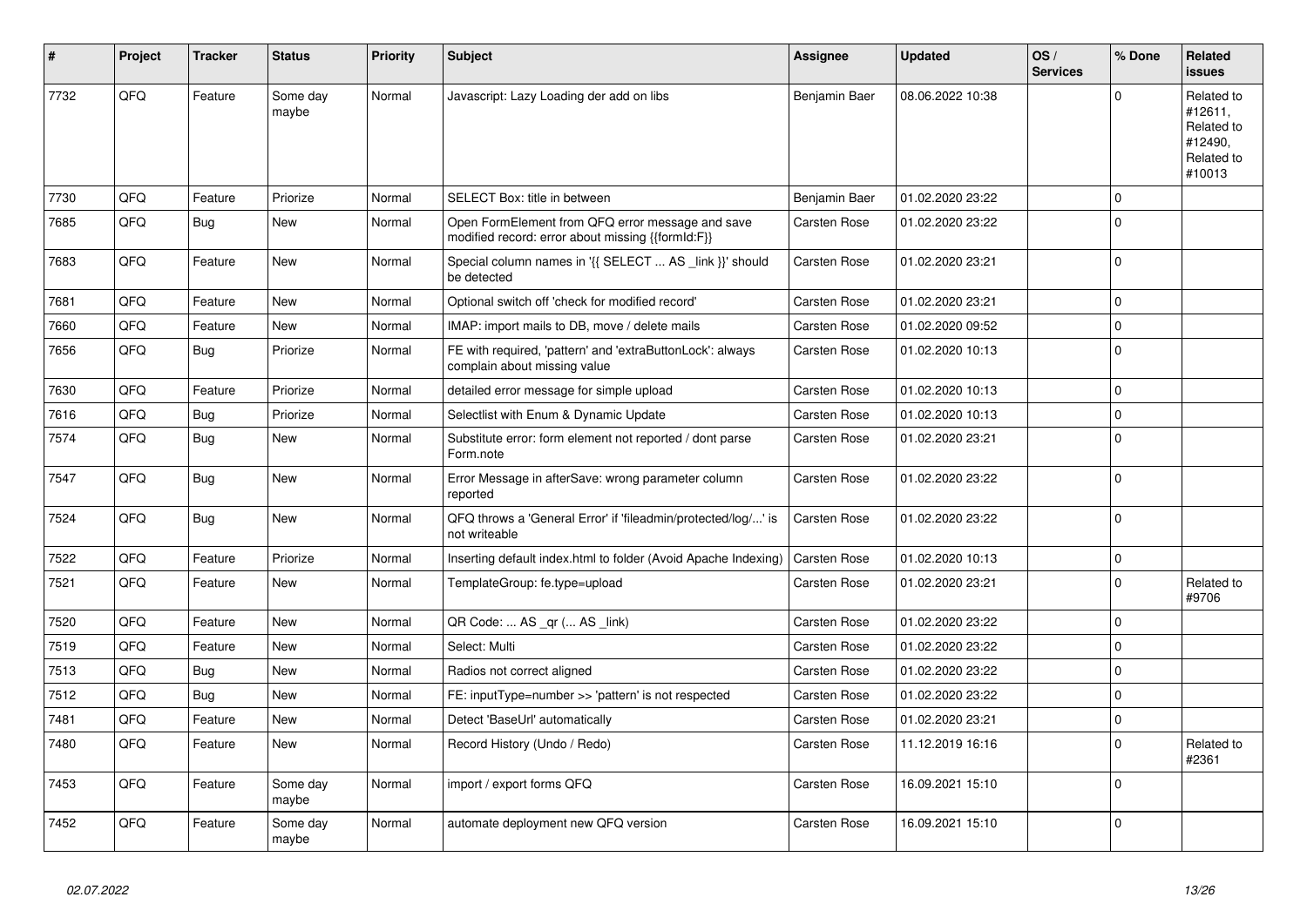| #    | Project | <b>Tracker</b> | <b>Status</b>     | <b>Priority</b> | <b>Subject</b>                                                                                 | <b>Assignee</b>     | <b>Updated</b>   | OS/<br><b>Services</b> | % Done       | Related<br>issues         |
|------|---------|----------------|-------------------|-----------------|------------------------------------------------------------------------------------------------|---------------------|------------------|------------------------|--------------|---------------------------|
| 7402 | QFQ     | <b>Bug</b>     | Some day<br>maybe | Normal          | thumbnail cache: outdated picture when permission denied<br>and permission resolved.           |                     | 01.02.2020 23:20 |                        | 0            |                           |
| 7342 | QFQ     | Feature        | <b>New</b>        | Normal          | add content = hide_this                                                                        | <b>Carsten Rose</b> | 01.02.2020 23:21 |                        | $\mathbf 0$  |                           |
| 7336 | QFQ     | Feature        | Some day<br>maybe | Normal          | PDF Upload: disallow PDFs with specific Meta information                                       | Carsten Rose        | 11.12.2019 16:01 |                        | $\mathbf 0$  |                           |
| 7290 | QFQ     | Feature        | Priorize          | Normal          | FormEditor: title as textarea if LEN(title)>60                                                 | <b>Carsten Rose</b> | 01.02.2020 10:13 |                        | $\mathbf 0$  | Blocked by<br>#7682       |
| 7281 | QFQ     | <b>Bug</b>     | Some day<br>maybe | Normal          | Subrecords: on large screen separator line too short                                           |                     | 01.02.2020 23:19 |                        | $\mathbf 0$  |                           |
| 7280 | QFQ     | Feature        | New               | Normal          | recently used table                                                                            | <b>Carsten Rose</b> | 01.02.2020 23:21 |                        | $\mathbf{0}$ |                           |
| 7278 | QFQ     | Feature        | Some day<br>maybe | Normal          | Form: Wert vordefinieren der immer gesetzt wird                                                |                     | 02.05.2021 09:27 |                        | 0            |                           |
| 7261 | QFQ     | <b>Bug</b>     | New               | Normal          | Report pathFilename for user without path, only the filename                                   | <b>Carsten Rose</b> | 01.02.2020 23:21 |                        | 0            |                           |
| 7239 | QFQ     | Feature        | <b>New</b>        | Normal          | TinyMCE: html tag whitelist                                                                    | Carsten Rose        | 01.02.2020 23:21 |                        | 0            | Related to<br>#14320      |
| 7229 | QFQ     | Feature        | Some day<br>maybe | Normal          | New FormElement.type: Button                                                                   |                     | 01.02.2021 12:32 |                        | 0            |                           |
| 7219 | QFQ     | <b>Bug</b>     | New               | Normal          | typeSheadSql / typeAheadSqlPrefetch: change to curly<br>braces                                 | Carsten Rose        | 01.02.2020 23:21 |                        | $\mathbf 0$  |                           |
| 7217 | QFQ     | Feature        | Priorize          | Normal          | Download: notice User if `_sip=?` is missing                                                   | <b>Carsten Rose</b> | 01.02.2020 10:13 |                        | 0            |                           |
| 7175 | QFQ     | Feature        | New               | Normal          | Upload: md5 hash as filename                                                                   | <b>Carsten Rose</b> | 01.02.2020 23:21 |                        | $\mathbf 0$  |                           |
| 7119 | QFQ     | Feature        | <b>New</b>        | Normal          | Upload: scaleDownWidth, scaleDownHeight                                                        | Carsten Rose        | 01.02.2020 23:21 |                        | 0            |                           |
| 7109 | QFQ     | Feature        | New               | Normal          | Dynamic Updates: row/element hide                                                              | Carsten Rose        | 01.02.2020 23:22 |                        | 0            | Has<br>duplicate<br>#4081 |
| 7108 | QFQ     | Feature        | Some day<br>maybe | Normal          | <b>QFQ Wrap Elements</b>                                                                       |                     | 11.12.2019 16:01 |                        | 0            |                           |
| 7107 | QFQ     | Feature        | Some day<br>maybe | Normal          | Showcase Registration Tool: Anmeldung / Administration :<br>Liste Anmeldungen / Emaileinaldung | Carsten Rose        | 11.12.2019 16:01 |                        | 0            |                           |
| 7106 | QFQ     | Feature        | Some day<br>maybe | Normal          | Beispiel Nummerierung von Rows in Report                                                       |                     | 11.12.2019 16:01 |                        | 0            |                           |
| 7105 | QFQ     | Feature        | Some day<br>maybe | Normal          | Beispiel wie man in einer zweiten Tabelle speichert.                                           |                     | 11.12.2019 16:01 |                        | $\mathbf 0$  |                           |
| 7104 | QFG     | Feature        | Some day<br>maybe | Normal          | Manual: hint about escaping if '\r' appears in mail body                                       |                     | 11.12.2019 16:01 |                        | 0            |                           |
| 7102 | QFG     | Feature        | New               | Normal          | Comment sign in report: '#' and '--'                                                           | Carsten Rose        | 01.02.2020 23:21 |                        | $\pmb{0}$    |                           |
| 7101 | QFQ     | <b>Bug</b>     | Some day<br>maybe | Normal          | 'form' in SIP and 'report' - breaks                                                            |                     | 01.02.2020 23:20 |                        | 0            |                           |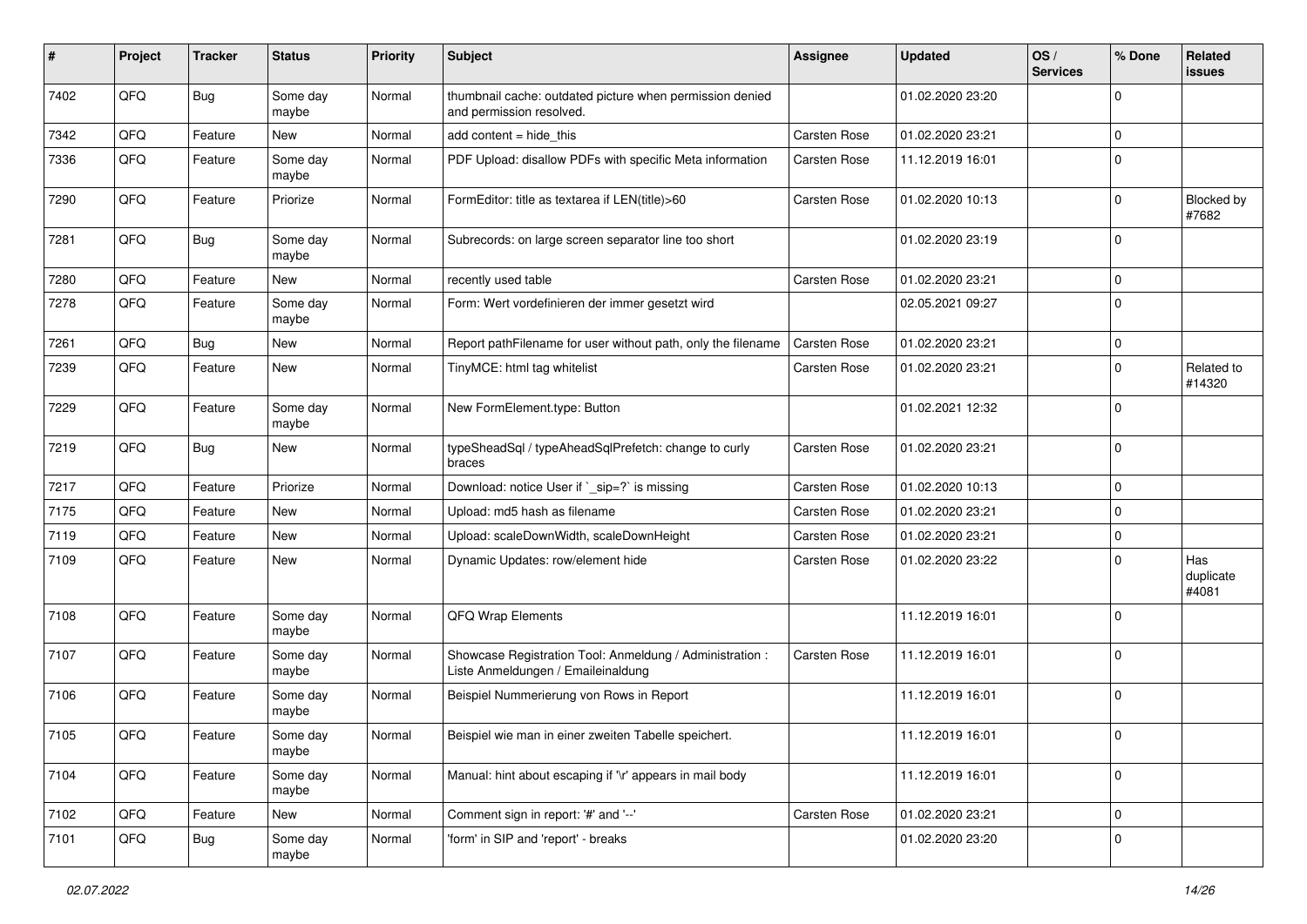| #    | Project | <b>Tracker</b> | <b>Status</b>     | <b>Priority</b> | <b>Subject</b>                                                                                                             | <b>Assignee</b>     | Updated          | OS/<br><b>Services</b> | % Done      | Related<br>issues   |
|------|---------|----------------|-------------------|-----------------|----------------------------------------------------------------------------------------------------------------------------|---------------------|------------------|------------------------|-------------|---------------------|
| 7100 | QFQ     | Feature        | Some day<br>maybe | Normal          | Download: log access, max downloads, time limit                                                                            |                     | 01.02.2020 23:19 |                        | $\Omega$    |                     |
| 7099 | QFQ     | Feature        | <b>New</b>        | Normal          | Redesign FormEditor                                                                                                        | <b>Carsten Rose</b> | 01.02.2020 23:21 |                        | $\mathbf 0$ |                     |
| 7014 | QFQ     | <b>Bug</b>     | New               | Normal          | Sending invalid emails succeeds when<br>debug.redirectAllMailTo is set                                                     | Carsten Rose        | 01.02.2020 23:21 |                        | $\Omega$    |                     |
| 7002 | QFQ     | Bug            | <b>New</b>        | Normal          | Dynamic Update: row does not disappear / appear                                                                            | <b>Carsten Rose</b> | 01.02.2020 23:22 |                        | $\Omega$    |                     |
| 6998 | QFQ     | Feature        | Priorize          | Normal          | Form: with debug=on show column information as tooltip of<br>column label                                                  | <b>Carsten Rose</b> | 01.02.2020 10:13 |                        | $\Omega$    |                     |
| 6992 | QFQ     | Feature        | Some day<br>maybe | Normal          | DB exception: Syntax Highlight                                                                                             |                     | 11.12.2019 16:01 |                        | $\mathbf 0$ | Related to<br>#5450 |
| 6972 | QFQ     | Feature        | Some day<br>maybe | Normal          | Fabric Clipboard / cross browser tab                                                                                       | Benjamin Baer       | 01.02.2020 23:21 |                        | $\mathbf 0$ |                     |
| 6970 | QFQ     | Feature        | Some day<br>maybe | Normal          | tablesorter: default fuer 'sortReset' aendern von 'Ctrl' zu 'Alt'                                                          | Benjamin Baer       | 01.02.2020 23:21 |                        | $\Omega$    |                     |
| 6912 | QFQ     | <b>Bug</b>     | <b>New</b>        | Normal          | error Message Var 'deadline' already set in SIP - in Form<br>with FE.value={{deadline:R:::{{deadlinePeriod:Y}}}}           | <b>Carsten Rose</b> | 01.02.2020 23:21 |                        | $\Omega$    |                     |
| 6870 | QFQ     | Feature        | Priorize          | Normal          | Click on '_link' triggers an API call                                                                                      | Benjamin Baer       | 03.01.2022 08:25 |                        | 0           |                     |
| 6855 | QFQ     | Feature        | New               | Normal          | With {{feUser:U}}!={{feUser:T}}: Save / Delete: only possible<br>with {{feUserSave:U}}='yes' and '{{feUserDelete:U}}='yes' | <b>Carsten Rose</b> | 01.02.2020 23:21 |                        | $\mathbf 0$ |                     |
| 6801 | QFQ     | Feature        | Priorize          | Normal          | Fabric: Maximize / FullIscreen                                                                                             | Benjamin Baer       | 21.03.2022 09:56 |                        | $\mathbf 0$ |                     |
| 6765 | QFQ     | Feature        | New               | Normal          | Moeglichkeit via QFQ eigene Logs zu schreiben                                                                              | <b>Carsten Rose</b> | 01.02.2020 23:21 |                        | $\Omega$    |                     |
| 6723 | QFQ     | Feature        | New               | Normal          | Report QFQ Installation and Version                                                                                        | Carsten Rose        | 12.06.2021 09:07 |                        | 0           |                     |
| 6715 | QFQ     | Feature        | Some day<br>maybe | Normal          | Code-Refactoring: dbArray vereinheitlichen                                                                                 | <b>Carsten Rose</b> | 11.12.2019 16:02 |                        | $\Omega$    |                     |
| 6704 | QFQ     | Feature        | Some day<br>maybe | Normal          | Upload Mode: Bilder in Notizen rechts sollen aktuellen<br>Upload repräsentieren.                                           |                     | 01.02.2020 23:19 |                        | $\Omega$    | Related to<br>#3264 |
| 6677 | QFQ     | <b>Bug</b>     | <b>New</b>        | Normal          | Error message FE Action Element: no/wrong FE reference<br>who cause the problem.                                           | Carsten Rose        | 01.02.2020 23:21 |                        | $\mathbf 0$ |                     |
| 6602 | QFQ     | Feature        | <b>New</b>        | Normal          | Formlet: in Report auf Mausklick ein mini-form oeffnen                                                                     | <b>Carsten Rose</b> | 11.12.2019 16:16 |                        | $\mathbf 0$ |                     |
| 6594 | QFQ     | Feature        | New               | Normal          | Excel: on download, check if there is a valid sip                                                                          | <b>Carsten Rose</b> | 01.02.2020 23:21 |                        | 0           |                     |
| 6574 | QFQ     | <b>Bug</b>     | Priorize          | Normal          | qfq.log: Fehlermeldung wurde angezeigt, aber nicht geloggt                                                                 | <b>Carsten Rose</b> | 01.02.2020 10:13 |                        | $\mathbf 0$ |                     |
| 6566 | QFQ     | <b>Bug</b>     | Priorize          | Normal          | Link Function 'delete': provided parameter missing on page<br>reload                                                       | Benjamin Baer       | 03.01.2022 08:08 |                        | $\mathbf 0$ |                     |
| 6515 | QFQ     | Feature        | Some day<br>maybe | Normal          | Formular: Felder dynamisch ein/ausblenden                                                                                  |                     | 11.12.2019 16:02 |                        | $\mathbf 0$ |                     |
| 6483 | QFQ     | Bug            | <b>New</b>        | Normal          | R Store funktioniert nicht bei 'Report Notation' im FE                                                                     | <b>Carsten Rose</b> | 01.02.2020 23:21 |                        | $\mathbf 0$ |                     |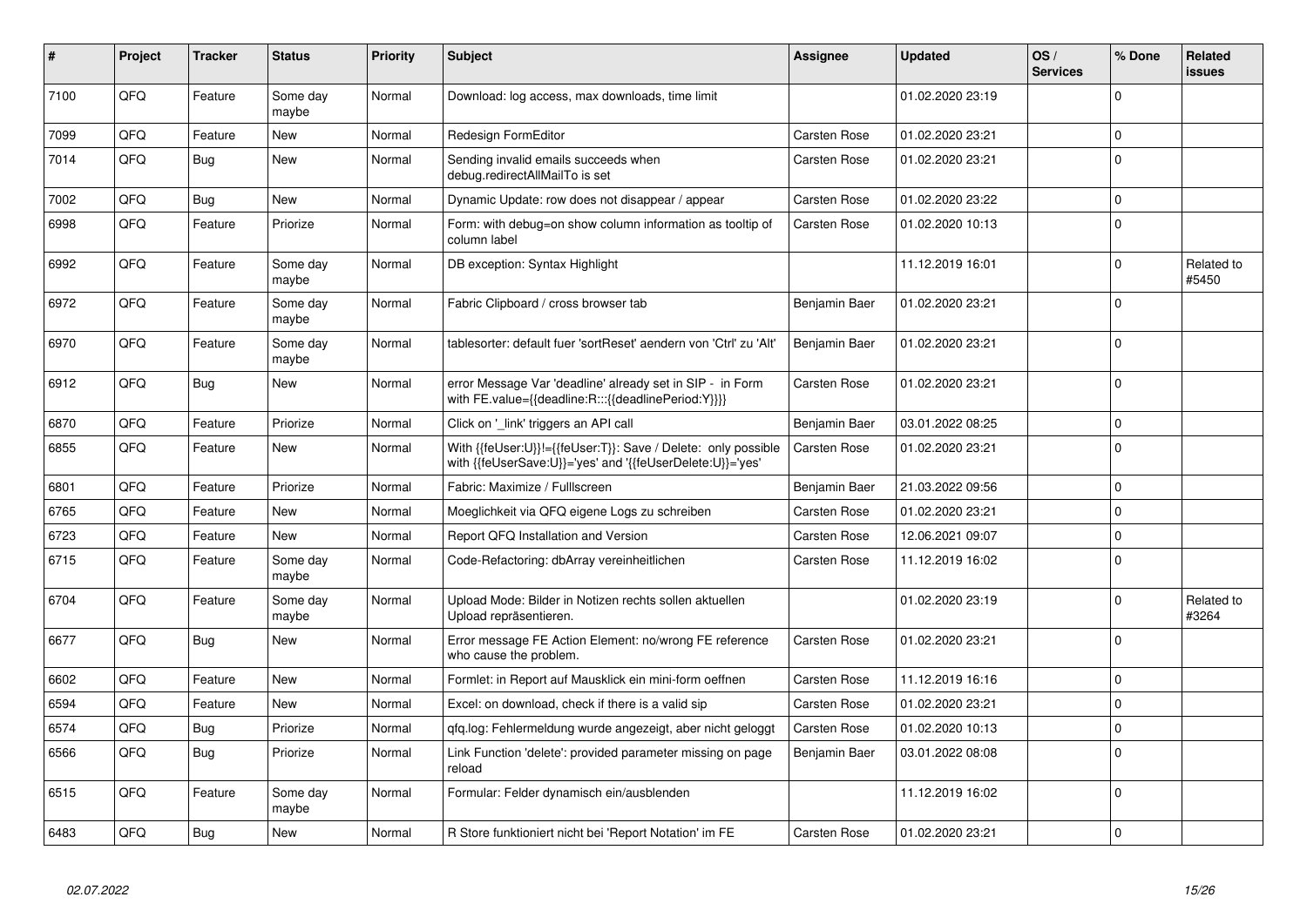| #    | Project | <b>Tracker</b> | <b>Status</b>     | <b>Priority</b> | <b>Subject</b>                                                                                        | <b>Assignee</b>     | <b>Updated</b>   | OS/<br><b>Services</b> | % Done       | Related<br><b>issues</b>                    |
|------|---------|----------------|-------------------|-----------------|-------------------------------------------------------------------------------------------------------|---------------------|------------------|------------------------|--------------|---------------------------------------------|
| 6462 | QFQ     | <b>Bug</b>     | <b>New</b>        | Normal          | File Upload: Nutzlose Fehlermeldung wenn Datei zu gross                                               | <b>Carsten Rose</b> | 01.02.2020 23:21 |                        | $\Omega$     | Related to<br>#6139                         |
| 6437 | QFQ     | Feature        | <b>New</b>        | Normal          | Neuer Mode Button bei FormElementen                                                                   | <b>Carsten Rose</b> | 01.02.2020 23:21 |                        | $\Omega$     | Related to<br>#9668,<br>Blocked by<br>#9678 |
| 6299 | QFQ     | Feature        | Some day<br>maybe | Normal          | Attack detection: log table with invalid SIP access                                                   |                     | 11.12.2019 16:02 |                        | $\Omega$     | Related to<br>#3947                         |
| 6292 | QFQ     | Feature        | New               | Normal          | Download: File speichern mit Hash aber original Filename in<br>der Datenbank vermerken fuer Downloads | <b>Carsten Rose</b> | 01.02.2020 23:21 |                        | $\Omega$     |                                             |
| 6289 | QFQ     | Feature        | <b>New</b>        | Normal          | Form: Log                                                                                             | Carsten Rose        | 01.02.2020 23:21 |                        | $\Omega$     |                                             |
| 6288 | QFQ     | Feature        | Some day<br>maybe | Normal          | Best Practice: Erklaeren wie man ein Formular ganz in<br>'weiss' erstellen kann                       |                     | 11.12.2019 16:02 |                        | $\Omega$     |                                             |
| 6261 | QFQ     | Feature        | <b>New</b>        | Normal          | Persistent SIP                                                                                        | <b>Carsten Rose</b> | 12.06.2021 09:07 |                        | $\Omega$     | Related to<br>#10819                        |
| 6250 | QFQ     | Feature        | In Progress       | Normal          | Enhance layout: a) Subrecord, b) Subrecord-Title                                                      | <b>Carsten Rose</b> | 01.02.2020 23:22 |                        | $\Omega$     | Related to<br>#5391                         |
| 6224 | QFQ     | Feature        | Priorize          | Normal          | Dynamic update: fade in/out fields                                                                    | Benjamin Baer       | 21.03.2022 09:50 |                        | $\Omega$     |                                             |
| 6140 | QFQ     | Bug            | Priorize          | Normal          | QFQ DnD Sort: Locked fields                                                                           | Benjamin Baer       | 21.03.2022 09:56 |                        | $\Omega$     |                                             |
| 6084 | QFQ     | Feature        | Some day<br>maybe | Normal          | New escape type: 'D' - convert date                                                                   |                     | 01.02.2020 23:19 |                        | $\Omega$     |                                             |
| 6083 | QFQ     | Feature        | Some day<br>maybe | Normal          | Dynamic Update: Value Check via SQL                                                                   |                     | 11.12.2019 16:02 |                        | $\Omega$     |                                             |
| 5991 | QFQ     | <b>Bug</b>     | Some day<br>maybe | Normal          | URLs with ' ' or long parameter are problematic                                                       | <b>Carsten Rose</b> | 01.02.2020 23:19 |                        | $\Omega$     |                                             |
| 5983 | QFQ     | Feature        | Some day<br>maybe | Normal          | Form Submit (save & update): normalize date/-time FE                                                  | Carsten Rose        | 01.02.2020 23:19 |                        | $\Omega$     |                                             |
| 5942 | QFQ     | Feature        | Priorize          | Normal          | 'L' and 'type': append to links, generate via '_link' by using 'u:'                                   | Carsten Rose        | 01.02.2020 10:13 |                        | $\Omega$     |                                             |
| 5923 | QFQ     | Feature        | Some day<br>maybe | Normal          | fillStoreSystemBySqlLate                                                                              |                     | 01.02.2020 23:19 |                        | $\Omega$     |                                             |
| 5895 | QFQ     | Feature        | Some day<br>maybe | Normal          | Tutorial: List of all QFQ Features                                                                    |                     | 01.02.2020 23:19 |                        | $\Omega$     |                                             |
| 5894 | QFQ     | Feature        | Feedback          | Normal          | Typeahead in Report: show/hide rows dynamically                                                       | Carsten Rose        | 18.02.2022 08:50 |                        | <sup>0</sup> | Related to<br>#5893,<br>Related to<br>#5885 |
| 5893 | QFQ     | Feature        | Some day<br>maybe | Normal          | Edit on double-click                                                                                  |                     | 01.02.2020 23:19 |                        | $\Omega$     | Related to<br>#5894                         |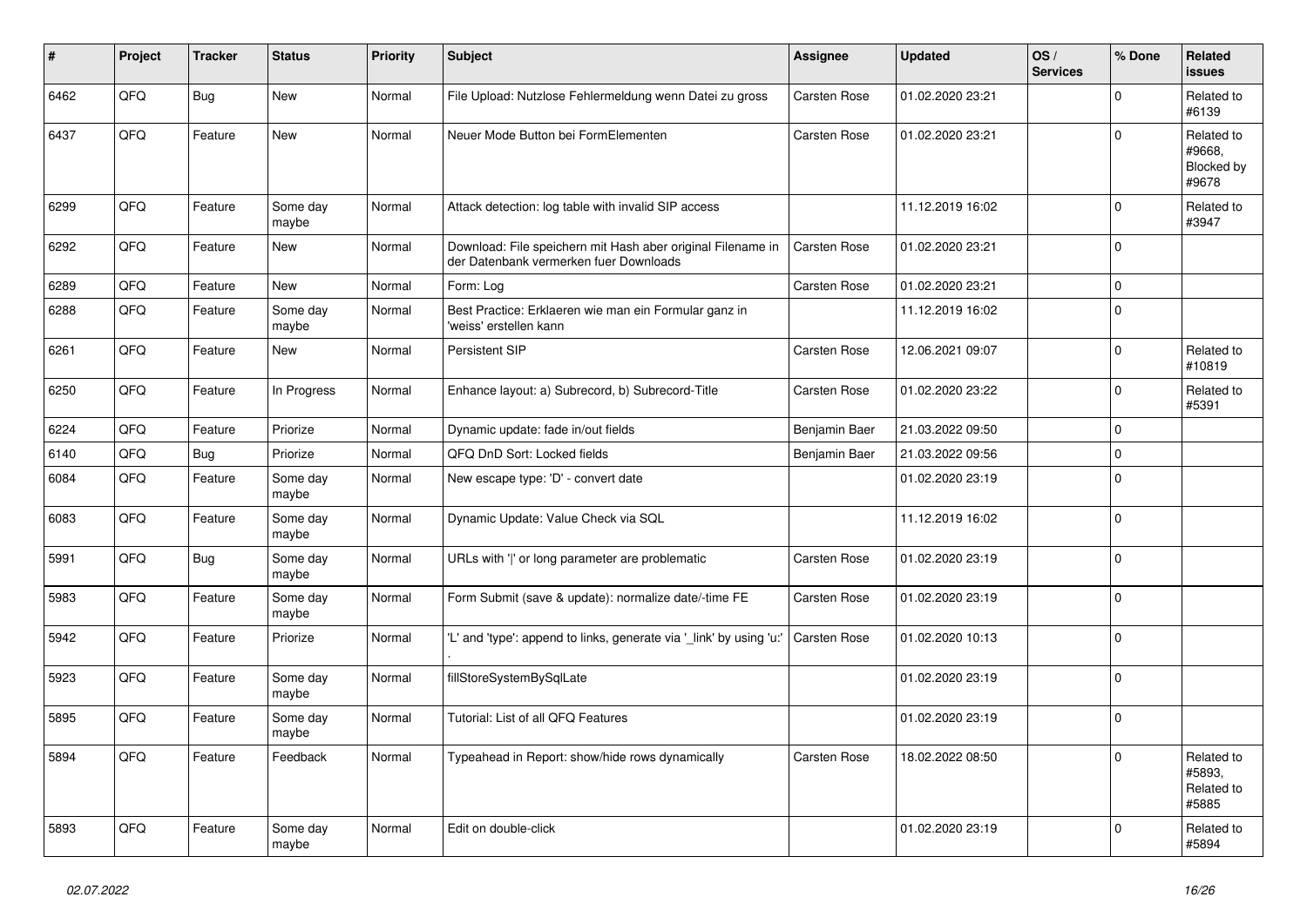| #    | Project | <b>Tracker</b> | <b>Status</b>     | <b>Priority</b> | Subject                                                                           | <b>Assignee</b>     | <b>Updated</b>   | OS/<br><b>Services</b> | % Done       | Related<br>issues                           |
|------|---------|----------------|-------------------|-----------------|-----------------------------------------------------------------------------------|---------------------|------------------|------------------------|--------------|---------------------------------------------|
| 5892 | QFQ     | Feature        | Some day<br>maybe | Normal          | QFQ should use T3 API to manipulate FE GROUP<br>membership                        |                     | 01.02.2020 23:20 |                        | <sup>0</sup> |                                             |
| 5877 | QFQ     | <b>Bug</b>     | Some day<br>maybe | Normal          | FE.type=note:bsColumn strange behaviour                                           |                     | 01.02.2020 23:19 |                        | $\mathbf 0$  |                                             |
| 5852 | QFQ     | Feature        | Some day<br>maybe | Normal          | Logging: mail.log / sql.log - im FE anzeigen und via AJAX<br>aktualisieren        | <b>Carsten Rose</b> | 01.02.2020 23:19 |                        | 0            | Related to<br>#5885                         |
| 5851 | QFQ     | Feature        | Some day<br>maybe | Normal          | Queue System implementieren: MQTT, RabbitMQ                                       |                     | 01.02.2020 23:20 |                        | $\Omega$     | Related to<br>#5715                         |
| 5850 | QFQ     | Feature        | Some day<br>maybe | Normal          | Deployment: In QFQ Doc best practice fuer zeitgemaesses<br>Deployment beschreiben |                     | 01.02.2020 23:20 |                        | $\Omega$     |                                             |
| 5805 | QFQ     | Feature        | Some day<br>maybe | Normal          | TypeAHead SQL value instead of key stored                                         |                     | 01.02.2020 23:19 |                        | $\Omega$     | Related to<br>#5444                         |
| 5783 | QFQ     | Feature        | Some day<br>maybe | Normal          | <b>BPMN View/Edit</b>                                                             |                     | 11.12.2019 16:02 |                        | $\Omega$     |                                             |
| 5782 | QFQ     | Feature        | New               | Normal          | NextCloud API                                                                     | <b>Carsten Rose</b> | 01.02.2020 10:02 |                        | $\mathbf 0$  |                                             |
| 5768 | QFQ     | <b>Bug</b>     | Some day<br>maybe | Normal          | '{{pageLanguage:T}}' missing if QFQ is called via api                             | <b>Carsten Rose</b> | 01.02.2020 23:19 |                        | $\Omega$     |                                             |
| 5706 | QFQ     | Bug            | Some day<br>maybe | Normal          | upload: fileDestination needs to be sanatized                                     | <b>Carsten Rose</b> | 01.02.2020 23:19 |                        | $\Omega$     |                                             |
| 5695 | QFQ     | Feature        | In Progress       | Normal          | Multiform                                                                         | <b>Carsten Rose</b> | 02.01.2021 18:38 |                        | $\mathbf 0$  |                                             |
| 5665 | QFQ     | Feature        | Some day<br>maybe | Normal          | Versuch das '{{!' nicht mehr noetig ist.                                          | <b>Carsten Rose</b> | 01.02.2020 23:20 |                        | $\Omega$     | Related to<br>#7432,<br>Related to<br>#7434 |
| 5579 | QFQ     | Feature        | Some day<br>maybe | Normal          | Enhance Doc / Presentation: variable type 'link column type'                      | <b>Carsten Rose</b> | 01.02.2020 23:19 |                        | $\Omega$     |                                             |
| 5576 | QFQ     | Bug            | New               | Normal          | Using MySQL 'DROP' requires privilege - wich is not really<br>necessary.          | Carsten Rose        | 01.02.2020 23:21 |                        | $\Omega$     |                                             |
| 5562 | QFQ     | Feature        | Priorize          | Normal          | Drag'n'Drop fuer Uploads                                                          | Benjamin Baer       | 21.03.2022 09:52 |                        | $\Omega$     | Related to<br>#9706                         |
| 5559 | QFQ     | Bug            | New               | Normal          | FE.type = Upload: 'accept' might contain variables                                | Carsten Rose        | 11.05.2020 21:23 |                        | $\mathbf 0$  |                                             |
| 5557 | QFQ     | <b>Bug</b>     | Some day<br>maybe | Normal          | Form load: STORE RECORD filled, but should be empty                               | <b>Carsten Rose</b> | 01.02.2020 23:19 |                        | $\Omega$     |                                             |
| 5548 | QFQ     | Feature        | Some day<br>maybe | Normal          | 801 Textfiles/Scriptfiles als Thumbnail                                           | Carsten Rose        | 07.03.2022 16:26 |                        | $\mathbf 0$  |                                             |
| 5480 | QFQ     | Feature        | Some day<br>maybe | Normal          | QFQ: Dokumentation mit Screenshots versehen                                       | Carsten Rose        | 01.02.2020 23:20 |                        | $\Omega$     | Related to<br>#9879                         |
| 5455 | QFQ     | Feature        | Some day<br>maybe | Normal          | Mail Redirects grld abhaengig                                                     |                     | 01.02.2020 23:20 |                        | 0            |                                             |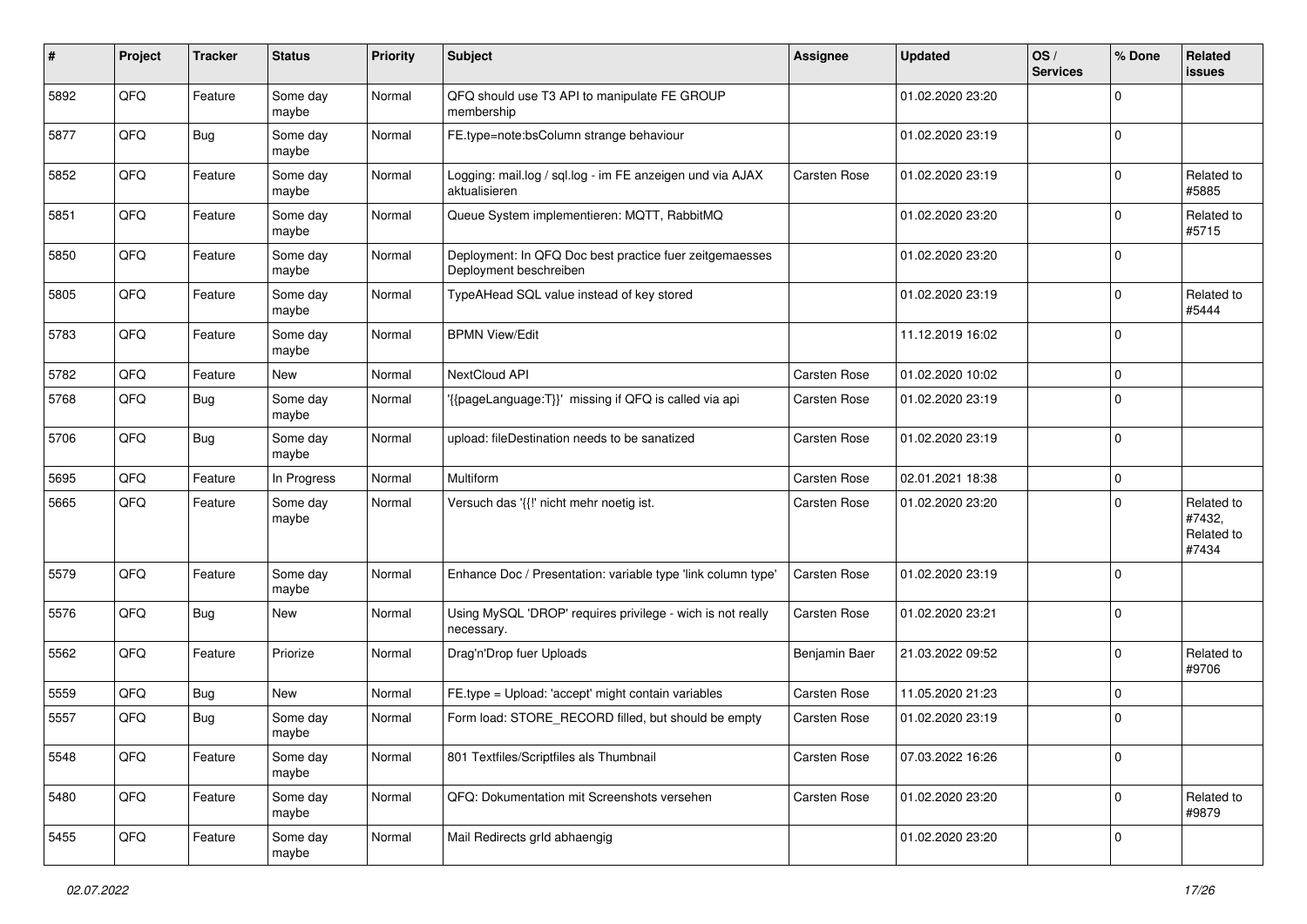| #    | Project | <b>Tracker</b> | <b>Status</b>     | <b>Priority</b> | <b>Subject</b>                                                                                                       | <b>Assignee</b>     | <b>Updated</b>   | OS/<br><b>Services</b> | % Done         | Related<br><b>issues</b>                    |
|------|---------|----------------|-------------------|-----------------|----------------------------------------------------------------------------------------------------------------------|---------------------|------------------|------------------------|----------------|---------------------------------------------|
| 5452 | QFQ     | Feature        | Some day<br>maybe | Normal          | Thumbnails from PDF: bad quality                                                                                     |                     | 01.02.2020 23:20 |                        | $\Omega$       |                                             |
| 5428 | QFQ     | Feature        | Some day<br>maybe | Normal          | secure thumbnail: late render on access.                                                                             | Carsten Rose        | 01.02.2020 23:20 |                        | $\Omega$       |                                             |
| 5389 | QFQ     | Feature        | Some day<br>maybe | Normal          | QFQ Design: Multline label / note                                                                                    | Benjamin Baer       | 01.02.2020 23:19 |                        | $\Omega$       |                                             |
| 5366 | QFQ     | Feature        | Priorize          | Normal          | Saving with keyboard shortcuts                                                                                       | Benjamin Baer       | 21.03.2022 09:47 |                        | $\Omega$       |                                             |
| 5345 | QFQ     | Feature        | <b>New</b>        | Normal          | Report: UPDATE / INSERT / DELETE statements should<br>trigger subqueries, depending on the result.                   | <b>Carsten Rose</b> | 27.05.2020 16:11 |                        | $\Omega$       |                                             |
| 5342 | QFQ     | Feature        | Some day<br>maybe | Normal          | link - with HTML Attributes                                                                                          |                     | 01.02.2020 23:20 |                        | $\Omega$       | Related to<br>#14077                        |
| 5305 | QFQ     | <b>Bug</b>     | <b>New</b>        | Normal          | Upload FormElement: nicht disabled by readonly Form                                                                  | <b>Carsten Rose</b> | 16.06.2021 13:43 |                        | $\Omega$       | Related to<br>#9347,<br>Related to<br>#9834 |
| 5160 | QFQ     | Feature        | Some day<br>maybe | Normal          | QFQ collaborative / together.js, ShareJS, y-js, collaborative,                                                       |                     | 11.12.2019 16:02 |                        | $\mathbf 0$    |                                             |
| 5132 | QFQ     | Feature        | Some day<br>maybe | Normal          | Error Message sendmail missing attachment: more details                                                              | <b>Carsten Rose</b> | 01.02.2020 23:19 |                        | $\overline{0}$ |                                             |
| 5131 | QFQ     | Feature        | New               | Normal          | Activate Spin Gear ('wait/busy' indicator) via LINK attribute                                                        | <b>Carsten Rose</b> | 01.02.2020 23:21 |                        | $\mathbf 0$    |                                             |
| 5129 | QFQ     | Feature        | Some day<br>maybe | Normal          | Reports: SQL fuer x Achse und y Achse                                                                                |                     | 11.12.2019 16:02 |                        | $\overline{0}$ |                                             |
| 5024 | QFQ     | Feature        | Some day<br>maybe | Normal          | Fabric: Generate PDF with edits                                                                                      | Benjamin Baer       | 01.02.2020 23:20 |                        | $\Omega$       | Related to<br>#10704                        |
| 5021 | QFQ     | Bug            | Some day<br>maybe | Normal          | FE.typ=extra - during save displays error 'datum2' already<br>filled in STORE SIP - the value is stored nevertheless | <b>Carsten Rose</b> | 01.02.2020 23:19 |                        | $\mathbf 0$    | Related to<br>#3875                         |
| 4974 | QFQ     | Feature        | Some day<br>maybe | Normal          | Long polling - inform all listening clients of changes                                                               |                     | 11.12.2019 16:02 |                        | $\Omega$       |                                             |
| 4956 | QFQ     | Feature        | Some day<br>maybe | Normal          | Sendmail: Benutzerdefinierte Headers                                                                                 | <b>Carsten Rose</b> | 11.12.2019 16:02 |                        | $\Omega$       |                                             |
| 4872 | QFQ     | Feature        | Some day<br>maybe | Normal          | Fields of Typo3 page available in STORE_TYPO3                                                                        | <b>Carsten Rose</b> | 01.02.2020 23:19 |                        | $\Omega$       |                                             |
| 4869 | QFQ     | Feature        | Some day<br>maybe | Normal          | Dynamic Update (show, hide, readonly?, required?) for<br><b>Template Group Elements</b>                              | <b>Carsten Rose</b> | 01.02.2020 23:19 |                        | $\Omega$       | Related to<br>#4865                         |
| 4839 | QFQ     | Feature        | Some day<br>maybe | Normal          | qfq-handle in <head> Abschnitt</head>                                                                                | <b>Carsten Rose</b> | 11.12.2019 16:02 |                        | $\Omega$       |                                             |
| 4816 | QFQ     | Feature        | Some day<br>maybe | Normal          | Templates for QFQ Reports (Tables, Radios, )                                                                         |                     | 01.02.2020 23:20 |                        | $\Omega$       |                                             |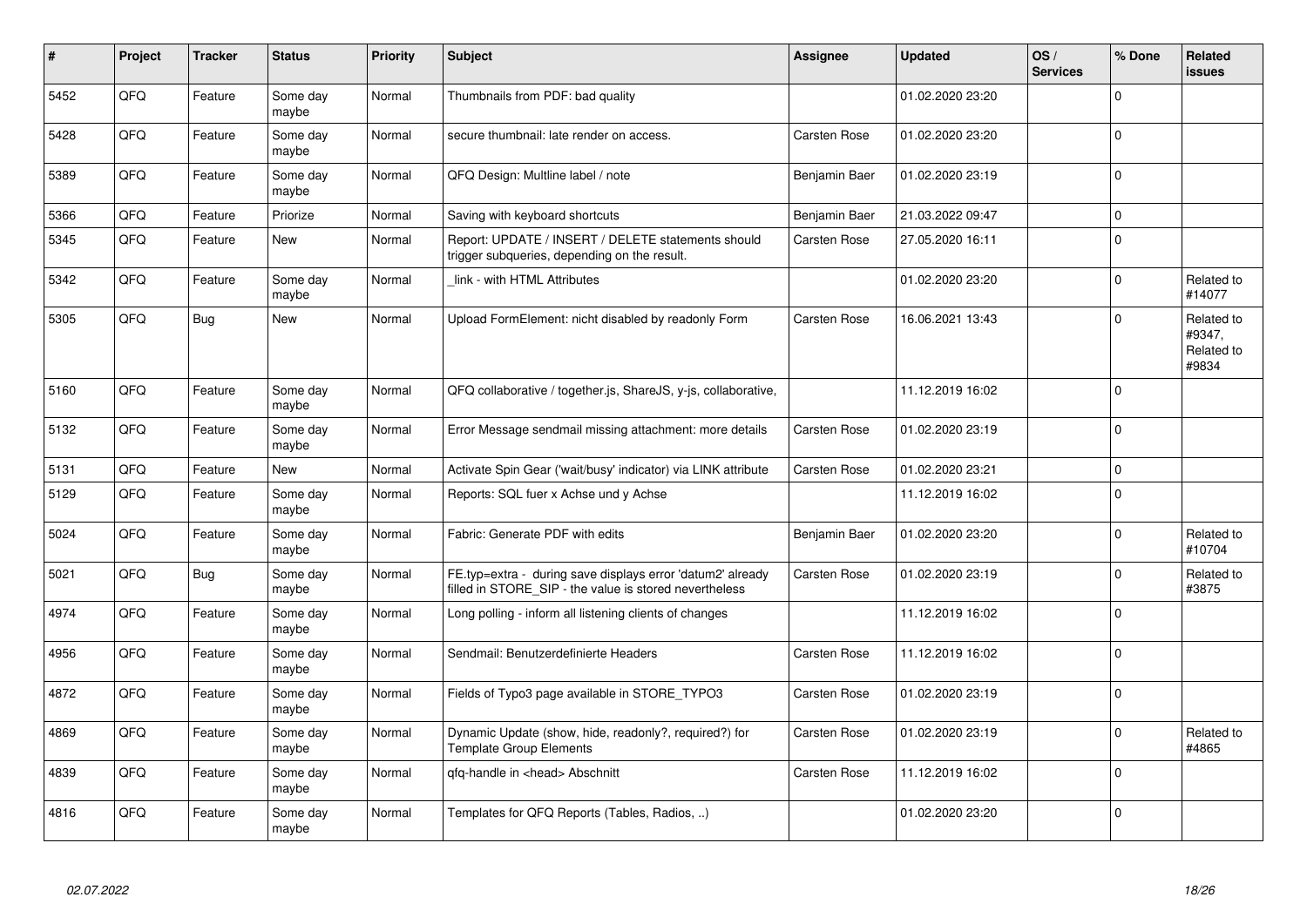| #    | Project | <b>Tracker</b> | <b>Status</b>     | <b>Priority</b> | <b>Subject</b>                                                                                                                                                | <b>Assignee</b>     | <b>Updated</b>   | OS/<br><b>Services</b> | % Done      | Related<br>issues                              |
|------|---------|----------------|-------------------|-----------------|---------------------------------------------------------------------------------------------------------------------------------------------------------------|---------------------|------------------|------------------------|-------------|------------------------------------------------|
| 4771 | QFQ     | <b>Bug</b>     | Some day<br>maybe | Normal          | qfq: select-down-values empty after save (edit-form for<br>program administrators)                                                                            | <b>Carsten Rose</b> | 01.02.2020 23:20 |                        | $\Omega$    | Related to<br>#4549, Has<br>duplicate<br>#4282 |
| 4757 | QFQ     | Feature        | Some day<br>maybe | Normal          | Test subrecord: download links ok? Links ok?                                                                                                                  | <b>Carsten Rose</b> | 01.02.2020 23:20 |                        | $\mathbf 0$ |                                                |
| 4756 | QFQ     | <b>Bug</b>     | New               | Normal          | Form dirty even nothing changes                                                                                                                               | <b>Carsten Rose</b> | 11.12.2019 16:16 |                        | 0           |                                                |
| 4719 | QFQ     | Feature        | Some day<br>maybe | Normal          | Custom Message in Client in case of 'Browser tab close,<br>modification will be lost'                                                                         |                     | 01.02.2020 23:20 |                        | 0           |                                                |
| 4659 | QFQ     | Bug            | Some day<br>maybe | Normal          | infoButtonExtra                                                                                                                                               | <b>Carsten Rose</b> | 01.02.2020 23:20 |                        | $\mathbf 0$ |                                                |
| 4652 | QFQ     | Feature        | Some day<br>maybe | Normal          | UZH CD: Weiterleitung auf benutzerdefinierte 403/404 Seite                                                                                                    | <b>Carsten Rose</b> | 01.02.2020 23:20 |                        | 0           |                                                |
| 4651 | QFQ     | <b>Bug</b>     | Some day<br>maybe | Normal          | "Loading document" Modal wird angezeigt bei uzhcd type=2<br>Ansicht                                                                                           | Carsten Rose        | 01.02.2020 23:20 |                        | 0           |                                                |
| 4650 | QFQ     | Feature        | Some day<br>maybe | Normal          | Convert html to doc/rtf                                                                                                                                       | <b>Carsten Rose</b> | 01.02.2020 23:20 |                        | $\mathbf 0$ | Related to<br>#10704                           |
| 4640 | QFQ     | Feature        | Some day<br>maybe | Normal          | Rename System Forms                                                                                                                                           |                     | 01.02.2020 23:20 |                        | $\mathbf 0$ |                                                |
| 4627 | QFQ     | Feature        | Some day<br>maybe | Normal          | dbupdate: all tables - check 'create', 'modified' if it is possible<br>to change to default 'CURRENT_TIMESTAMP' and modified<br>'ON UPDATE CURRENT_TIMESTAMP' |                     | 01.02.2020 23:20 |                        | $\mathbf 0$ |                                                |
| 4626 | QFQ     | Feature        | Some day<br>maybe | Normal          | Mobile View: 'classBody=qfq-form-right' makes no sense                                                                                                        |                     | 01.02.2020 23:20 |                        | $\mathbf 0$ |                                                |
| 4606 | QFQ     | Feature        | Some day<br>maybe | Normal          | link: qualifier to render bootstrap button                                                                                                                    | <b>Carsten Rose</b> | 01.02.2020 23:19 |                        | $\mathbf 0$ |                                                |
| 4583 | QFQ     | <b>Bug</b>     | Some day<br>maybe | Normal          | Dynamic Update bei TypeAhead Feldern                                                                                                                          | Carsten Rose        | 01.02.2020 23:19 |                        | $\mathbf 0$ |                                                |
| 4551 | QFQ     | Feature        | Some day<br>maybe | Normal          | Set 'pills' via dynamicUpdate to show/hide/disabled                                                                                                           |                     | 01.02.2020 23:20 |                        | 0           | Related to<br>#3752                            |
| 4549 | QFQ     | Bug            | Some day<br>maybe | Normal          | TemplateGroups: FE.type SELECT loose selected value<br>after save                                                                                             | <b>Carsten Rose</b> | 01.02.2020 23:20 |                        | $\mathbf 0$ | Related to<br>#4548,<br>Related to<br>#4771    |
| 4546 | QFG     | Bug            | Some day<br>maybe | Normal          | NH: SIP storage is destroyed                                                                                                                                  |                     | 01.02.2020 23:20 |                        | $\mathbf 0$ |                                                |
| 4536 | QFG     | Feature        | Some day<br>maybe | Normal          | FE upload: problem with delete if mutliple uploads an<br>FE.name="                                                                                            |                     | 01.02.2020 23:20 |                        | 0           |                                                |
| 4528 | QFQ     | <b>Bug</b>     | Some day<br>maybe | Normal          | extraButtonLock mit SQLAhead Bug                                                                                                                              | Carsten Rose        | 01.02.2020 23:19 |                        | 0           |                                                |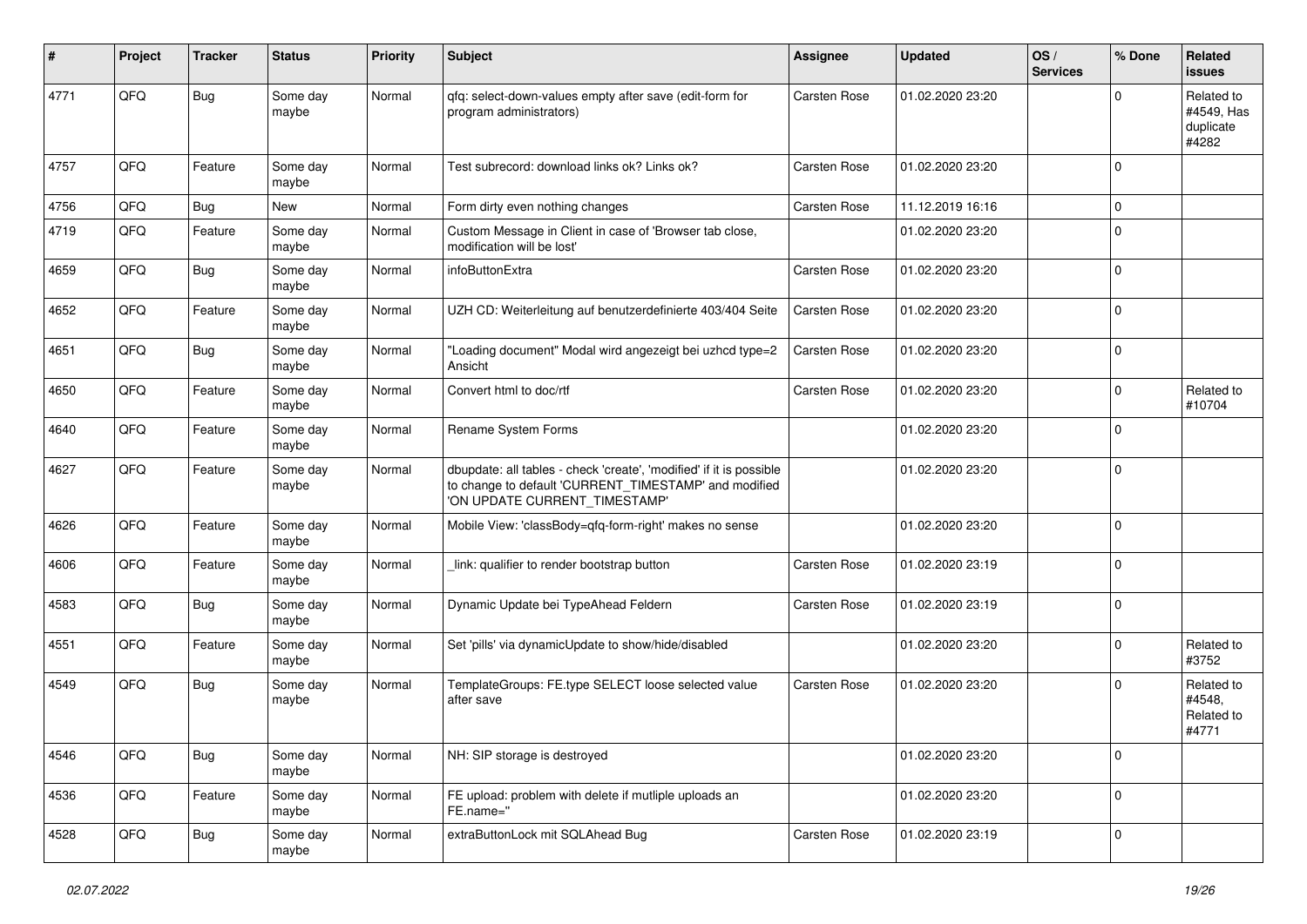| $\vert$ # | Project | <b>Tracker</b> | <b>Status</b>     | <b>Priority</b> | <b>Subject</b>                                                                                                                                           | <b>Assignee</b>     | <b>Updated</b>   | OS/<br><b>Services</b> | % Done      | Related<br>issues                           |
|-----------|---------|----------------|-------------------|-----------------|----------------------------------------------------------------------------------------------------------------------------------------------------------|---------------------|------------------|------------------------|-------------|---------------------------------------------|
| 4457      | QFQ     | Bug            | Priorize          | Normal          | typeahead: pressing return to select an item, saves the form<br>and closes the form.                                                                     | Benjamin Baer       | 03.01.2022 08:01 |                        | $\Omega$    | Related to<br>#4398                         |
| 4454      | QFQ     | <b>Bug</b>     | Some day<br>maybe | Normal          | Required Elements: multiple elements in a row - whole row<br>marked if only one input is empty.                                                          | Benjamin Baer       | 01.02.2020 23:20 |                        | $\Omega$    |                                             |
| 4446      | QFQ     | Feature        | Some day<br>maybe | Normal          | New FE get same feldContainerId as last modifed FE                                                                                                       |                     | 01.02.2020 23:20 |                        | $\Omega$    |                                             |
| 4445      | QFQ     | Feature        | Some day<br>maybe | Normal          | template group: Option to simulate fieldset                                                                                                              |                     | 28.06.2021 14:11 |                        | $\mathbf 0$ |                                             |
| 4444      | QFQ     | Feature        | Some day<br>maybe | Normal          | FE.type=upload: detect mime type                                                                                                                         |                     | 11.12.2019 16:02 |                        | $\mathbf 0$ | Related to<br>#4303                         |
| 4443      | QFQ     | Feature        | Some day<br>maybe | Normal          | Form: multiple secondary tables                                                                                                                          |                     | 01.02.2020 23:20 |                        | $\Omega$    |                                             |
| 4442      | QFQ     | Feature        | Some day<br>maybe | Normal          | Special Column Name: _link - new symbol G (Glyph) to<br>choose any available symbol                                                                      |                     | 11.12.2019 16:02 |                        | $\Omega$    |                                             |
| 4441      | QFQ     | <b>Bug</b>     | Some day<br>maybe | Normal          | \$_SERVER Vars sollten nur aus dem Store genommen<br>werden - Code entsprechend anpassen.                                                                |                     | 11.12.2019 16:02 |                        | $\mathbf 0$ |                                             |
| 4440      | QFQ     | Feature        | Some day<br>maybe | Normal          | Manual.rst: explain how to. expand PHP Session to 4h                                                                                                     |                     | 11.12.2019 16:02 |                        | 0           |                                             |
| 4439      | QFQ     | Feature        | Some day<br>maybe | Normal          | Log: report all actions fired by an FE Element, incl. the<br>original directive (slaveld, sqllnsert, )                                                   |                     | 01.02.2020 23:20 |                        | $\Omega$    | Related to<br>#4432,<br>Related to<br>#5458 |
| 4435      | QFQ     | Feature        | Some day<br>maybe | Normal          | Report: striptags - specify allowed tags                                                                                                                 |                     | 01.02.2020 23:20 |                        | 0           |                                             |
| 4433      | QFQ     | Feature        | Some day<br>maybe | Normal          | Log when SIP will be destroyed by QFQ for any (security)<br>reason                                                                                       |                     | 01.02.2020 23:20 |                        | $\Omega$    | Related to<br>#4432,<br>Related to<br>#5458 |
| 4420      | QFQ     | Feature        | Some day<br>maybe | Normal          | Client: Local Storage - store the changes of a form, local in<br>the browser.                                                                            | Benjamin Baer       | 11.12.2019 16:02 |                        | 0           |                                             |
| 4413      | QFQ     | Feature        | New               | Normal          | fieldset: show/hidden, modeSql, dynamicUpdate                                                                                                            | Carsten Rose        | 09.02.2022 15:19 |                        | 0           |                                             |
| 4398      | QFQ     | Bug            | Some day<br>maybe | Normal          | Typeahead: mouse click in a prefilled input opens a single<br>item dropdown with the current value - click on it seems to<br>set the value, not the key. | Benjamin Baer       | 01.02.2020 23:20 |                        | $\Omega$    | Related to<br>#4457                         |
| 4365      | QFQ     | Feature        | Some day<br>maybe | Normal          | Multi Language: new way of config                                                                                                                        | <b>Carsten Rose</b> | 01.02.2020 23:20 |                        | l 0         |                                             |
| 4349      | QFQ     | Feature        | Some day<br>maybe | Normal          | link download: downloaded external URL to<br>deliver/concatenate - check mimetipe and handle it correctly                                                | Carsten Rose        | 11.12.2019 16:02 |                        | 0           |                                             |
| 4343      | QFQ     | Feature        | Some day<br>maybe | Normal          | Link: Classifier to add 'attributes'                                                                                                                     | Carsten Rose        | 01.02.2020 23:20 |                        | $\mathbf 0$ | Related to<br>#14077                        |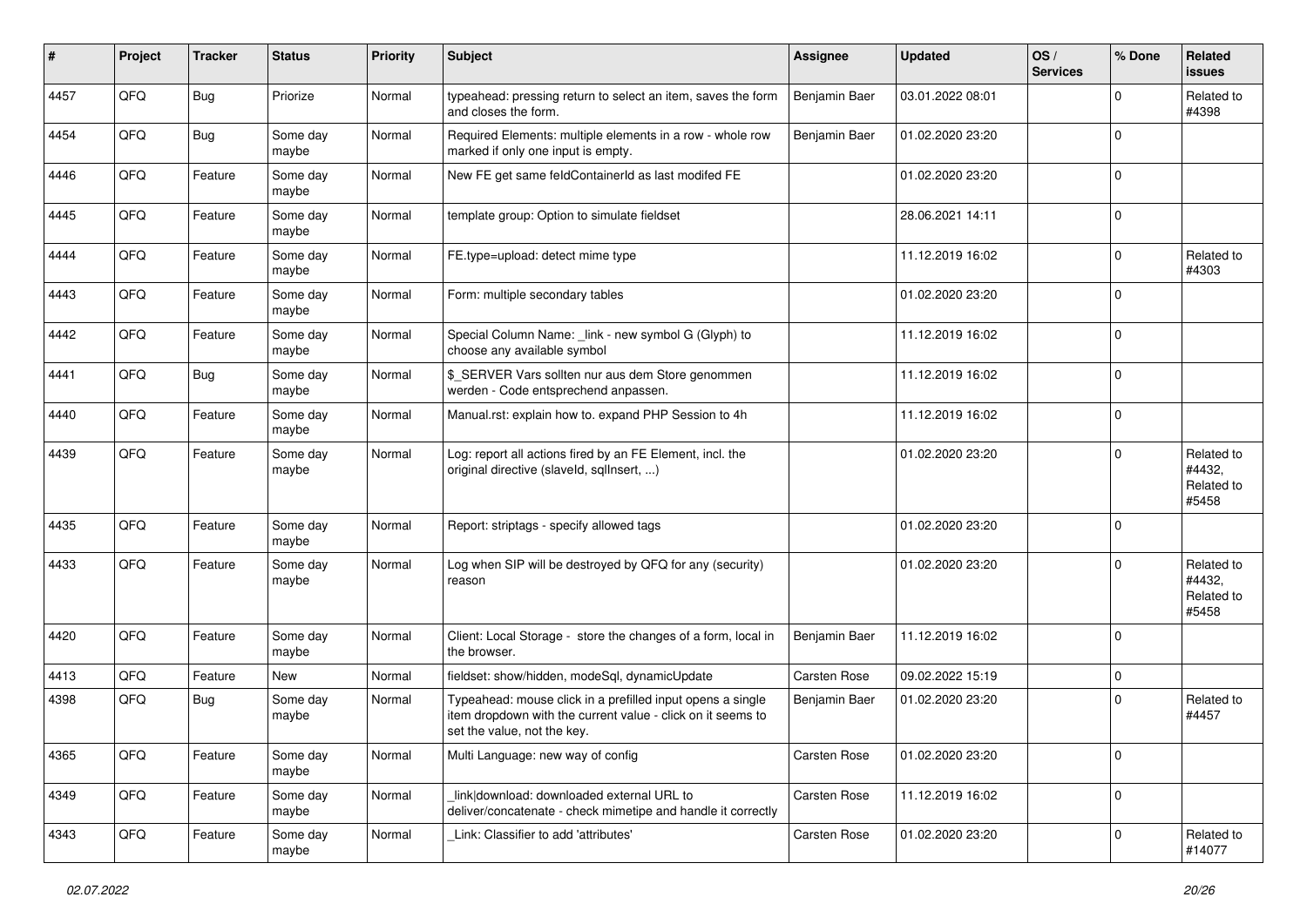| #    | Project | <b>Tracker</b> | <b>Status</b>     | <b>Priority</b> | <b>Subject</b>                                                                                                          | <b>Assignee</b>     | <b>Updated</b>   | OS/<br><b>Services</b> | % Done         | Related<br><b>issues</b>                    |
|------|---------|----------------|-------------------|-----------------|-------------------------------------------------------------------------------------------------------------------------|---------------------|------------------|------------------------|----------------|---------------------------------------------|
| 4330 | QFQ     | Feature        | Some day<br>maybe | Normal          | Error Message: report missing {{ / }} in sqlUpdate, sqlInsert,<br>sqlDelete, sqlAfter, sqlBefore in FE action elements. | Carsten Rose        | 01.02.2020 23:20 |                        | $\Omega$       |                                             |
| 4328 | QFQ     | Bug            | Some day<br>maybe | Normal          | Error Message: Show FE name/number on problems in FE                                                                    | Carsten Rose        | 01.02.2020 23:20 |                        | $\Omega$       |                                             |
| 4293 | QFQ     | <b>Bug</b>     | Some day<br>maybe | Normal          | Download broken if token 'd:' is missing - but no error<br>message                                                      | <b>Carsten Rose</b> | 11.12.2019 16:03 |                        | $\Omega$       | Related to<br>#7514                         |
| 4259 | QFQ     | Feature        | Some day<br>maybe | Normal          | Instant trigger a cron job                                                                                              | Carsten Rose        | 11.12.2019 16:03 |                        | $\Omega$       |                                             |
| 4250 | QFQ     | Feature        | New               | Normal          | AutoCron in QFQ via PHP                                                                                                 | <b>Carsten Rose</b> | 01.02.2020 23:21 |                        | $\Omega$       | Related to<br>#3292,<br>Related to<br>#3291 |
| 4197 | QFQ     | Feature        | Some day<br>maybe | Normal          | Unit Test fuer JSON Stream von QuickFormQuery.php ><br>doForm()                                                         | <b>Carsten Rose</b> | 11.12.2019 16:03 |                        | $\overline{0}$ |                                             |
| 4194 | QFQ     | Feature        | In Progress       | Normal          | Bootstrap 4 ist jetzt offiziel                                                                                          |                     | 03.05.2021 20:47 |                        | $\Omega$       | Related to<br>#10114                        |
| 4138 | QFQ     | Bug            | Some day<br>maybe | Normal          | style fehlt                                                                                                             |                     | 11.12.2019 16:03 |                        | $\Omega$       |                                             |
| 4122 | QFQ     | Bug            | Some day<br>maybe | Normal          | file: Render Mode hat keinen Effekt                                                                                     |                     | 11.12.2019 16:03 |                        | $\Omega$       |                                             |
| 4092 | QFQ     | Bug            | Some day<br>maybe | Normal          | 1) Logging verbessern wann welches FE warum ausgefuehrt<br>wird, 2) Documentation: Best Practice Template Group         | <b>Carsten Rose</b> | 01.02.2020 23:19 |                        | $\Omega$       | Related to<br>#3504                         |
| 4082 | QFQ     | Feature        | <b>New</b>        | Normal          | Dynamic Update: modeSql - useful default                                                                                | <b>Carsten Rose</b> | 01.02.2020 23:22 |                        | $\mathbf 0$    |                                             |
| 4050 | QFQ     | Feature        | <b>New</b>        | Normal          | sql.log: 1) FormElement ID which causes a specific action,<br>2) Result in the same row.                                | <b>Carsten Rose</b> | 15.04.2020 11:35 |                        | $\Omega$       | Related to<br>#5458                         |
| 4027 | QFQ     | Feature        | Some day<br>maybe | Normal          | Missing: orange 'check' / 'bullet'                                                                                      |                     | 11.12.2019 16:03 |                        | $\overline{0}$ |                                             |
| 4026 | QFQ     | Feature        | Some day<br>maybe | Normal          | sqlLog.sql: log number of FE.id                                                                                         | Carsten Rose        | 11.12.2019 16:03 |                        | $\Omega$       | Related to<br>#5458                         |
| 4023 | QFQ     | Feature        | New               | Normal          | prepared statements - FE action: salveld, sqllnsert,<br>sqlUpdate, sqlDelete, sqlBefore, sqlAfter                       | <b>Carsten Rose</b> | 11.12.2019 16:15 |                        | $\mathbf 0$    |                                             |
| 4018 | QFQ     | Feature        | <b>New</b>        | Normal          | typeahead: long query parameter / answer triggers 'Attack<br>detected' and purges current SIP storage.                  | <b>Carsten Rose</b> | 29.06.2022 22:46 |                        | $\Omega$       | Related to<br>#9077                         |
| 4008 | QFQ     | Bug            | Some day<br>maybe | Normal          | FormElemen.type=sendmail: wrong 'TO' if 'real<br>name <rea@mail.to>' is used</rea@mail.to>                              | Carsten Rose        | 11.12.2019 16:03 |                        | $\Omega$       |                                             |
| 3991 | QFQ     | Feature        | Some day<br>maybe | Normal          | report: Columnname ' skipWrap' skips 'fbeg', 'fend'                                                                     | Carsten Rose        | 11.12.2019 16:03 |                        | $\Omega$       |                                             |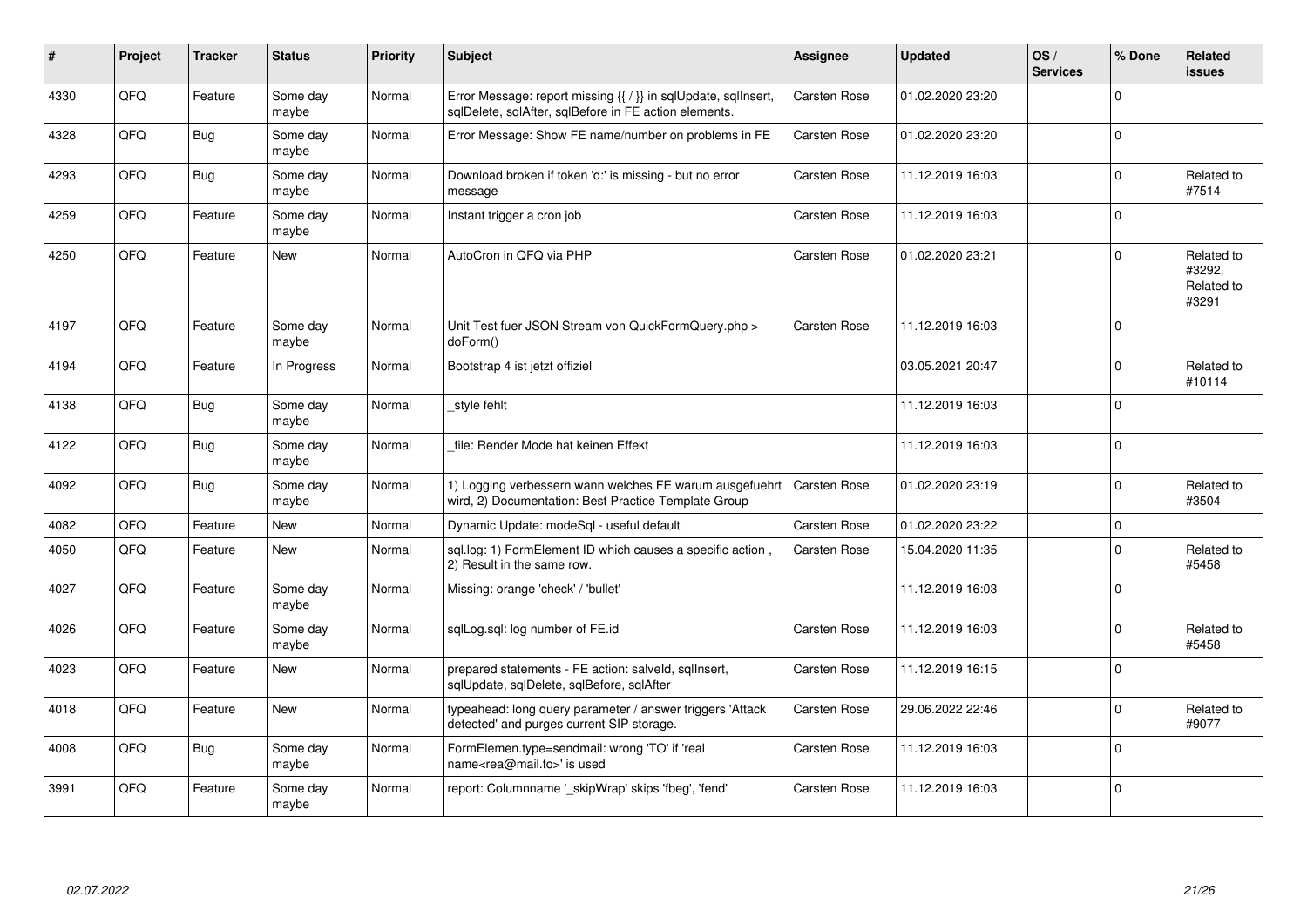| #    | Project | <b>Tracker</b> | <b>Status</b>     | <b>Priority</b> | <b>Subject</b>                                                                                                                                           | Assignee            | <b>Updated</b>   | OS/<br><b>Services</b> | % Done      | <b>Related</b><br><b>issues</b>             |
|------|---------|----------------|-------------------|-----------------|----------------------------------------------------------------------------------------------------------------------------------------------------------|---------------------|------------------|------------------------|-------------|---------------------------------------------|
| 3947 | QFQ     | Feature        | Some day<br>maybe | Normal          | Attack detectect: logout current user                                                                                                                    | Carsten Rose        | 11.12.2019 16:03 |                        | $\mathbf 0$ | Related to<br>#5458.<br>Related to<br>#6299 |
| 3942 | QFQ     | Feature        | Some day<br>maybe | Normal          | Action Elemente: neu generierte IDs via FE weitergeben                                                                                                   | Carsten Rose        | 11.12.2019 16:03 |                        | $\Omega$    | Related to<br>#3941                         |
| 3941 | QFQ     | Feature        | Some day<br>maybe | Normal          | sqlAfter: es sollten mehrere moeglich sein                                                                                                               | Carsten Rose        | 11.12.2019 16:03 |                        | $\mathbf 0$ | Related to<br>#3942                         |
| 3905 | QFQ     | Feature        | Some day<br>maybe | Normal          | Documentation: Best Practice anhand eines Online<br>Bewerbungstools                                                                                      | Carsten Rose        | 11.12.2019 16:03 |                        | $\mathbf 0$ |                                             |
| 3900 | QFQ     | Feature        | Some day<br>maybe | Normal          | Extend documentation of 'Copy / Paste'                                                                                                                   | Carsten Rose        | 11.12.2019 16:03 |                        | $\mathbf 0$ | Related to<br>#3899                         |
| 3895 | QFQ     | Bug            | Some day<br>maybe | Normal          | typeahead pedantic: on lehrkredit Idap webpass - if only one<br>person is in dropdown, such person can't be selected                                     | Carsten Rose        | 11.12.2019 16:03 |                        | $\mathbf 0$ |                                             |
| 3882 | QFQ     | <b>Bug</b>     | Some day<br>maybe | Normal          | templateGroup: disable 'add' if limit is reached - funktioniert<br>nicht wenn bereits records existierten                                                | Carsten Rose        | 11.12.2019 16:03 |                        | $\mathbf 0$ |                                             |
| 3880 | QFQ     | Feature        | Some day<br>maybe | Normal          | Form 'Form': anlegen einer Tabelle                                                                                                                       |                     | 14.01.2021 10:12 |                        | $\mathbf 0$ |                                             |
| 3879 | QFQ     | Feature        | Some day<br>maybe | Normal          | Form 'FormElement': Beim Feld 'name' rechts in der Notiz<br>einen Link einblenden - a) aktuelle Definition anzeigen, b)<br>Spalte in der Tabelle anlegen |                     | 11.12.2019 16:03 |                        | $\mathbf 0$ |                                             |
| 3878 | QFQ     | Feature        | Some day<br>maybe | Normal          | Form 'FormElement': Spalte 'name' typeAhead mit<br>Spaltennamen der Primarytable.                                                                        |                     | 11.12.2019 16:03 |                        | $\mathbf 0$ |                                             |
| 3877 | QFQ     | Feature        | Some day<br>maybe | Normal          | FormEditor: die Felder die aktuell nicht gebraucht werden nur<br>auf readonly/disabled setzen (nicht ausblenden > das irritiert.                         | <b>Carsten Rose</b> | 11.12.2019 16:03 |                        | $\mathbf 0$ |                                             |
| 3867 | QFQ     | Feature        | Priorize          | Normal          | Readonly Formular: Template Groups add/delete<br>ausbeldnen                                                                                              | Carsten Rose        | 05.05.2021 22:12 |                        | $\mathbf 0$ |                                             |
| 3864 | QFQ     | Feature        | New               | Normal          | Encrypt / decrypt field                                                                                                                                  | Enis Nuredini       | 30.06.2022 16:29 |                        | $\mathbf 0$ |                                             |
| 3811 | QFQ     | Bug            | Some day<br>maybe | Normal          | Dynamic Update: extraButtonInfo - Text aktualisieren                                                                                                     | Carsten Rose        | 11.12.2019 16:03 |                        | $\mathbf 0$ | Related to<br>#11517                        |
| 3782 | QFQ     | Bug            | Priorize          | Normal          | Bei fehlerhafter Eingabe (z.B. Datum) sollte das erwartete<br>Format angezeigt werden                                                                    | Carsten Rose        | 01.02.2020 10:13 |                        | $\mathbf 0$ |                                             |
| 3750 | QFQ     | Bug            | Some day<br>maybe | Normal          | FE in a row: if one violates check, all are red                                                                                                          | Carsten Rose        | 11.12.2019 16:03 |                        | $\mathbf 0$ |                                             |
| 3708 | QFQ     | Feature        | Some day<br>maybe | Normal          | Form: input - 'specialchars', 'none'  gewisse tags erlauben,<br>andere verbieten                                                                         | <b>Carsten Rose</b> | 11.12.2019 16:02 |                        | $\mathbf 0$ | Related to<br>#14320                        |
| 3692 | QFQ     | Feature        | Some day<br>maybe | Normal          | QFQ Webseite                                                                                                                                             | Benjamin Baer       | 11.12.2019 16:02 |                        | $\mathbf 0$ | Related to<br>#5033                         |
| 3682 | QFQ     | <b>Bug</b>     | Some day<br>maybe | Normal          | Dynamic update: Radio buttons                                                                                                                            | Carsten Rose        | 11.12.2019 16:02 |                        | $\mathsf 0$ |                                             |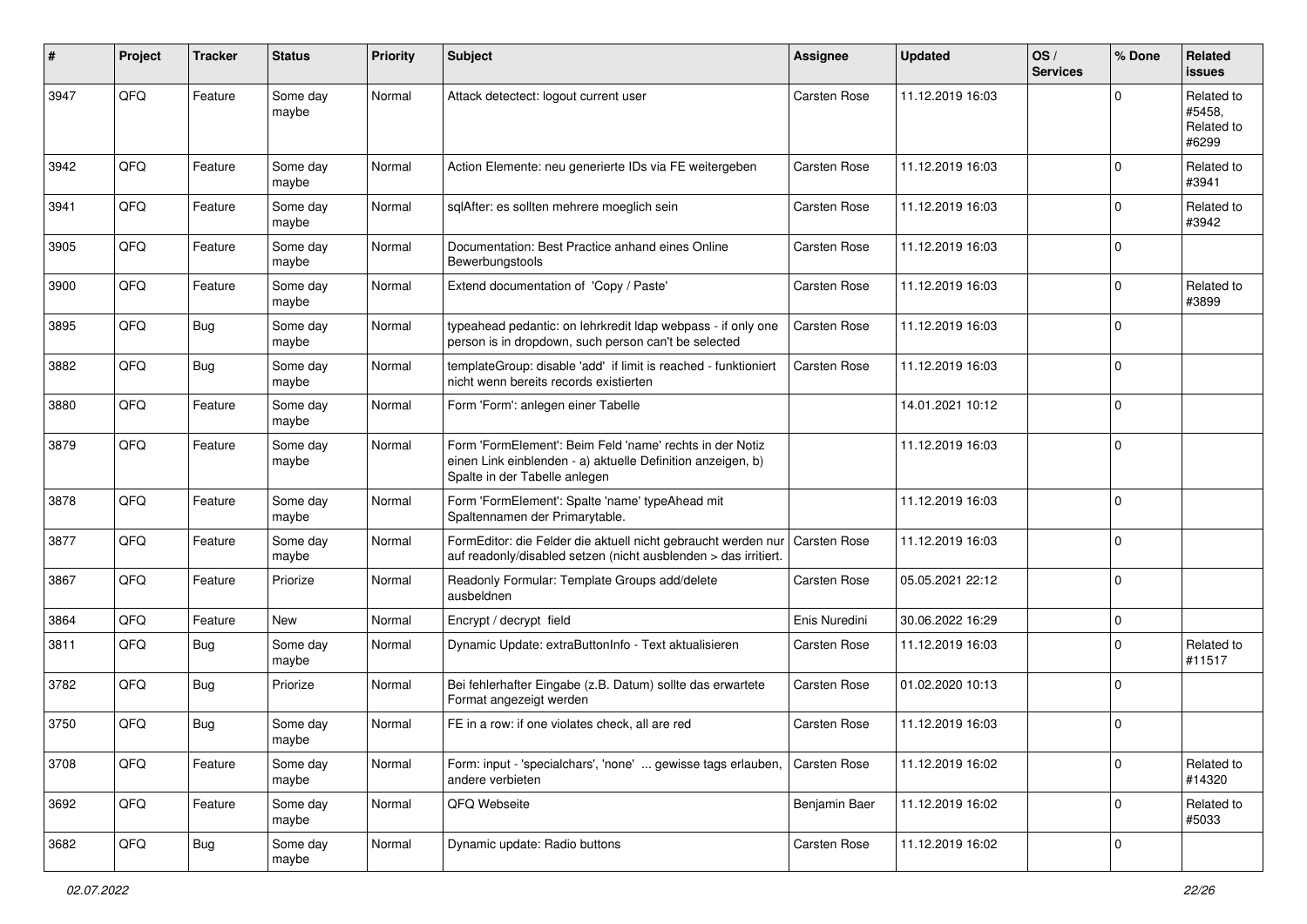| #    | Project | <b>Tracker</b> | <b>Status</b>     | <b>Priority</b> | <b>Subject</b>                                                                                                                               | <b>Assignee</b>     | <b>Updated</b>   | OS/<br><b>Services</b> | % Done      | Related<br>issues                           |
|------|---------|----------------|-------------------|-----------------|----------------------------------------------------------------------------------------------------------------------------------------------|---------------------|------------------|------------------------|-------------|---------------------------------------------|
| 3677 | QFQ     | Feature        | Some day<br>maybe | Normal          | wkhtmltopdf: FE User access prohibited, if client IP changes<br>\$TYPO3_CONF_VARS[FE][lockIP]                                                | Carsten Rose        | 11.12.2019 16:02 |                        | 0           |                                             |
| 3666 | QFQ     | Feature        | Some day<br>maybe | Normal          | a) Performance Messung: mysql_real_escape_string() im<br>Vergleich zu str_replace(), b) doppeltes Aufrufen von<br>mysql_real_escape_string() | <b>Carsten Rose</b> | 11.12.2019 16:02 |                        | $\mathbf 0$ |                                             |
| 3646 | QFQ     | Feature        | Some day<br>maybe | Normal          | Moeglichkeit HTML Tags in Reports auszugeben (zu<br>enkodieren: htmlspecialchars)                                                            |                     | 11.12.2019 16:02 |                        | $\Omega$    | Related to<br>#14320                        |
| 3617 | QFQ     | Feature        | Some day<br>maybe | Normal          | Load javascripts at bottom                                                                                                                   |                     | 11.12.2019 16:02 |                        | 0           |                                             |
| 3588 | QFQ     | <b>Bug</b>     | Some day<br>maybe | Normal          | templateGroup: versteckte Elemente werden weiterhin<br>gespeichert.                                                                          | <b>Carsten Rose</b> | 11.12.2019 16:02 |                        | $\mathbf 0$ |                                             |
| 3547 | QFQ     | <b>Bug</b>     | <b>New</b>        | Normal          | FE of type 'note' causes writing of empty fields.                                                                                            | <b>Carsten Rose</b> | 01.02.2020 23:21 |                        | $\Omega$    |                                             |
| 3504 | QFQ     | Feature        | <b>New</b>        | Normal          | Logging: welche Action FEs werden wann wie ausgefuehrt                                                                                       | <b>Carsten Rose</b> | 01.02.2020 23:21 |                        | $\Omega$    | Related to<br>#5458,<br>Related to<br>#4092 |
| 3495 | QFQ     | Feature        | Some day<br>maybe | Normal          | Predifined Parameter werden nicht in '+' (add new record)<br>SIP gerendert.                                                                  |                     | 11.12.2019 16:02 |                        | $\Omega$    |                                             |
| 3458 | QFQ     | Feature        | Some day<br>maybe | Normal          | Display 'Edit Form Element'-Checkbox on form: should<br>depend on FE Group                                                                   | <b>Carsten Rose</b> | 11.12.2019 16:02 |                        | 0           | Related to<br>#3447                         |
| 3457 | QFQ     | Feature        | Some day<br>maybe | Normal          | LDAP: concat multi values to one single entry                                                                                                | <b>Carsten Rose</b> | 11.12.2019 16:02 |                        | $\mathbf 0$ |                                             |
| 3432 | QFQ     | Feature        | <b>New</b>        | Normal          | subrecord: dynamicUpdate                                                                                                                     | <b>Carsten Rose</b> | 11.06.2020 21:10 |                        | $\Omega$    | Related to<br>#5691                         |
| 3415 | QFQ     | Feature        | Some day<br>maybe | Normal          | FE Login Box Templatefile                                                                                                                    | Benjamin Baer       | 11.12.2019 16:02 |                        | 0           |                                             |
| 3385 | QFQ     | Feature        | Some day<br>maybe | Normal          | templateGroup: insert/update/delete non primary records                                                                                      | <b>Carsten Rose</b> | 11.12.2019 16:02 |                        | $\Omega$    |                                             |
| 3350 | QFQ     | Feature        | Some day<br>maybe | Normal          | FormEditor: Hilfetext hinter 'checktype'                                                                                                     | <b>Carsten Rose</b> | 11.12.2019 16:02 |                        | 0           |                                             |
| 3349 | QFQ     | Bug            | Some day<br>maybe | Normal          | config.qfq.ini: a) vertraegt keine '=' im Value (z.B. Passwort),<br>b) Values sollten in ticks einschliessbar sein (spaces, )                | <b>Carsten Rose</b> | 11.12.2019 16:02 |                        | $\mathbf 0$ |                                             |
| 3332 | QFQ     | Feature        | Some day<br>maybe | Normal          | Uploads: Thumbnails, Details zum hochgeladenen File                                                                                          | <b>Carsten Rose</b> | 11.12.2019 16:02 |                        | 0           | Related to<br>#3264,<br>Related to<br>#5333 |
| 3331 | QFQ     | Feature        | Some day<br>maybe | Normal          | Default Tooltip fuer _page? Links: mit Form und Record ID                                                                                    | <b>Carsten Rose</b> | 11.12.2019 16:02 |                        | $\mathbf 0$ |                                             |
| 3291 | QFQ     | Feature        | Some day<br>maybe | Normal          | AutoCron websiteToken                                                                                                                        | Carsten Rose        | 11.12.2019 16:02 |                        | 0           | Related to<br>#4250                         |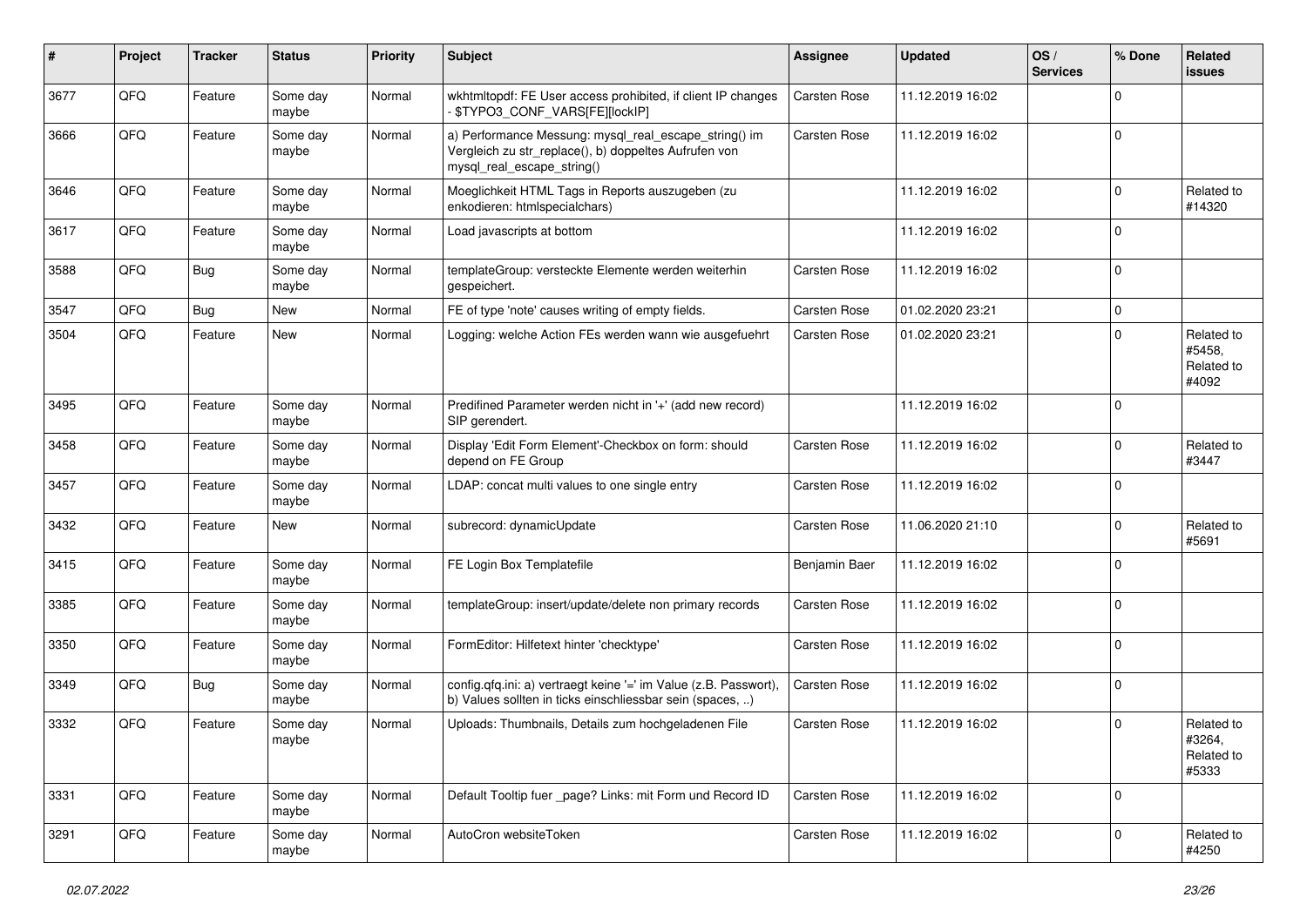| $\pmb{\#}$ | Project | <b>Tracker</b> | <b>Status</b>     | <b>Priority</b> | Subject                                                                                                            | Assignee            | <b>Updated</b>   | OS/<br><b>Services</b> | % Done   | Related<br><b>issues</b>                    |
|------------|---------|----------------|-------------------|-----------------|--------------------------------------------------------------------------------------------------------------------|---------------------|------------------|------------------------|----------|---------------------------------------------|
| 3285       | QFQ     | Feature        | Some day<br>maybe | Normal          | Zeichenlimit pro Feld: textarea / editor                                                                           | <b>Carsten Rose</b> | 11.12.2019 16:02 |                        | 0        |                                             |
| 3267       | QFQ     | Feature        | Some day<br>maybe | Normal          | 2 Forms auf einer Seite: real + Read only                                                                          | <b>Carsten Rose</b> | 11.12.2019 16:03 |                        | $\Omega$ |                                             |
| 3216       | QFQ     | Feature        | Some day<br>maybe | Normal          | dynamic update für checkbox label2                                                                                 | Carsten Rose        | 11.12.2019 16:03 |                        | $\Omega$ | Related to<br>#2081                         |
| 3130       | QFQ     | <b>Bug</b>     | Some day<br>maybe | Normal          | Debug Info's nicht korrekt nach 'New > Save'.                                                                      | <b>Carsten Rose</b> | 11.12.2019 16:03 |                        | $\Omega$ | Related to<br>#3253                         |
| 2995       | QFQ     | Feature        | Some day<br>maybe | Normal          | Dropdown JQuery Plugin: 'chosen' - Moeglichkeit um Select<br>Listen mehr Funktion zu geben. Kein Bootstrap noetig. | <b>Carsten Rose</b> | 11.12.2019 16:03 |                        | $\Omega$ |                                             |
| 2950       | QFQ     | Feature        | Some day<br>maybe | Normal          | Inhalt QFQ Records als File                                                                                        |                     | 11.12.2019 16:03 |                        | $\Omega$ |                                             |
| 2643       | QFQ     | <b>Bug</b>     | Some day<br>maybe | Normal          | Zend / PHP Webinars anschauen                                                                                      | <b>Carsten Rose</b> | 01.02.2020 15:56 |                        | $\Omega$ |                                             |
| 2361       | QFQ     | Feature        | New               | Normal          | Logging wer/wann/wo welches Formular aufgerufen hat                                                                | <b>Carsten Rose</b> | 11.12.2019 16:15 |                        | $\Omega$ | Related to<br>#4432,<br>Related to<br>#7480 |
| 2084       | QFQ     | Feature        | Some day<br>maybe | Normal          | Mailto mit encryption: Subrecord                                                                                   | <b>Carsten Rose</b> | 11.12.2019 16:03 |                        | $\Omega$ | Related to<br>#2082                         |
| 2063       | QFQ     | <b>Bug</b>     | Some day<br>maybe | Normal          | Pills auf 'inaktiv' setzen falls keine Element auf dem Pill<br>sichtbar sind.                                      | Benjamin Baer       | 11.12.2019 16:03 |                        | $\Omega$ | Related to<br>#3752                         |
| 1946       | QFQ     | Feature        | Some day<br>maybe | Normal          | Kontrolle ob der ReadOnly Modus bei den<br>Formularelementen korrekt implementiert ist                             | <b>Carsten Rose</b> | 11.12.2019 16:03 |                        | $\Omega$ |                                             |
| 1635       | QFQ     | Feature        | Some day<br>maybe | Normal          | QFQ Extension content record: weitere Optionen einblenden.                                                         | <b>Carsten Rose</b> | 11.12.2019 16:03 |                        | $\Omega$ |                                             |
| 1510       | QFQ     | Feature        | Some day<br>maybe | Normal          | jquery von google laden, falls das nicht geht lokal                                                                |                     | 11.12.2019 16:03 |                        | $\Omega$ |                                             |
| 1253       | QFQ     | Feature        | Some day<br>maybe | Normal          | QF: Colorpicker                                                                                                    |                     | 11.12.2019 16:03 |                        | $\Omega$ |                                             |
| 1251       | QFQ     | Feature        | Some day<br>maybe | Normal          | QF: Combo                                                                                                          |                     | 11.12.2019 16:03 |                        | $\Omega$ |                                             |
| 1234       | QFQ     | Feature        | Some day<br>maybe | Normal          | QF: Record numbering: Im Grid soll in Spalte 1 optional die<br>laufende Nummer der Records angezeigt werden.       |                     | 01.02.2020 23:20 |                        | $\Omega$ |                                             |
| 955        | QFQ     | Feature        | Some day<br>maybe | Normal          | QF: Notizen vor/nach dem Form                                                                                      |                     | 01.02.2020 23:20 |                        | $\Omega$ |                                             |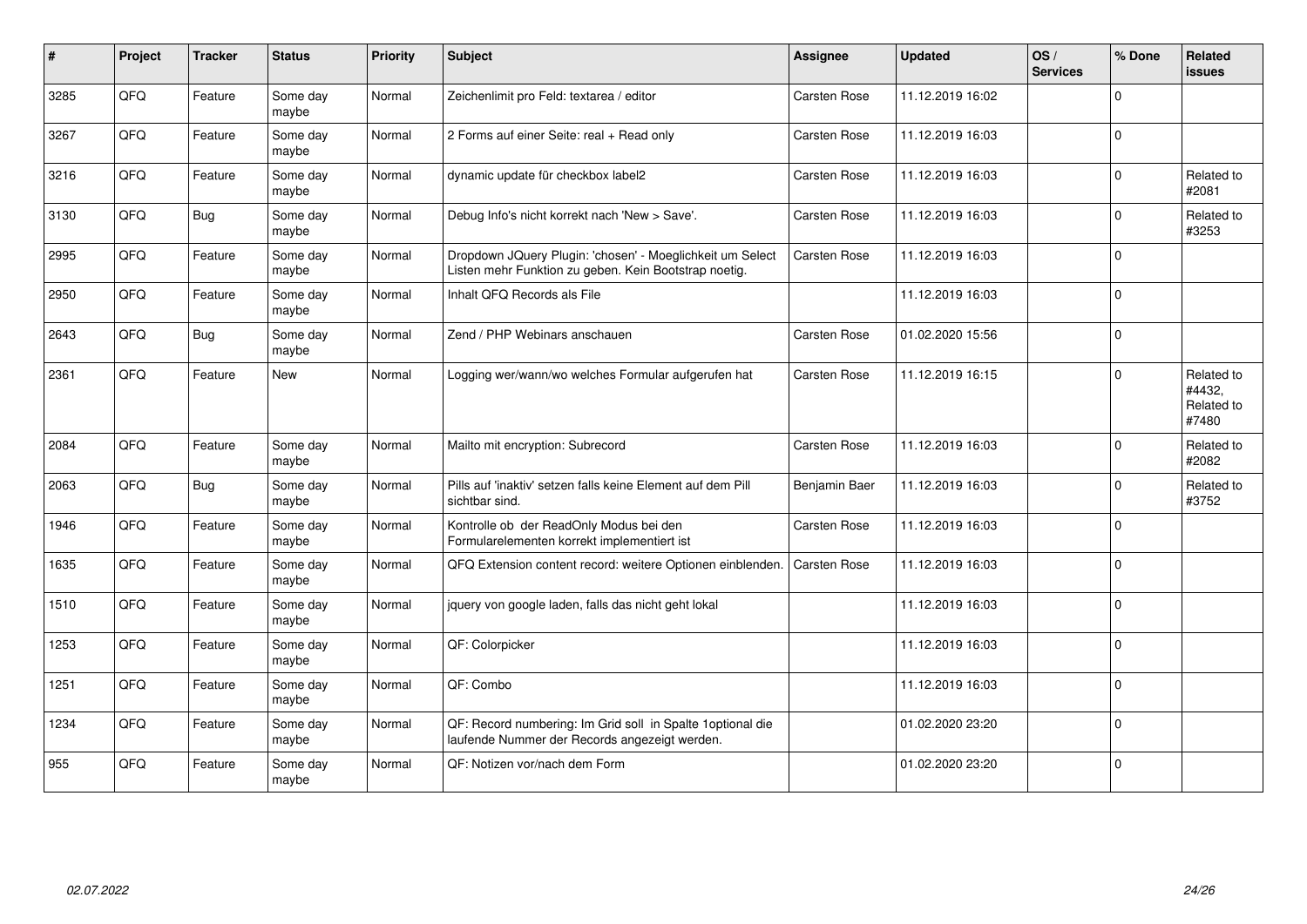| #     | Project | <b>Tracker</b> | <b>Status</b> | <b>Priority</b> | Subject                                                                                                                               | <b>Assignee</b>     | <b>Updated</b>   | OS/<br><b>Services</b> | % Done      | Related<br><b>issues</b>                                               |
|-------|---------|----------------|---------------|-----------------|---------------------------------------------------------------------------------------------------------------------------------------|---------------------|------------------|------------------------|-------------|------------------------------------------------------------------------|
| 14187 | QFQ     | Feature        | <b>New</b>    | High            | qfq.log: show current URL                                                                                                             | Carsten Rose        | 28.05.2022 11:02 |                        | $\Omega$    | Related to<br>#13933,<br>Related to<br>#12532,<br>Related to<br>#11893 |
| 13757 | QFQ     | Feature        | New           | High            | QR / Bar-Code Plugin                                                                                                                  | Enis Nuredini       | 19.03.2022 17:43 |                        | $\mathbf 0$ |                                                                        |
| 13716 | QFQ     | Bug            | New           | High            | Firefox ask to store username/password                                                                                                | Enis Nuredini       | 30.05.2022 09:31 |                        | $\Omega$    | Related to<br>#13827                                                   |
| 12974 | QFQ     | Bug            | New           | High            | Sanitize Queries in Action-Elements                                                                                                   | <b>Carsten Rose</b> | 07.12.2021 17:19 |                        | $\mathbf 0$ |                                                                        |
| 12702 | QFQ     | Bug            | New           | High            | templateGroup: broken in multiDb Setup                                                                                                | <b>Carsten Rose</b> | 14.12.2021 16:02 |                        | $\Omega$    |                                                                        |
| 12670 | QFQ     | Bug            | New           | High            | Dropdown-Menu classes können nicht mehr angegeben<br>werden                                                                           | <b>Carsten Rose</b> | 07.12.2021 17:19 |                        | $\Omega$    |                                                                        |
| 12544 | QFQ     | Feature        | New           | High            | a) ' AS _link' new also as ' AS _format', b) sortierung via<br>'display: none;', c) '_format' benoeitgt nicht zwingend<br>u/U/p/m/z/d | Carsten Rose        | 14.12.2021 16:03 |                        | l O         |                                                                        |
| 12532 | QFQ     | Feature        | New           | High            | SIP-Parameter bei Seitenaufruf in Browser-Console<br>anzeigen                                                                         | <b>Carsten Rose</b> | 07.12.2021 17:19 |                        | $\Omega$    | Related to<br>#11893,<br>Related to<br>#14187                          |
| 12513 | QFQ     | Bug            | <b>New</b>    | High            | Implement server side check of maxlength                                                                                              | <b>Carsten Rose</b> | 07.12.2021 17:19 |                        | $\Omega$    |                                                                        |
| 12508 | QFQ     | Bug            | In Progress   | High            | qfq Form: sendMail                                                                                                                    | Karin Niffeler      | 19.03.2022 17:48 |                        | $\mathbf 0$ |                                                                        |
| 12463 | QFQ     | Bug            | ToDo          | High            | QFQ Function: 'function' and 'sql' on same level - output of<br>sql is shown two times.                                               | <b>Carsten Rose</b> | 15.12.2021 16:31 |                        | l O         |                                                                        |
| 12395 | QFQ     | Bug            | ToDo          | High            | QFQ Function: Result two times shown                                                                                                  | <b>Carsten Rose</b> | 18.02.2022 08:59 |                        | $\mathbf 0$ |                                                                        |
| 12186 | QFQ     | Feature        | New           | High            | TinyMCE Config für Objekte                                                                                                            | <b>Carsten Rose</b> | 07.12.2021 17:19 |                        | $\Omega$    | <b>Blocks</b><br>#12632                                                |
| 12066 | QFQ     | Bug            | New           | High            | enterAsSubmit: Forward wird nicht ausgeführt                                                                                          | Enis Nuredini       | 29.05.2022 09:23 |                        | $\mathbf 0$ |                                                                        |
| 11893 | QFQ     | Feature        | New           | High            | Broken SIP: a) only report one time, b) only report in main<br>column                                                                 | <b>Carsten Rose</b> | 12.05.2021 12:13 |                        | $\Omega$    | Related to<br>#12532,<br>Related to<br>#14187                          |
| 11630 | QFQ     | Bug            | Feedback      | High            | Bitte check ob CALL() in 20.11.0 noch so funktioniert wie in<br>20.4.1                                                                | Enis Nuredini       | 28.05.2022 13:45 |                        | $\Omega$    | Related to<br>#11325                                                   |
| 11237 | QFQ     | <b>Bug</b>     | New           | High            | Radiobutton / parameter.buttonClass= btn-default - kein dirty<br>Trigger                                                              | Benjamin Baer       | 03.05.2021 21:12 |                        | $\mathbf 0$ | Related to<br>#10766                                                   |
| 11057 | QFQ     | <b>Bug</b>     | New           | High            | Checkboxes ohne span.checkmark im Report werden<br>ausgeblendet                                                                       | Benjamin Baer       | 03.05.2021 21:12 |                        | l O         | Related to<br>#11039                                                   |
| 10766 | QFQ     | Bug            | New           | High            | Radiobutton / parameter.buttonClass=btn-default: dynamic<br>update                                                                    |                     | 03.05.2021 21:12 |                        | $\mathbf 0$ | Related to<br>#11237                                                   |